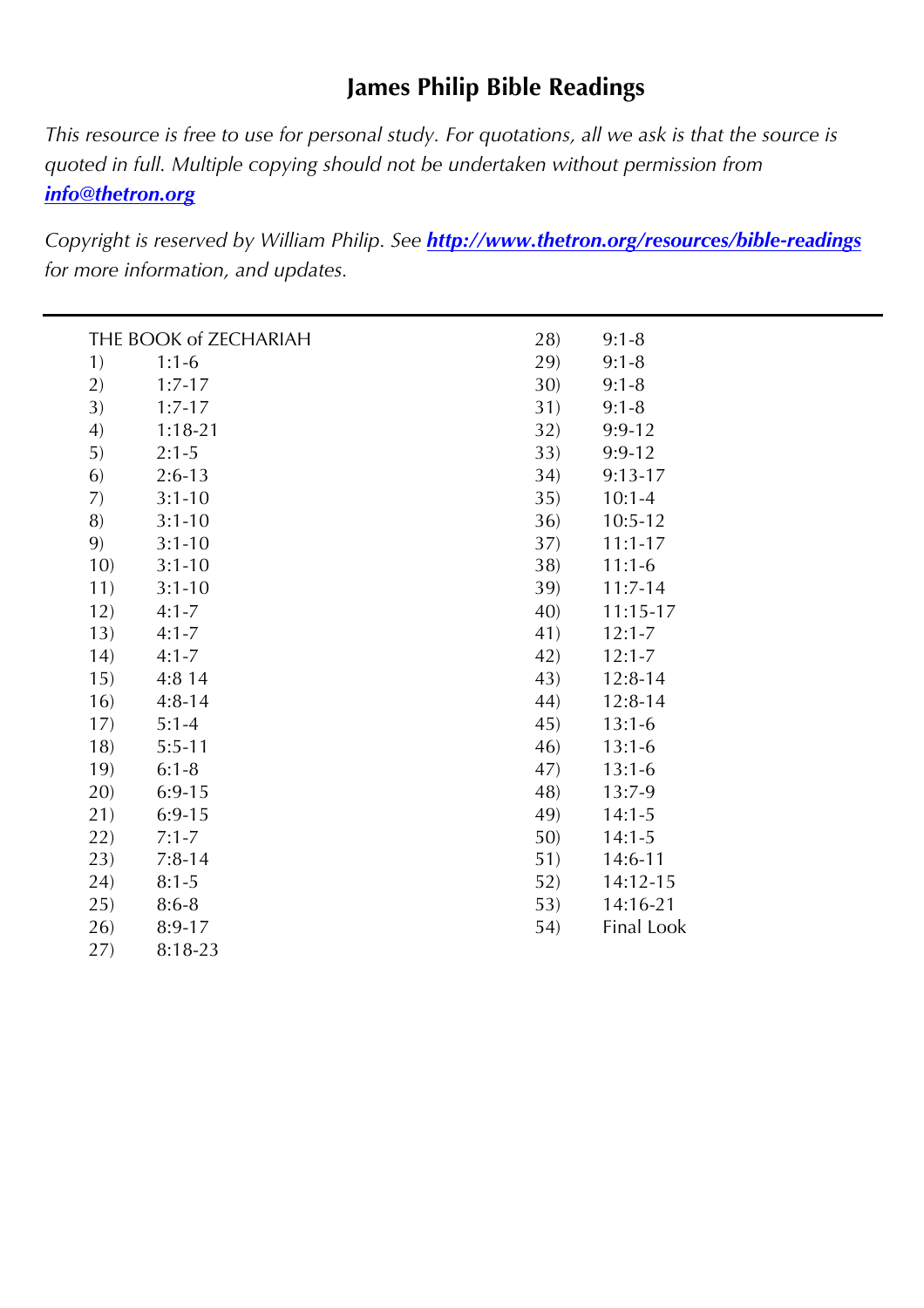# **THE BOOK of ZECHARIAH**

The background of the three post-exilic prophets, Haggai, Zechariah and Malachi, is found, as we have seen, in the historical books of Ezra. and Nehemiah. Haggai, whose prophecy we studied in last month's Notes, prophesied in the second year of Darius, which was 570 BC. Zechariah, to whose prophecy we now turn, began prophesying in the same year, in the eighth month -, that is, between the second and third utterances of Haggai (cf Haggai 2:1,10).

Zechariah's prophecy falls into two parts, chapters 1-8 and chapters 9-14. The first eight chapters have reference to the time of the rebuilding of the Temple; the latter chapters are in the main apocalyptic. In the first section, the following outline will help us in our study:

| $1:1-6$   | Introductory                                |
|-----------|---------------------------------------------|
| $1:7-6:8$ | Eight visions (2nd year of Darius)          |
| 7:1-8:23  | Questions and answers (4th year of Darius). |

Haggai and Zechariah were both ministers of hope and encouragement to the people of God, but whereas Haggai's word had immediate application to one particular situation, Zechariah's is broader and wider and more comprehensive; it takes up indeed the whole purpose and point of the rebuilding of the Temple in the unfolding strategy of God in the world. In Zechariah's prophecy, wider horizons open up.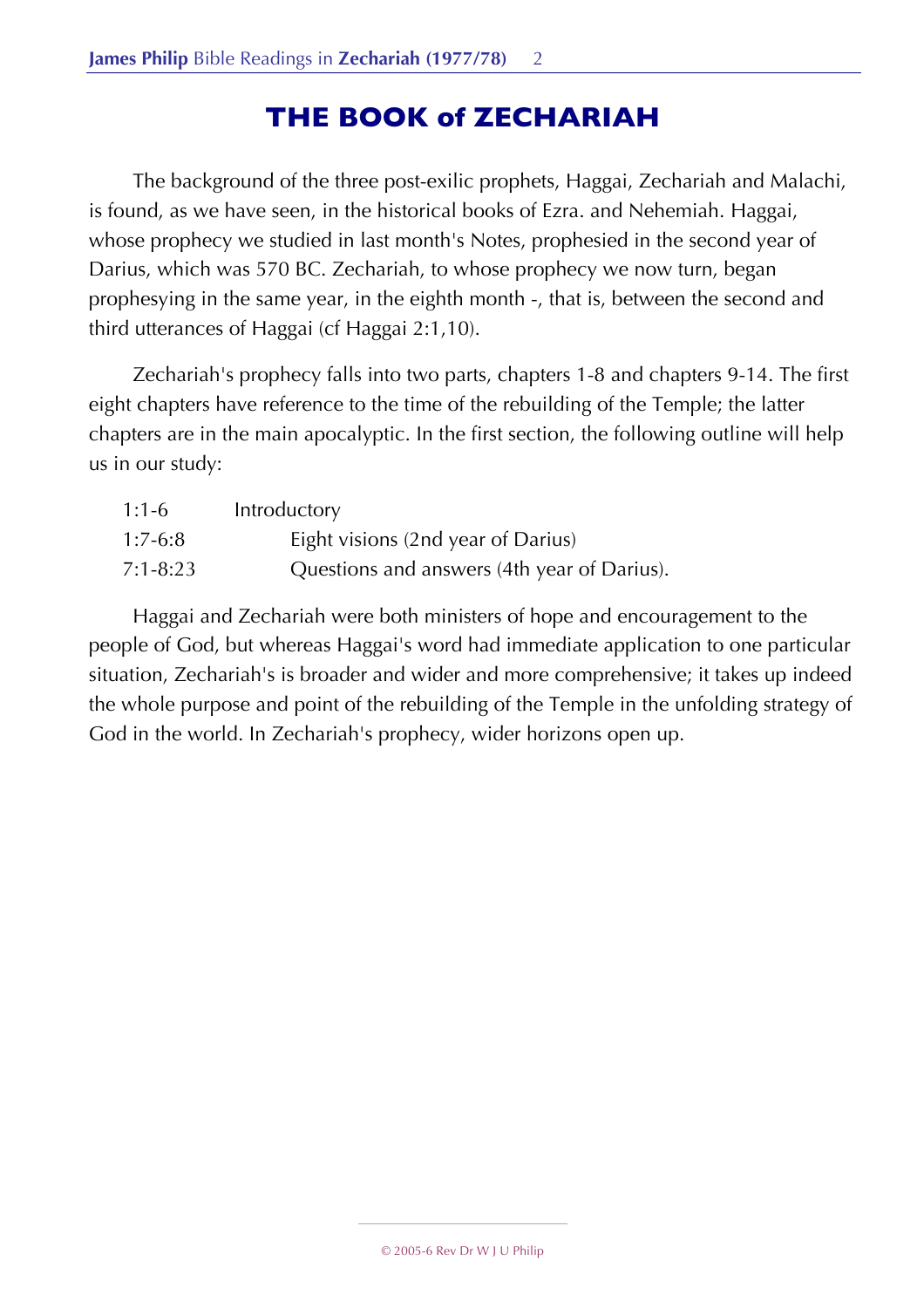# **1)** *1:1-6*

The significance of this introductory statement is that in it Zechariah interprets the part of his people in the light of God's Word. God was displeased with their fathers (2), and His Word, neglected and despised, overtook them in judgment (6). 'Therefore', says the prophet, 'do not follow their footsteps, but turn to God with all your hearts'. There are two things here to note: Zechariah had understanding of the times and of history, and could read its lessons. Also, he was able to speak realistically to the people, even bluntly, as if to say: 'It would be more to the point, instead of letting your zeal flag and becoming downhearted and discouraged, to look at the past, not to bemoan all its greatness, but to see what happened to your forbears, and try to avoid falling into the very same pitfalls as they did, and bringing on yourselves the judgment they brought on themselves'.

Here is realism indeed! How slow we are to learn the lessons of history, and how grateful we should be when God raises up someone who can read and interpret these lessons to us! Blunt realism can be encouraging, in spite of its starkness, if only we can take it. The trouble is, we are so often simply not prepared to face up to blunt truth and realism. But when we do, it is healthful and invigorating.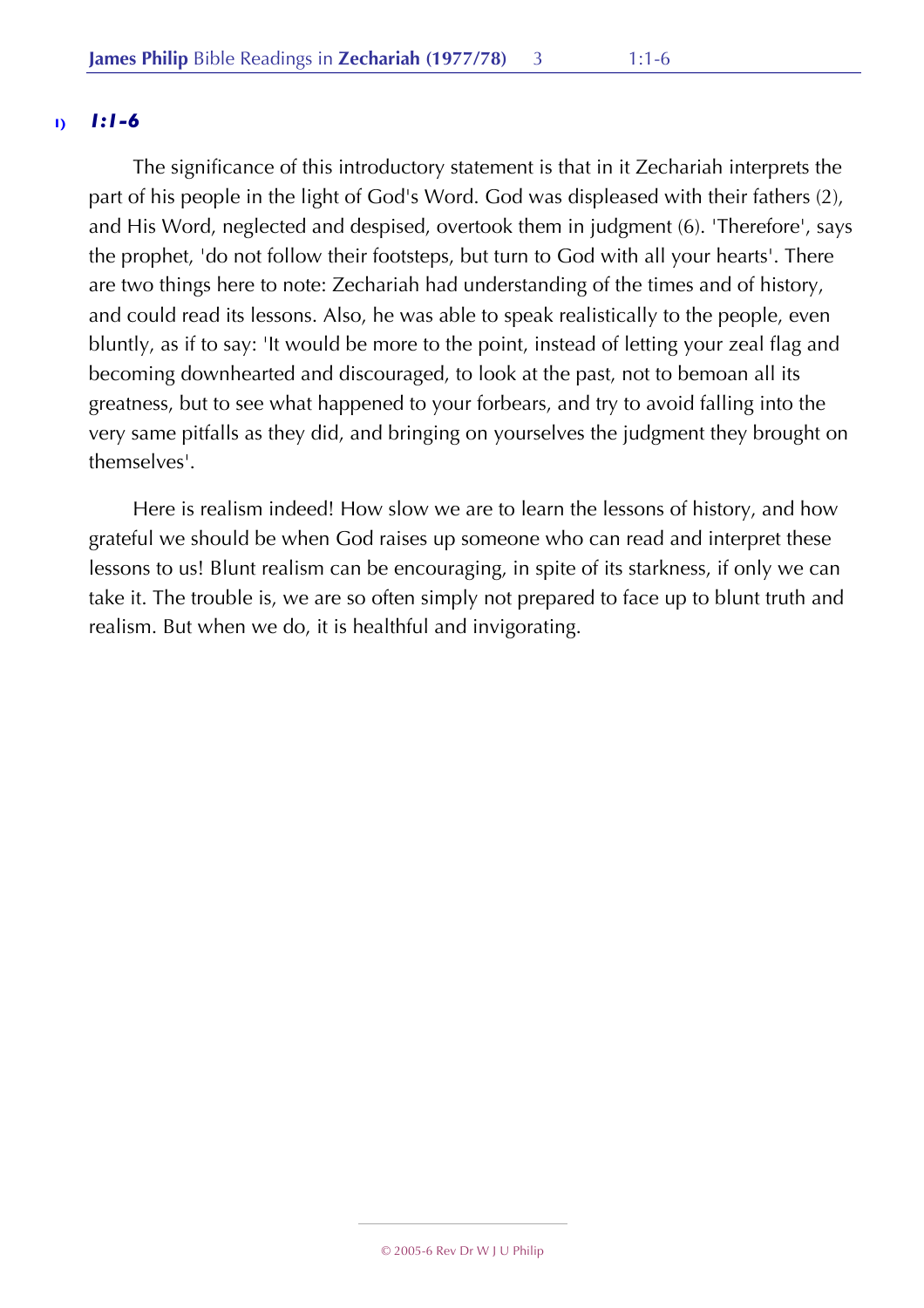# **2)** *1:7-17*

These verses record the first of Zechariah's visions. A word about the nature of the visions in general may be helpful. In each case, certain conditions are described, and side by side with these conditions, facts are declared which-the average man cannot see. This latter is the content of the Lord's word in those situations and conditions (see G. Campbell Morgan).

The first vision is dated as having been given in the eleventh month; that is to say, four months had passed since Haggai had prophesied that God would shake the heavens and the earth. But that promise of deliverance was not yet forthcoming, and disappointment was natural. And to this situation of disappointment and discouragement, this vision came. It is the vision of a majestic rider on a red horse, in an obscure myrtle grove, accompanied by other riders. These represent the angels of the Lord. Their mission is explained: they are God's scouts to survey the whole earth. The world, they report, lies quiet, that is, the shaking of the heavens and earth is not yet begun (8-11). Then comes the question, "How long, 0 Lord....?" And the prophet hears 'good and comfortable words' (13-17). The nations, the angel indicates, have done more to God's people than God empowered them to do, and their actions have changed His wrath to pity (15, 16). In pity, He is returned to His people, and Jerusalem shall be rebuilt and overflow with prosperity. It is an assurance that, in spite of their depressed and sad condition, the angel of the Lord stands in the midst of the covenant people, with His ministering hosts ready to go forth in their defence.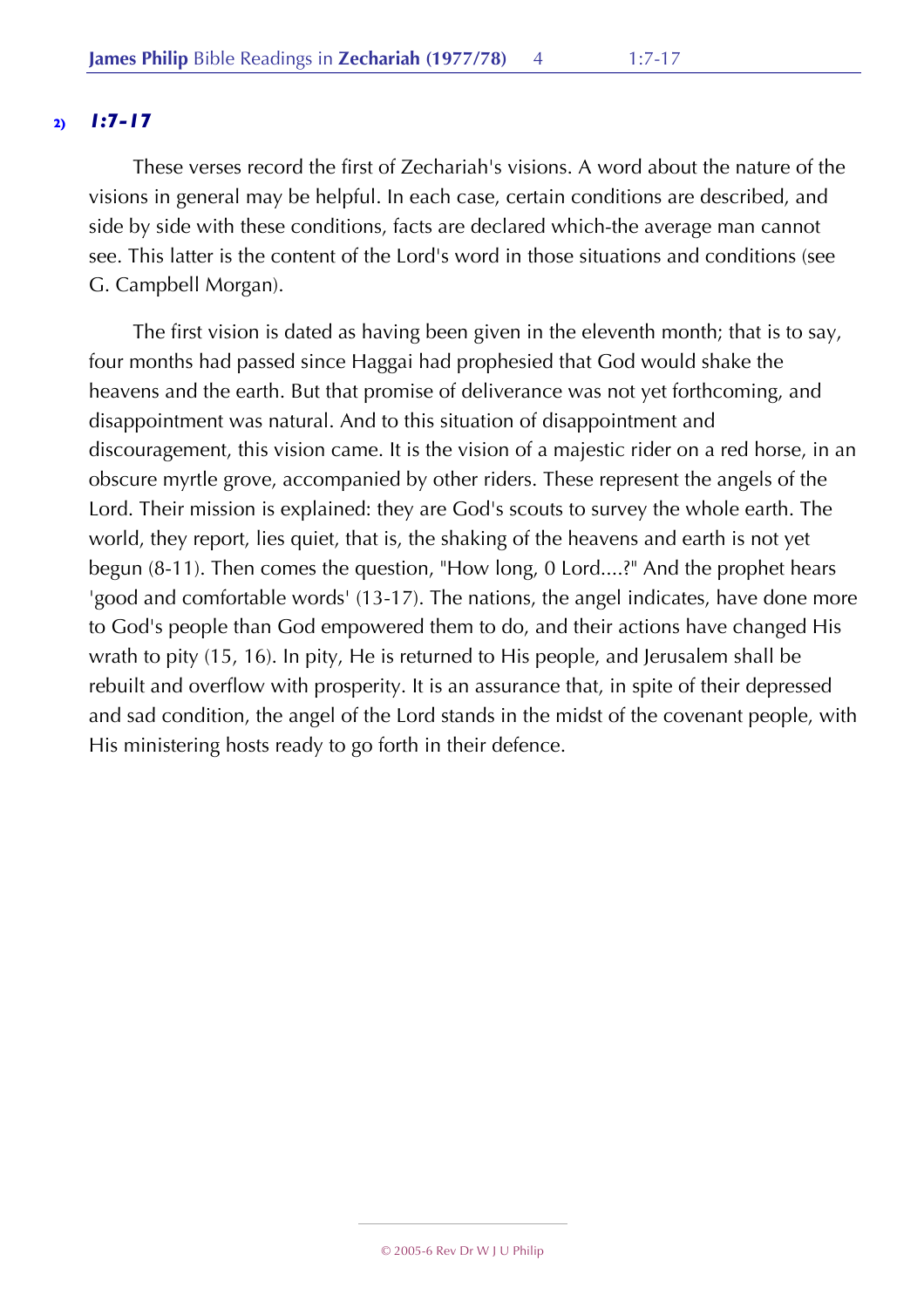# **3)** *1:7-17*

If our interpretation of the vision given in yesterday's Note is valid, then we may say that the vision is one like that given to John on Patmos, when he was anxious about the welfare of the churches from which he had been exiled. The Lord was in the midst of the seven candlesticks, just as that same Presence was with the returned exiles in their discouragement.

The words 'in the bottom' in 8 are variously rendered in the modern translations as 'in the valley', 'in the hollow', 'in the glen'. G. Campbell Morgan prefers the RV margin rendering 'in the shady place', and construes the meaning to be that Israel is in the day of her overshadowing -yet she is watched over by God. One recalls James Russell Lowell's well-known words, "Standeth God within the shadow, keeping watch above his own". This is indeed a parable of all Israel's history down the ages, in the purpose and providence of God. Outcast from privilege and position, yet never forgotten by their covenant God, and still His care. How comforting to know (10) that He keeps watch over all the events of the earth, and that His almighty Hand controls them!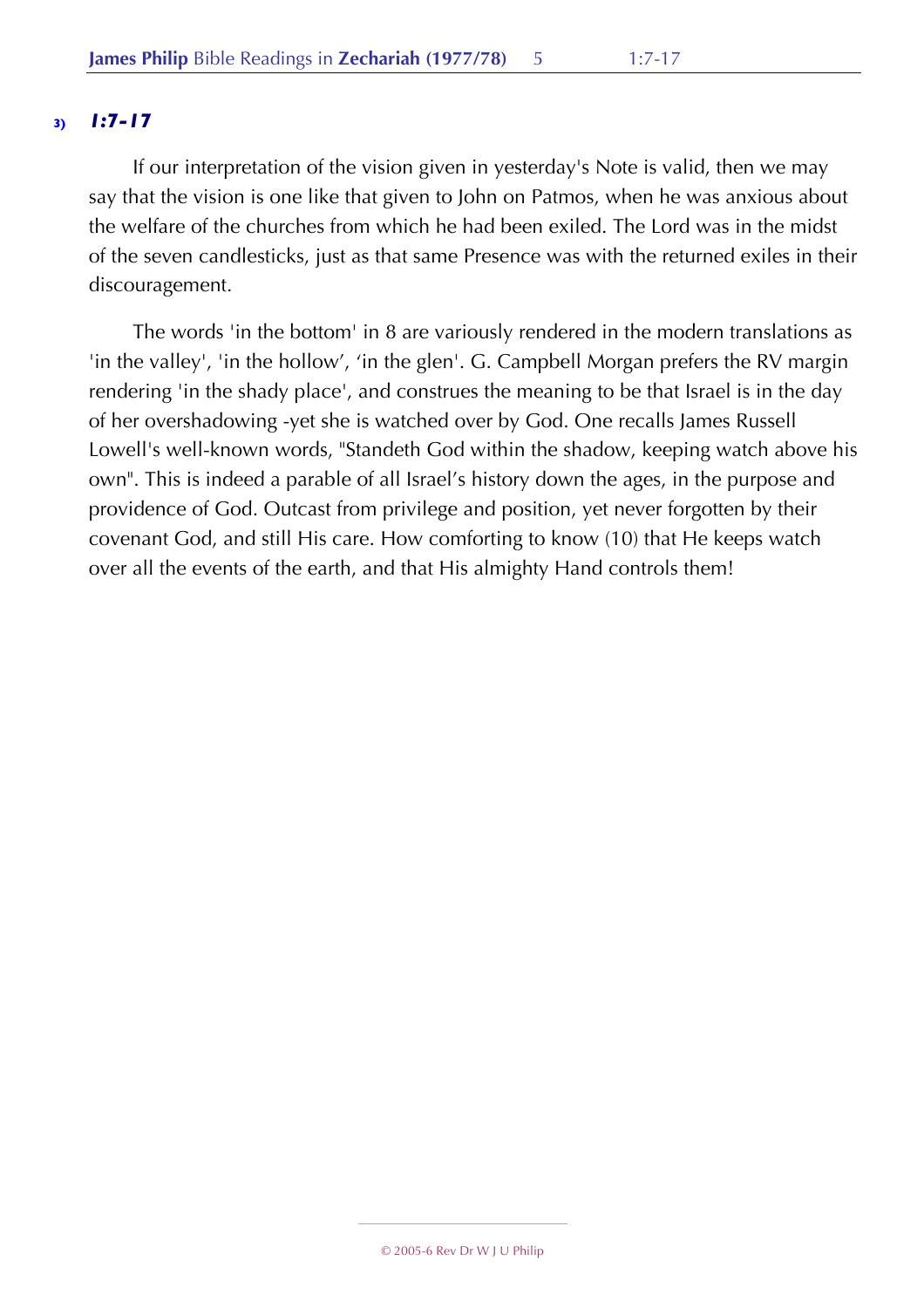# **4)** *1:18-21*

The second vision, recorded in these verses, is relatively simple. The four horns represent all Israel's enemies, who have oppressed and scattered them. The people were conscious of the weapons that were being forged against them, and the prophet here reveals to them the unseen weapons of the Lord of hosts, ready to destroy these destroying powers. It is not merely that the Lord will raise up instruments of His purposes, but that He has them at hand, ready to go into service for Him. Though enemies might rise on every side to assail His people, God has always an adequate more than adequate - defence prepared for them. One readily thinks of the story of Elisha and his servant in 2 Kings 6:13 ff, when the young man's eyes were opened to see the mountain full of horses and chariots of fire around the prophet. God is always as ready as that, when His people need His protection. The enemy does not catch Him out, or find Him unprepared. One wonders whether there is anything particularly symbolic in the 'carpenters' or 'smiths' or 'craftsmen' in 20. Does the word suggest 'builders', and is there a suggestion in it of the work that the returned exiles were to be engaged in? If so, it may just possibly be that it was to be in the act of continuing the work in face of the opposition that they would experience the delivering power of the Lord and the overruling of their enemies. Whether this be so or not, there is great encouragement here for hard-pressed saints. So often we find ourselves in a situation in which we simply cannot see any way out of the impasse; but then God says, "Ah, but let me now show you this". He draws aside the veil, and shows us the one great circumstance, the reality and sufficiency of His divine grace and powers. O for eyes ever to see the unseen! "Open mine eyes, that I may see".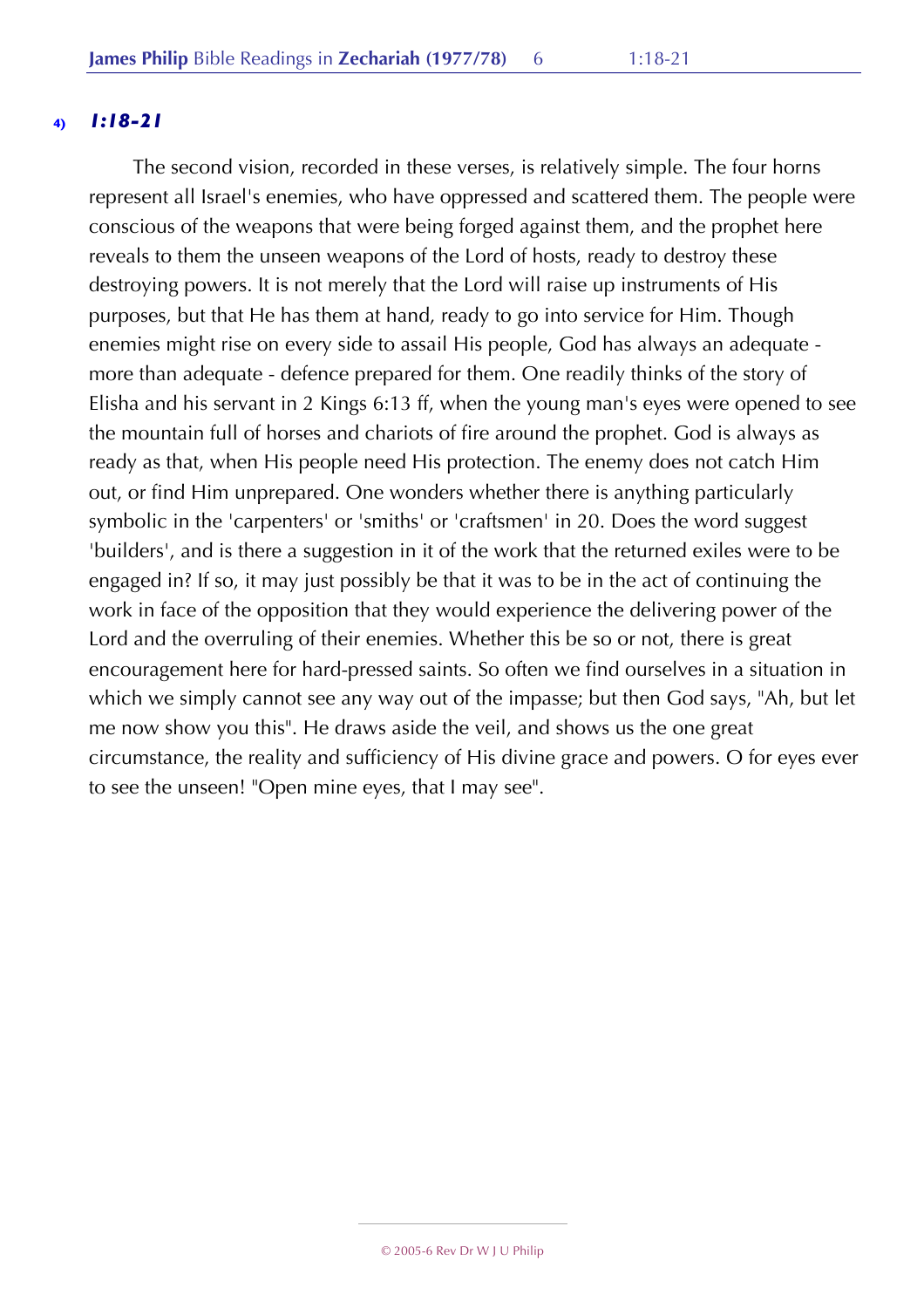# **5)** *2:1-5*

The third vision, that of the man with the measuring line bears the message that Jerusalem was to be restored beyond all the bounds of its former glory. The 'measurer' here is obviously thinking in terms of the measurement of the former temple and city, and has narrow, circumscribed ideas of what the city should be. But the city is not to be built on the old lines. Not, however, that we should belittle the mere fact of rebuilding as such. It is something, after all, that there should be this new confidence about building at all, and that they should be convinced that Jerusalem would be rebuilt. All the same, it is easy to hold on to pre-conceived ideas, and to lay down old guidelines for God, prescribing the way He will work in our generation. But God is not bound by the past, and it is no problem to Him to launch out into new ways - indeed, He keeps saying, 'Behold, I will do a new thing' - still, indeed, a work of His grace, but not conforming to old patterns. We must beware of limiting the Holy One of Israel by requiring Him to fit into the pattern of a bygone age! One thinks of the hitherto unheard of expedience of preaching in the open air in Wesley's time, and how aghast people were by such an innovation. But that is how God revitalised the eighteenth century. He has no vested interest in buildings, as such - this is what the vision says here, in effect and even if it seems risky or dangerous to have a city without walls (4), we must still allow God His freedom, and not be afraid to trust Him. We can almost see the Lord smiling and saying, "Dangerous - when I am there?" When we put it like that, we see how ludicrous it is!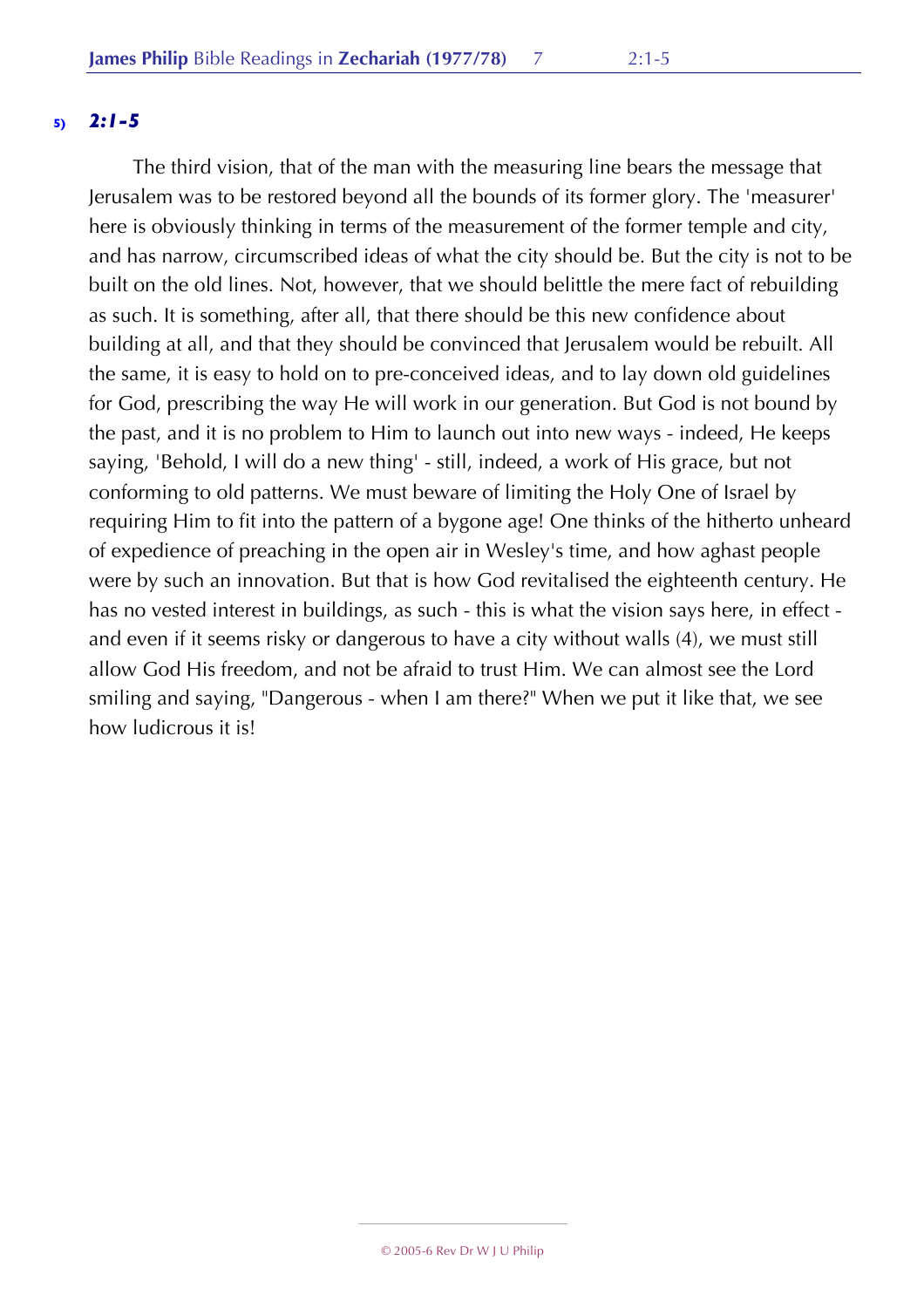# **6)** *2:6-13*

This section does not seem to belong to the vision described in 2:1-5, but stands distinct from it. In the original it is written in verse form, as distinct from the visions, which are in prose. And yet, it is possible to see a connection with what precedes it, which makes it 'belong' in the spiritual sense. The third vision has just proclaimed that God was to do a new thing in these days. And here, an appeal is made to the rest of the exiles still in Babylon and the east to come back to Israel and throw in their lot with those who had already returned. And the incentive is just this fact that God was about to do a new thing. In this regard, the passage is reminiscent of some of the glorious passages in Isaiah 40-55. The AV rendering of 8 is less than clear, and should probably be taken to mean "With an eye to His glory (or, with a concern for His glory) He has sent me...." It is God's warning to those who do despite to His covenanted people that they continue to restrain them at their peril. In 9, 10, the words 'I come' do not really contradict what is said in the first vision (1:16). It is true that God had already come to the returned exiles in Jerusalem, but this is a promise that He would come in even greater power, as if to say: "My coming thus far has not exhausted My potential: I have blessed you thus far, but I will bless you far more". We should bear in mind when this word was spoken between the first return of exiles under Zerubbabel, and later returns under Ezra and Nehemiah. The picture is of those still in exile perhaps hesitating and irresolute, holding back and wondering whether to commit themselves to so hazardous an undertaking. And Zechariah calls on them to cast in their lot with the people of God, on the basis of the 'new thing' that God was going to do. What a lesson for today!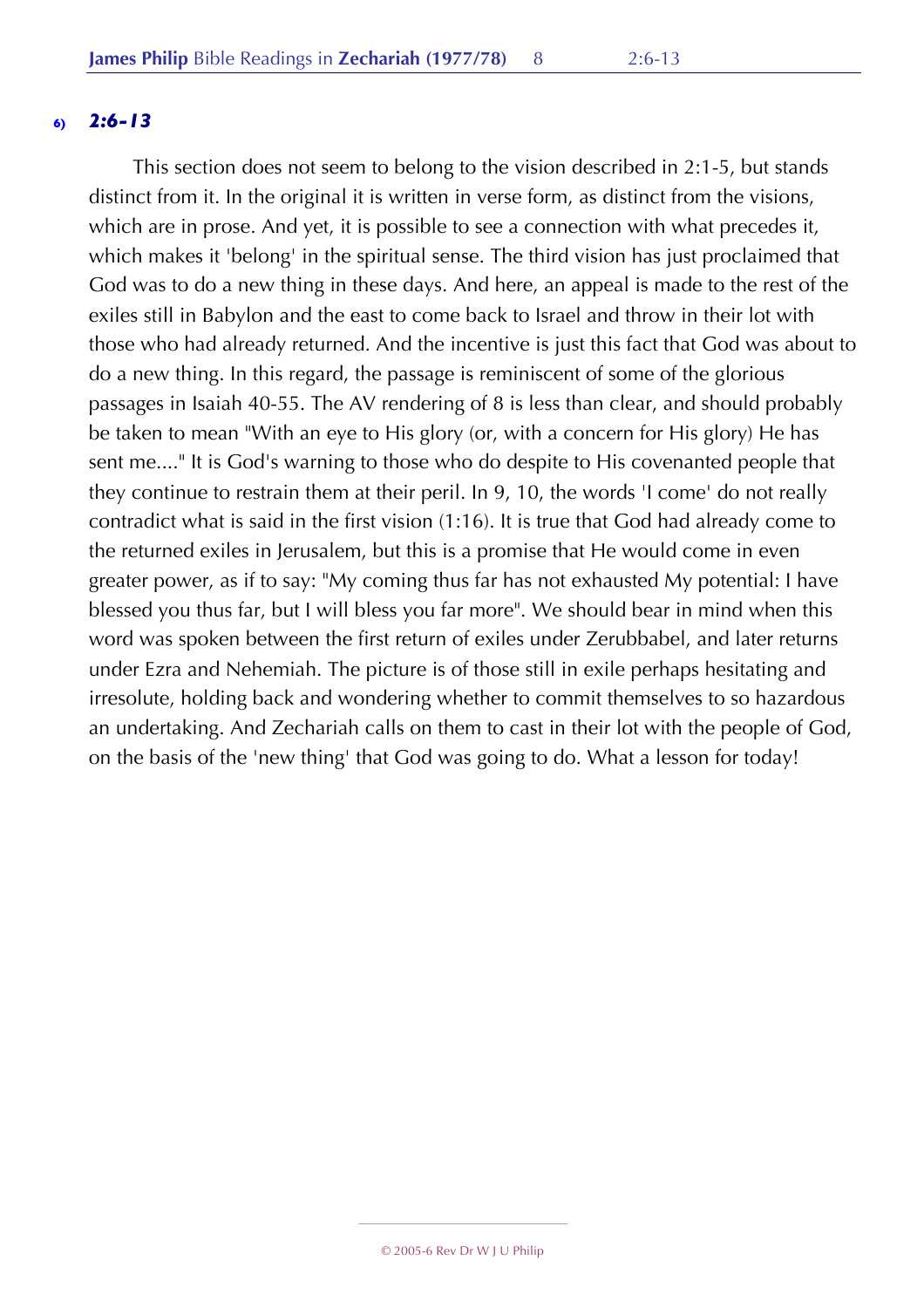This is a wonderful passage, with much rich teaching in its general application. Nevertheless, it is important to see first its immediate significance in the context of the returned exiles' situation, for it was to them that it came first as a message from God. After all, Joshua the high priest is the contemporary figure of the time. We need therefore to go back to the situation to which Haggai and Zechariah were prophesying in the second year of Darius, 520 BC. It is the story (Ezra 5/6) of how the work of rebuilding the Temple was hindered and brought to a standstill by the enemies of the Jews, who wrote letters to the king accusing the Jews of subversive activities. The king heeded the accusations and forbade any further building. Then the prophets came and stirred the people to begin again. Again the enemies of the Jews wrote to the king, and in the same terms, but this time Darius's reaction was very different, and the result was that the Jews were vindicated against their enemies, who were obliged by the king to give the Jews all help and assistance.

Now, what we are meant to take from the vision here is that it represents the real story behind the situation facing the exiles. It was Satan, the adversary, who was resisting their work, through the Samaritans. And the Lord had rebuked Satan, breaking the resistance, setting it at nought. This is the real story of the victory here. Darius sent a reply favourable to the Jews because the Lord had rebuked Satan and broken his power in the situation. And that rebuke had been administered in the context of the preaching of the word by the prophets. This is how God administers His rebukes to Satan - when He raises up a ministry of the Word. And this was revealed to the people through the prophet as an encouragement to go on and not be discouraged any more, but to endeavour to complete the work of rebuilding.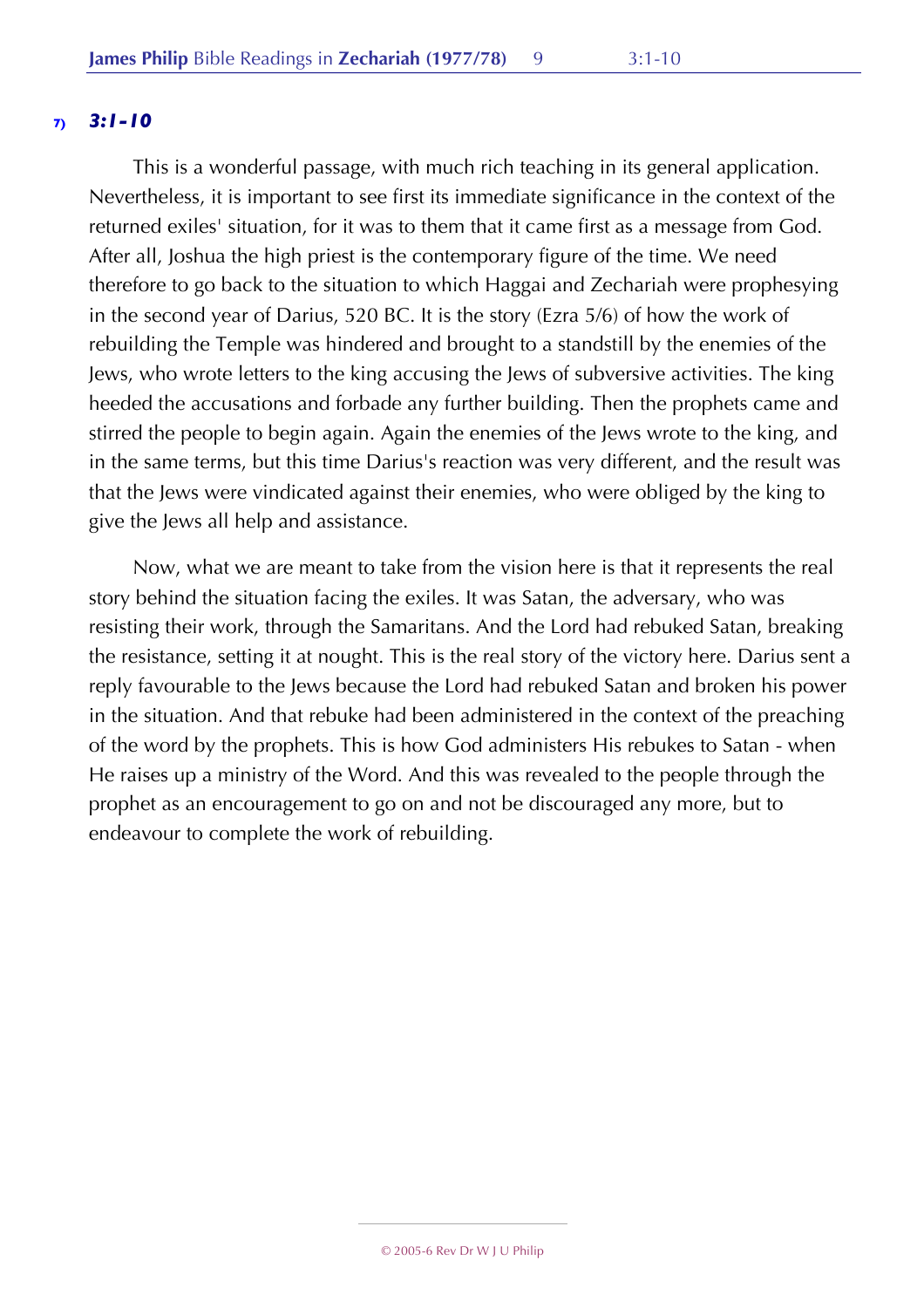It is not difficult to see what a tremendous encouragement such a message must have been to the people. Here they were, struggling on with the building after the initial impetus that came through Haggai's ministry had begun to falter, and discouragement was again tending to set in. It is as if Zechariah were saying, "Don't you know that this is what has happened, that these are the facts of the situation? Recognize it to be so, and venture out upon it. Victory is in our hands. The Lord is on our side." A wonderfully encouraging and reassuring message indeed! Nor is its application in a gospel setting difficult to make, for this is what has happened in the cross and resurrection of Christ. By His death and rising again the Lord has rebuked Satan, and broken his dark rule and power:

> Our Lord Christ hath risen! The tempter is foiled, His legions are vanquished, His strongholds are spoiled,

The parable of binding the strong man, then spoiling his house is very relevant here. It was on this basis that the early Church went forward, with the consciousness of an enemy rebuked and spoiled. One thinks of the great prayer meeting recorded in Acts 4:24-31, in which the apostles precisely took their stand on these glorious realities, and won through to victory. That notable passage in the early history of the Church stands in direct line of descent from Zechariah's vision, and it invites us to go and do likewise!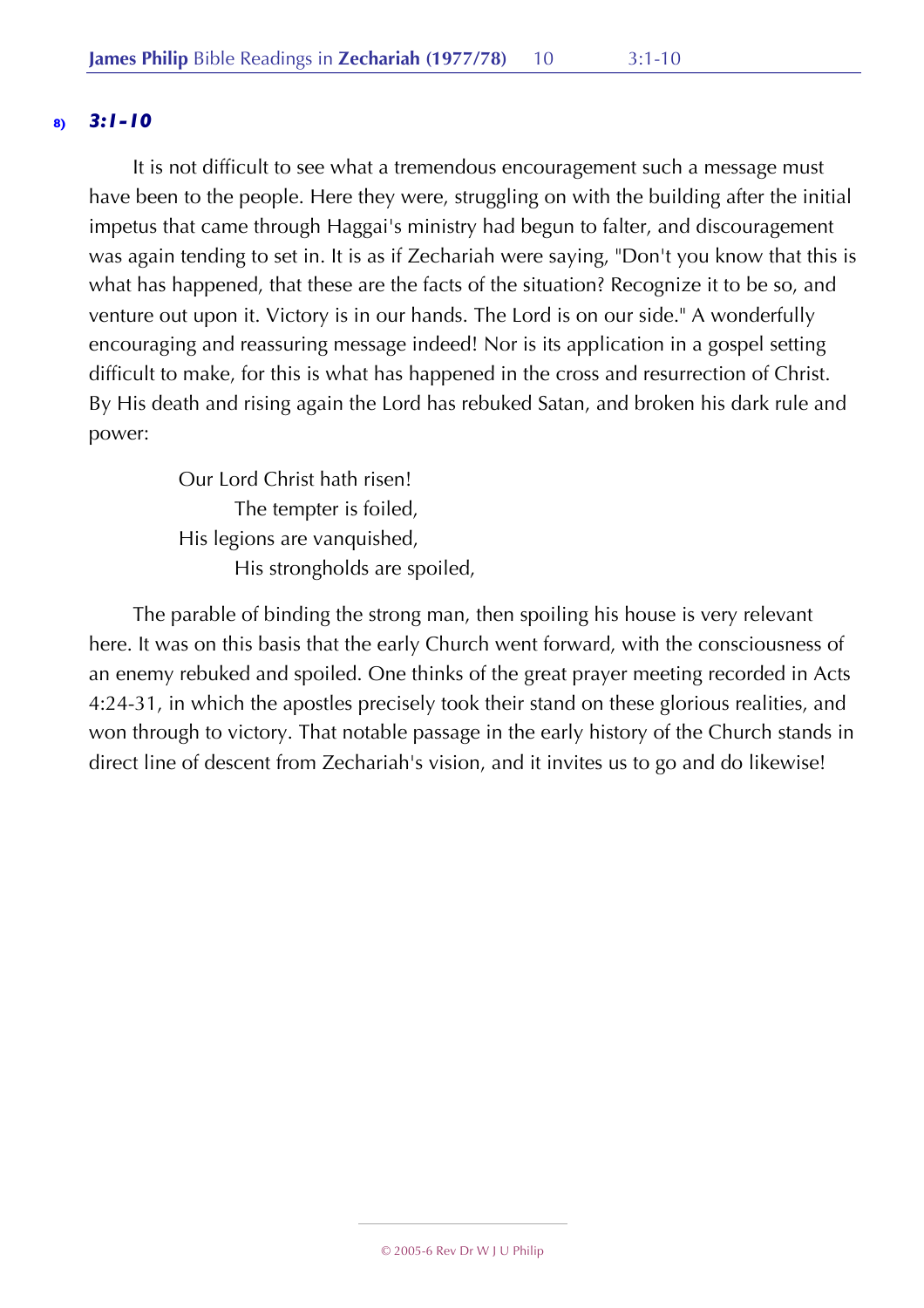There is another lesson that we may learn from this vision: it is that in any particular spiritual work we must recognize Satan's wiles and influence, and plead the victory of the Cross against him, asking God to repeat the rebuke once-for-all given, that is, apply its virtue to the particular case concerned. The pattern, therefore, must be: first of all apprehension; know the situation, and the fact that Christ has won the victory; then appropriation, by the obedience of faith. What a tremendous thought, in the context of the preaching of the gospel, that as one ministers the Word, preaching the unsearchable riches of Christ, there should be arising from many hearts the silent cry, "Lord, say it again: 'The Lord rebuke thee, 0 Satan', and set his wiles at nought". Surely this is the weapon that is mighty through God to the pulling down of strongholds. The preaching of the Word is what is seen and visible: but this is what takes place in the unseen realm, this is the wrestling in the heavenly places of which Paul speaks in Ephesians 6, and which gives that Word free course in the hearts and lives of men.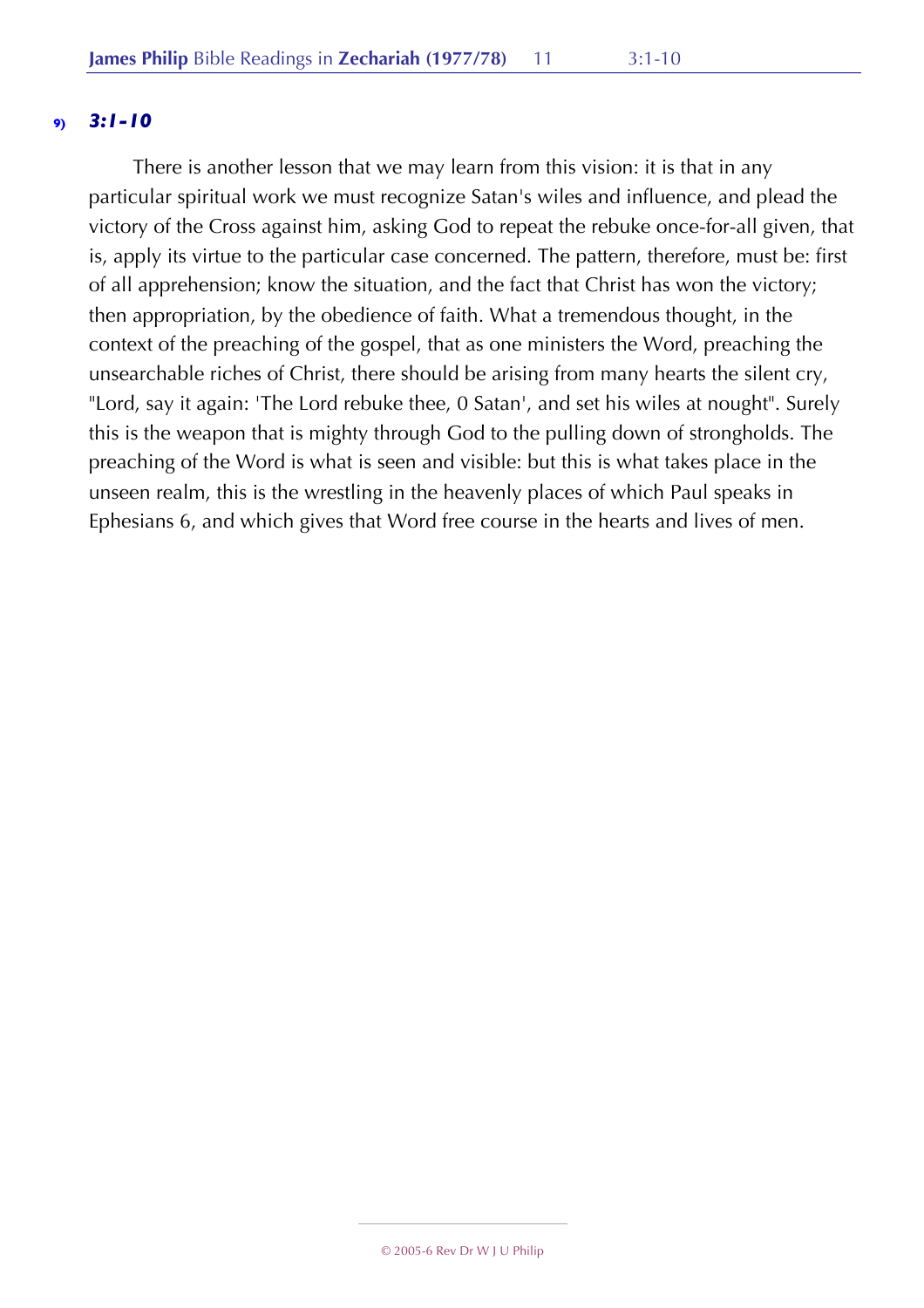The illustration that the vision gives is of the gospel mystery of justification. The Shorter Catechism defines justification as 'an act of God's free grace wherein He pardoneth all our sins and accepteth us as righteous in His sight, only for the righteousness of Christ, imputed to us, and received by faith alone! This is the twofold reality which the vision illustrates: the pardon of sin is represented here by the taking away of the filthy garments; while the imputation of Christ's righteousness is the giving of the new garments, the change of raiment. In the vision and in Christian life alike, this twofold grace is seen to be the act of God, the divine pronouncement, and is something instantaneous. As the Catechism says, it is 'an act of God's free grace'. And the vision underlines something else of great importance: it is done in the presence of a Satan who has been rendered powerless to resist through the divine rebuke in the death and resurrection of Christ. A Christian, then, is one who is dressed in borrowed raiment. The garments of another are the garments in which alone we can stand before God. But when we are thus clothed in the righteousness of Christ, then when God looks on us, He sees - not our sin, but His righteousness. As the hymn puts it, God only looks on us as found in Him. One thinks of the wonderful allegory in Pilgrim's Progress, when Christian came to the cross and his burden rolled away, and the shining ones came to him, the first saying 'Thy sins be forgiven thee', the second stripping him of his rags and clothing him with a change of raiment, and the third setting a mark upon his forehead. How true Bunyan is to the biblical insights!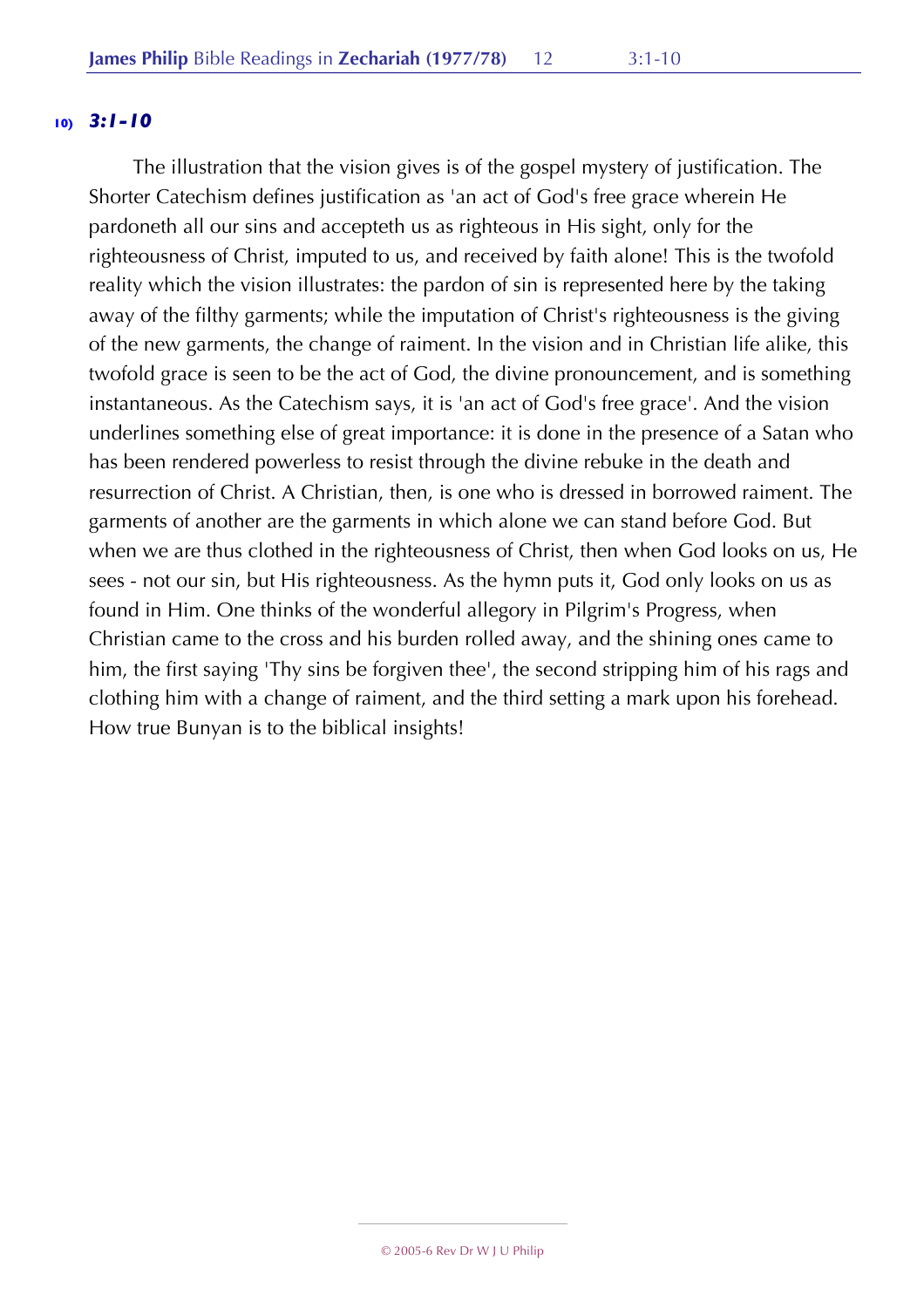We return to Zechariah's visions. There are one or two further points to clear up before leaving this chapter. In 7 the AV 'places to walk among those that stand by' is rendered by the RSV thus: 'I will give you the right of access among those that are standing here'. What is being promised is, quite simply, a voice at the throne of God, through obedience! In 8, 'men wondered at' is rendered 'men of good omen' in the RSV. The meaning appears to be something like this: "You and the men who are with you, Joshua, are strategic men in My sovereign purposes in the world; you cannot know just now what place you have in my purposes, or what part you have to play; but walk in obedience, and that part will be fulfilled. For in the fulness of the time, I will bring forth My servant, the Branch...."Zechariah, then, is enabled to see behind the immediate activities to the purpose of God in them - the building of the Temple was not an end in itself, but rather part of the 'cradle' in which the Messiah should be born, The vision means that God draws aside the veil and says, 'Look, this is what I plan and purpose to do: try to see your part in the whole, and determine to play it with all your might'. Some think the stone in 9 refers to Christ, others to the finished Temple; but it may simply have a reference to the building materials with which the Temple was to be built, If so, Zechariah is saying that God's eyes would be upon these stones, that is, He would have a special care for the rebuilding of the Temple - not as an end in itself, but in view of what it was to mean for the future - and would never take His eyes off it till His purpose respecting it and them was accomplished. And that is encouragement indeed, for those conscious of being taken up by Him for His service!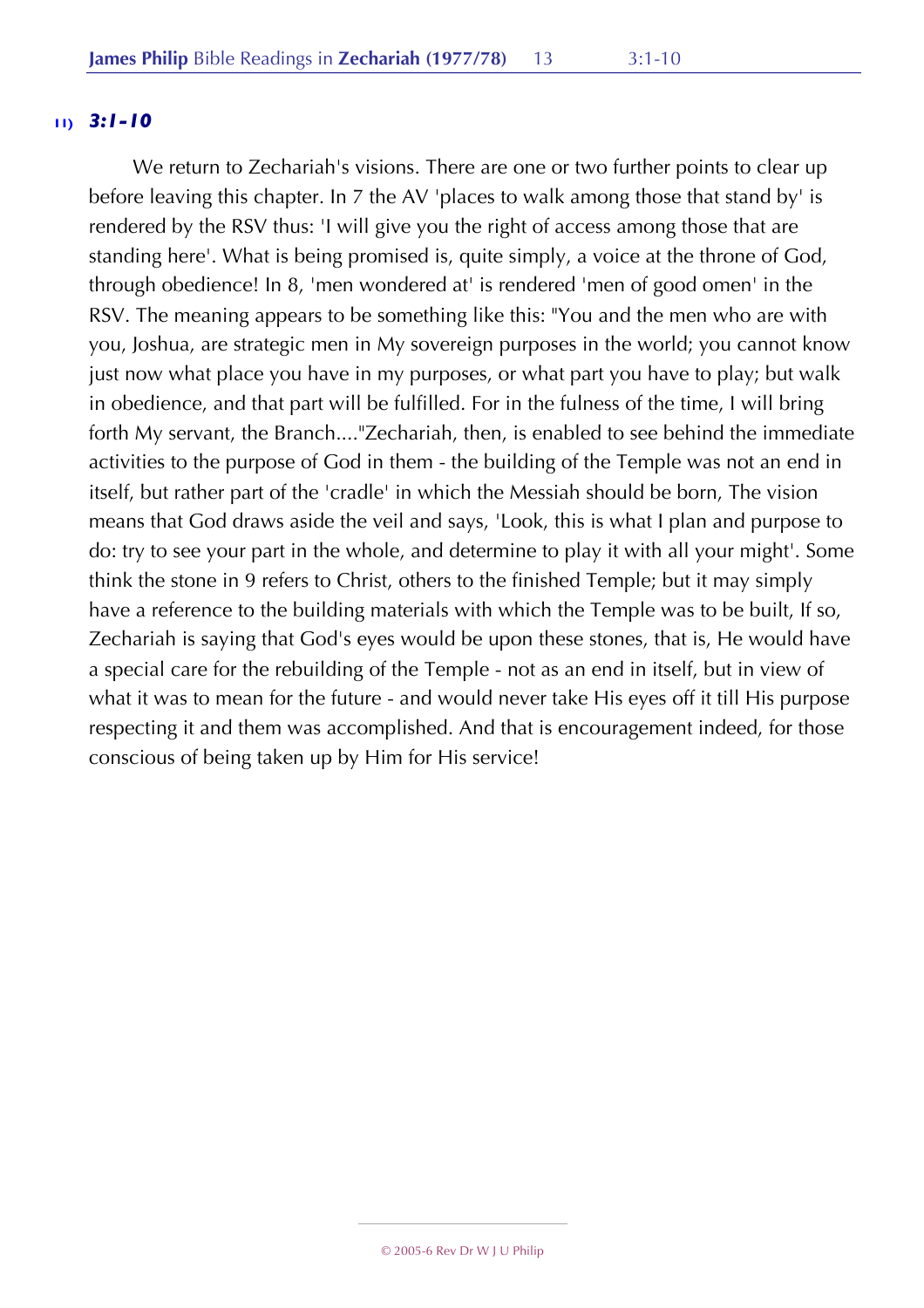# **12)** *4:1-7*

Joshua, for whom the last vision was given, was the religious leader of the returned exiles; but they had a civil leader also - Zerubbabel, and now the prophet has a word for him. Zechariah sees a golden candlestick, with bowl on top, seven lamps with pipes feeding the lamps with oil from two olive trees one on either side of the candlestick. The prophet gives a fourfold message to Zerubbabel from this: 'not by might, nor by power, but by My Spirit, saith the Lord' (6); the mountain becoming a plain(7);an assurance about finishing the work (9); and finally a warning not to despise the day of small things (10). This is to say, it is a word to Zerubbabel about the work in which he was engaged, and to which he was committed. From this we can gather that the candlestick vision represents the nature of that work, and its point. That is where we must begin in our thinking about the vision before us in these verses, and we shall turn to it in some detail in the next note.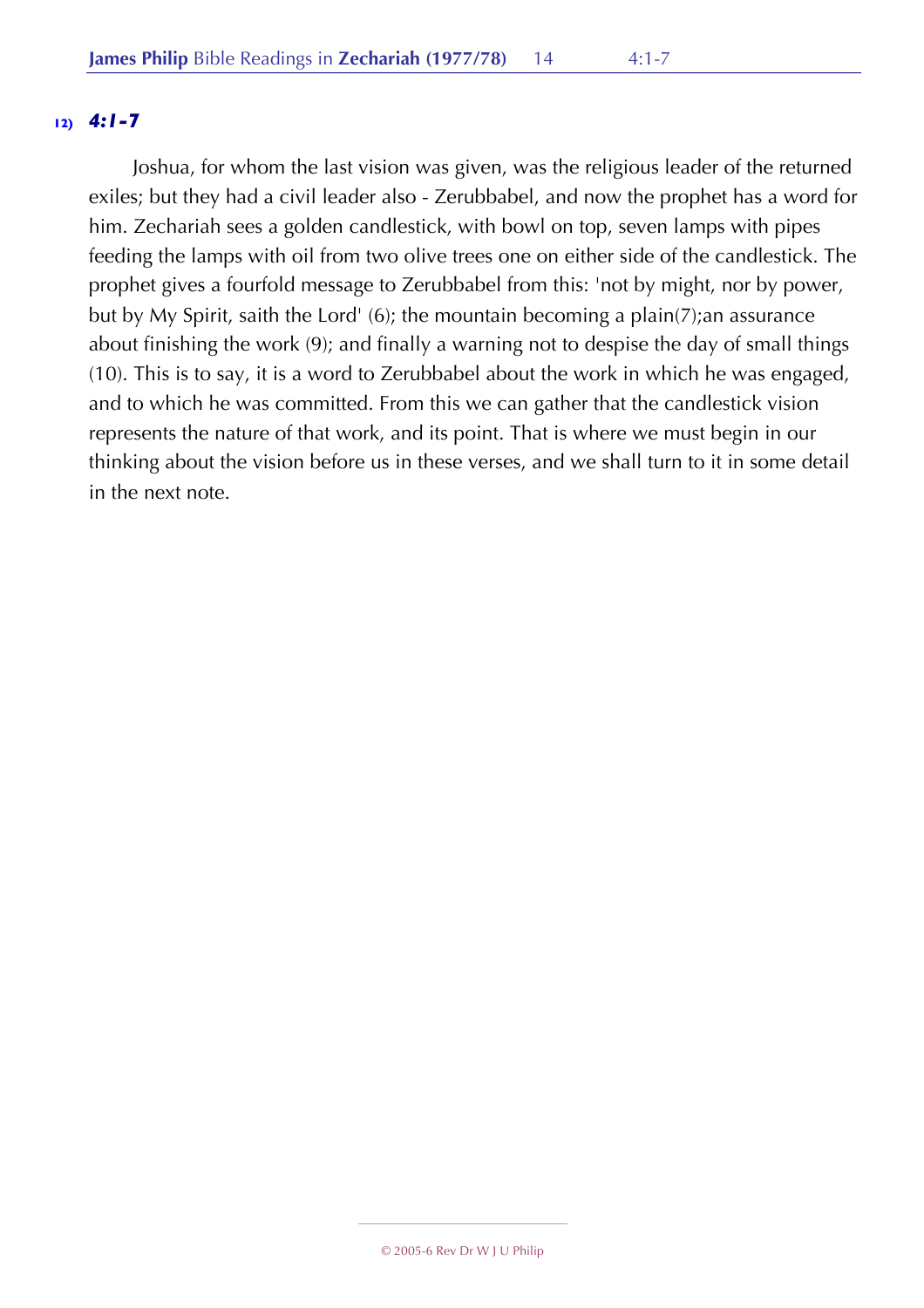## **13)** *4:1-7*

In the Old Testament Tabernacle, described in Exodus, we have the sevenbranched candlestick alongside the Table of Shewbread, in the holy place. In our studies in that book, we saw how it typified and spoke of Christ as the light of the world. The thought here, however, is not the same, although closely connected. Here, the candlestick represents the people of God who are set in the midst to be a light to lighten the Gentiles. This was God's calling for them, and their vocation, in the world. In this respect - and this is the connection with the earlier candlestick - they were there to prepare the way for the light of the world to come. This was the purpose in their having been brought back from exile - not merely that that generation might be comforted and have their heart's desire, but also that the Divine purposes might be furthered and fulfilled. It is of this calling, and of this furthering of the Divine purposes, that the vision says in unmistakeable terms: "The light will shine, and the darkness will not put it out!" Here, then, is the responsibility of the people - to shine in the darkness, And God, in this encouragement. to Zerubbabel, assures them that the resources for shining are always more than sufficient. The vision, therefore, said two things to Zerubbabel: a light would he established in the post-exilic community of Jerusalem; and - what is more - that light would have all the resources needed to keep it shining and to fulfil its purpose. One can readily see how such a vision can have many different applications, but in its context, its message to Zerubbabel was that despite all difficulties and oppositions, however mountainous, the work would be established and the purpose of God fulfilled.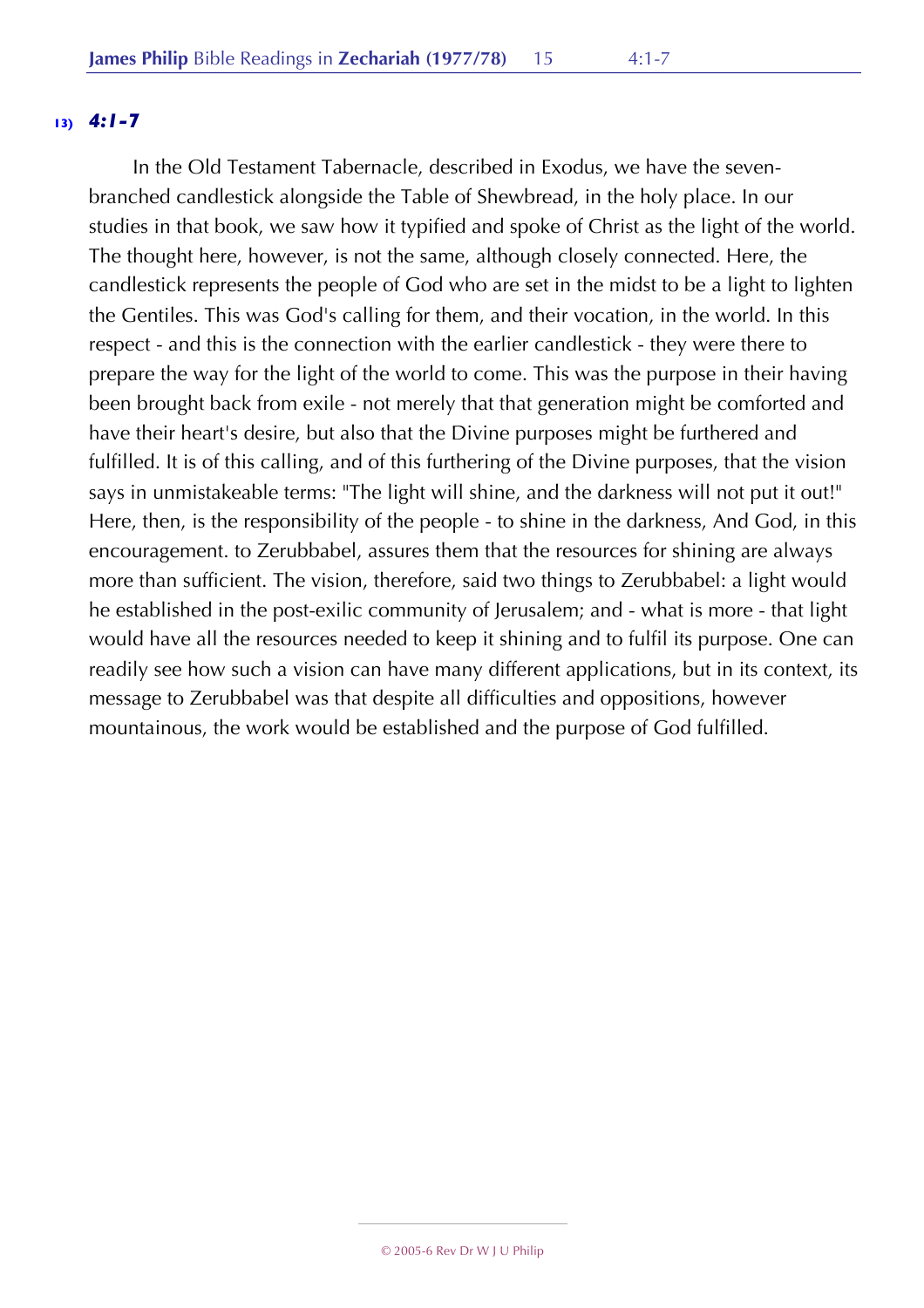## **14)** *4:1-7*

Let us next consider the actual words spoken in the vision to Zerubbabel. First of all, "not by might, nor by power, but by My Spirit, saith the Lord" (6). The context of these words is important for a true understanding of them. The candlestick was being fed from the two olive trees. It was a supernatural operation, and it is clearly meant to indicate that its continuous shining was due to supernatural causes. No human resources could do it, but the divine resources were there, and available. 'Lean on Me, Zerubbabel', says God. 'So shall the work be done'. In Israel's pre-exilic days, human might and power did figure very largely in their situation; but it is very striking to realise that when the people of God returned to their own land, they did not come back with force of arms, or as a militarily strong people: they returned as a spiritual people with a spiritual heritage. That was the difference, and that, henceforth, was to be the difference.

The second word, in 7, about the mountain, echoes the words in Isaiah 49:11, "I will make all my mountains a way". This is the promise that God gives to Zerubbabel. When one thinks of the mountainous difficulties spoken of in the earlier chapters of Ezra, and the discouragement that clutched at the hearts of the returned exiles, one realises the greatness of such a word. The reference to the headstone in 7b seems to be taken up and explained in 9: if so, then the meaning is that Zerubbabel will so completely see the mountain of difficulty removed by God that he will be able to put the headstone, that is, the finishing touch, to the Temple building. What an assurance to a hard-pressed and faltering leader!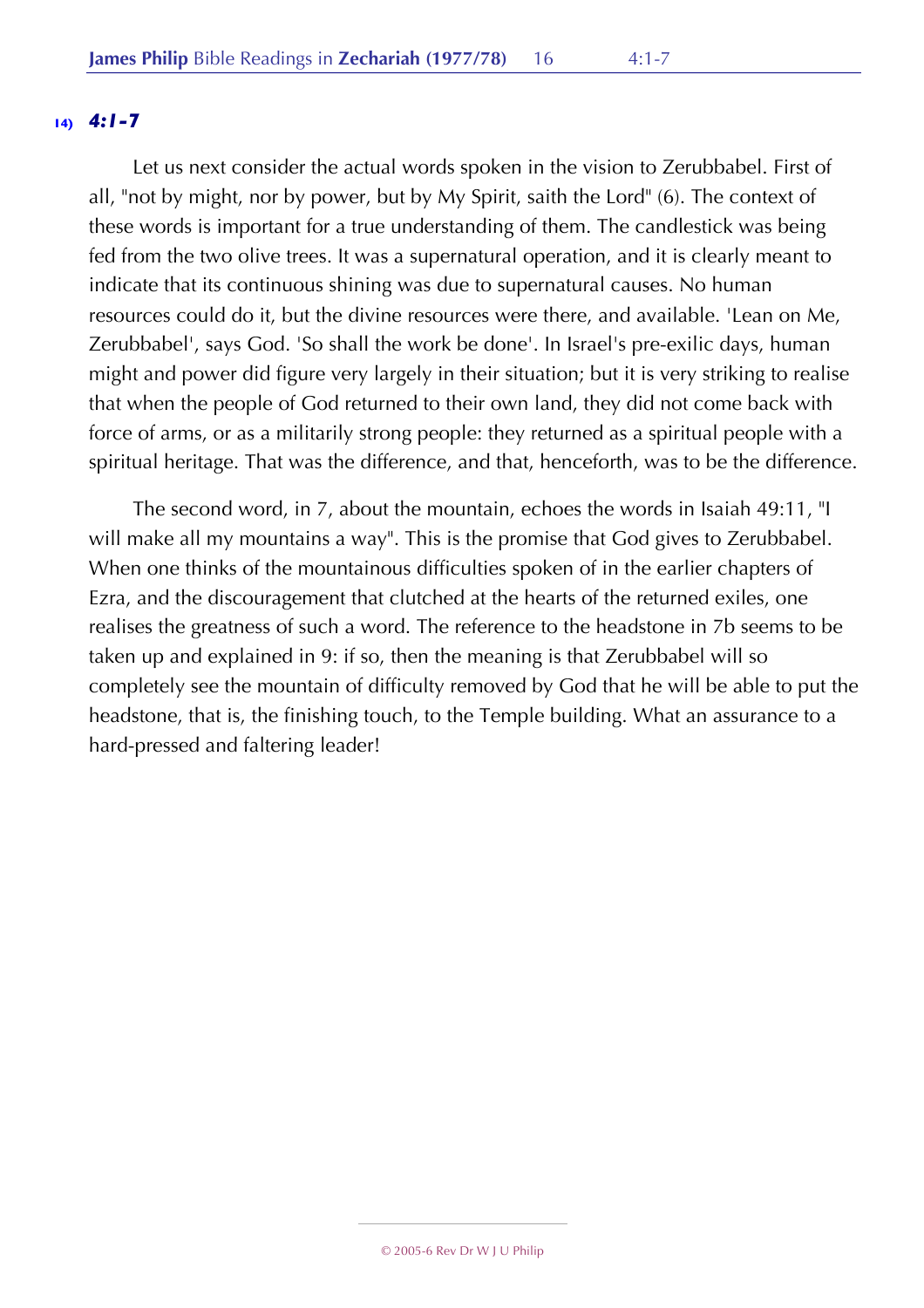#### **15)** *4:8 14*

The third word given to Zerubbabel was that he would finish the work committed to him. There are two points to note here; on the one hand, we must recognize that Zerubbabel had only a part to play in the divine purposes. No one ever has more than a part to play; and none can hope to see all God's purposes brought to fruition - these come only at His appointed time. Some have to die in faith, not having received the promises; some labour, and others enter into their labours. On the other hand, it is ever to be a burden to a spiritual man that he should not fail in the part committed to him. It is this assurance that is given to Zerubbabel; his particular share in the ongoing purposes of God was to see to the rebuilding of the Temple, and God indicates here that no power on earth would be allowed to prevent him from fulfilling it.

The fourth word, 10, concerns 'the day of small things'. The meaning should be taken as saying that no one who hopes to accomplish, or does accomplish, anything great, despises the day of the small things. The fact that Zerubbabel has the plummet in his hand indicates that his work is being done, and - however small and insignificant it may seem in itself - this is the token and evidence that God's sovereign purposes are in process of being fulfilled. Furthermore, the phrase 'with those seven' indicates that the Spirit of God is also at work in it, and it will therefore be brought to completion in due time. Hence the rejoicing; happy is the man, who, looking at the small, insignificant part, can discern in that the much larger whole!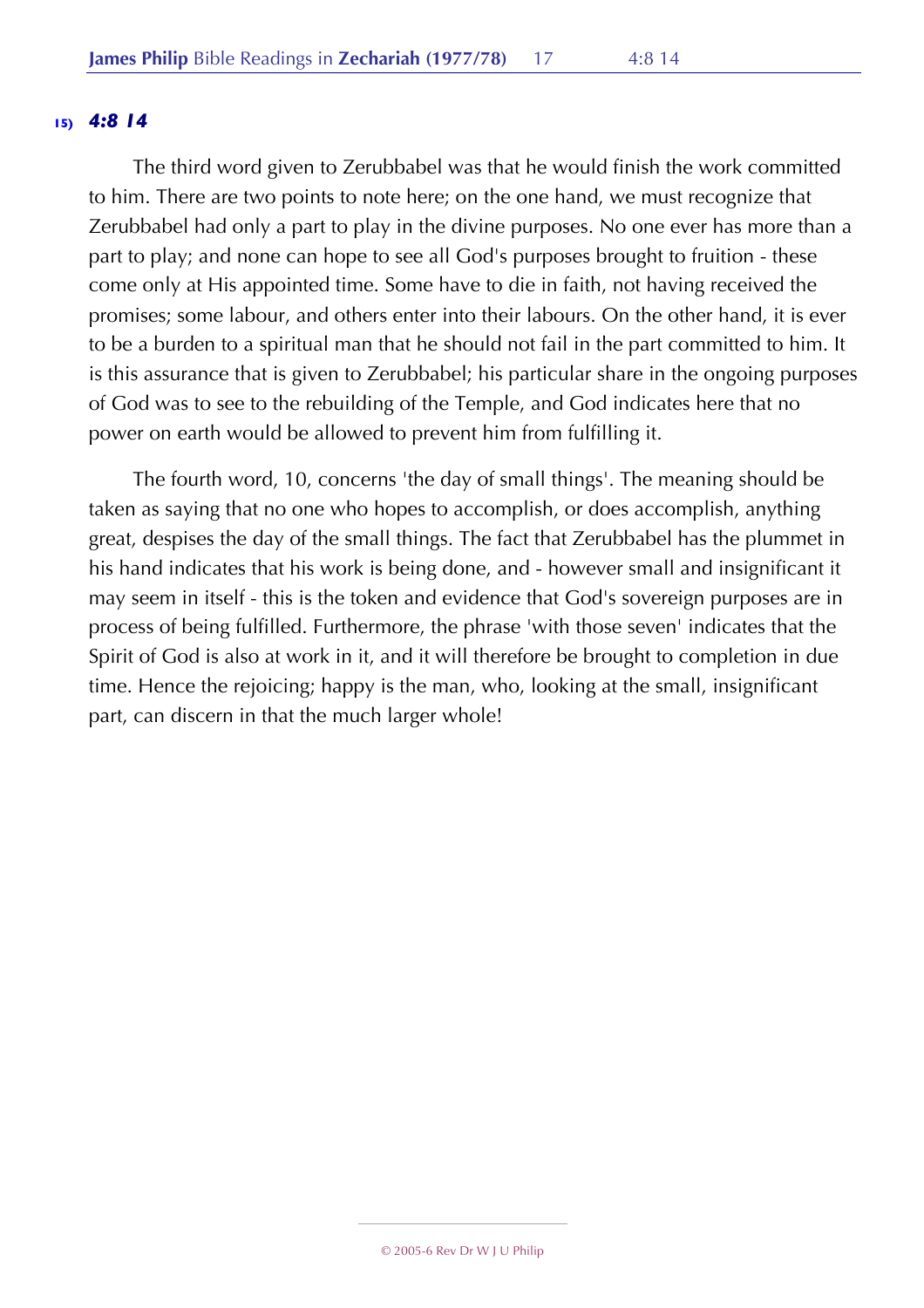#### **16)** *4:8-14*

One further point in the vision now remains to be cleared up: the meaning of the two olive trees, on either side of the candlestick. The answer given is that they are the two anointed ones (14). This is not further explained to Zerubbabel, and it would seem that he must have known who they were. The opinion of the commentators is generally agreed that they are Joshua and Zerubbabel, the religious and civil leaders of the people. If so, then clearly the oil from God is channelled through them to the candlesticks to give continued light. This is important, in that it signifies that the divine supplies of grace come through the anointed and appointed channels. It is salutary for us to see this emphasis on duly-appointed 'ministers' of God, and to recognize that Scripture sets much store by it, especially in a day when much impatience is often expressed about the place of an ordained ministry as such. It has been pointed out that there is no mention of the prophets as being mediators of that grace, and G. Adam Smith maintains that this is a clear indication that in Israel prophecy had spent itself. But this can hardly be true when one thinks of the ministry of Haggai, Zechariah and Malachi, and the effect they had on the life of the nation. Rather, it is the leaders that are in view, and it is natural that Joshua and Zerubbabel should be in mind in particular. "The message is that the Lord would in future bestow upon His congregation the organ of His Spirit, and maintain them in such direct connection with it, that it would be able to let its light shine with sevenfold brilliancy" (Delitzsch).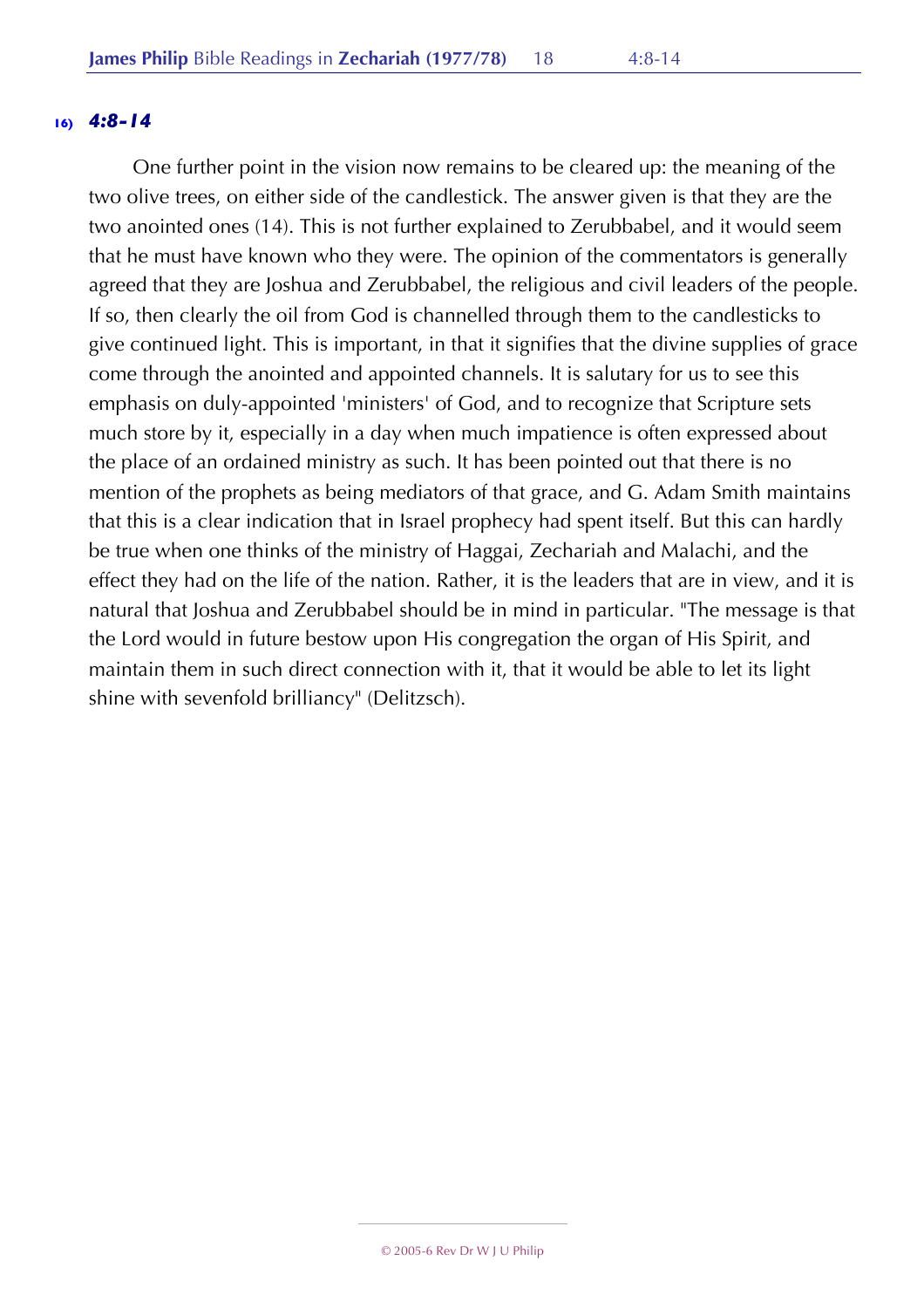## **17)** *5:1-4*

Some commentators take the vision of the flying roll and that of the woman in the ephah (in 5 ff) as belonging together and constituting one vision; others think they are separate visions, with different, but related messages. We will content ourselves with an exposition of the first picture in this Note. The prophet sees a flying roll or scroll, which, he is told, represents 'the curse that giveth forth over the face of the earth'. This is explained as being a judgment on thieves and false swearers. The vision stands in sequence with those that preceded it, in the sense that, after the religious and political obstacles hindering Israel's future have been removed, - represented in the word to Joshua in chapter 3 and that to Zerubbabel in chapter 4 - the land itself must be purged and cleansed of its wickedness. There seems to be some association of ideas also with the candlestick vision, for, after all, when God's people are shining for Him, as He means them to, the power of His Word is ever at work convicting and convincing of sin, In time of spiritual awakening, when the Spirit of grace is abroad in the Church, a tremendous conviction of sin comes upon the ungodly, and the word of God, as it were, enters into this door and that, exposing sin, convicting and cleansing, and bringing newness of life. This, then, as Zechariah sees in the vision, is the purpose of God with His people: moral pollution must be purged, and sin has to be dealt with; it cannot be allowed to remain (cf Ezra 9/10).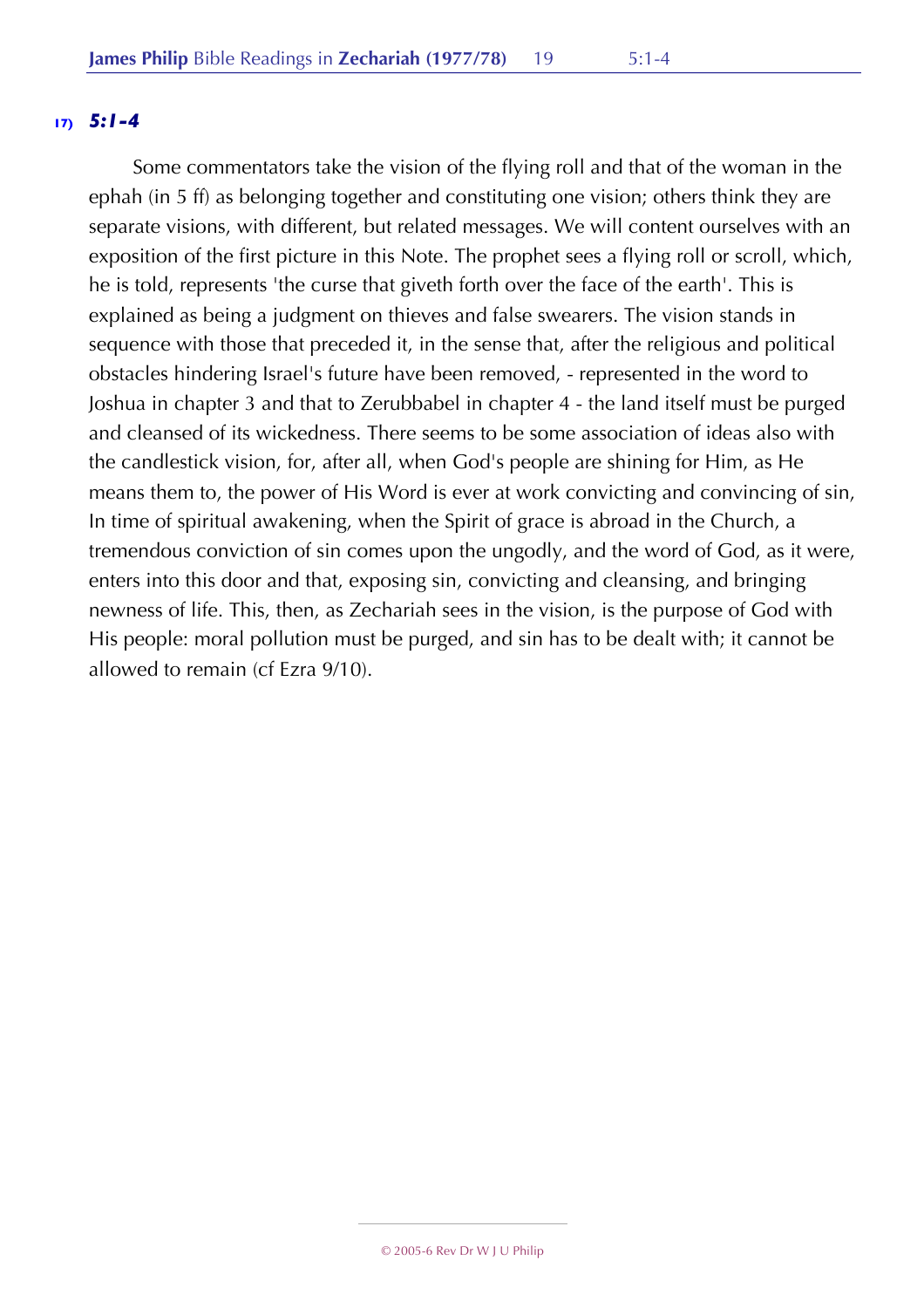# **18)** *5:5-11*

The second part of the vision (if second part it is) shows a woman seated within an ephah (a round, barrel-like vessel of seven gallons' capacity), and the ephah is borne away, with the woman sealed inside it by a weight of lead. The figure is really a continuation of the thought expressed in 1-4, and has reference again to God's dealing with sin. Not content with atonement for sin, or the legal punishment of crime, sin itself, in its living power, must also be banished from Israel. The woman is the personification of wickedness, and represents the principle of sin that is to be dealt with. As such, this is the climax of a process that has been unfolded in the fourth, sixth and seventh visions: ritual atonement and cleansing, as represented in 3:1 ff, legal punishment of crime, as represented in 5:1-4, and now the living power of sin broken. In the gospel, this threefold progression is evident also: guilt expiated brings peace with God; atonement restores fellowship with God, and when the power of sin is broken, this brings life from God.

We should bear in mind the general context of these visions: God has come to His servants in a time of discouragement, when mountains of difficulty have been pressing down upon them, and assured them (in the 'candlestick' vision) that His light will shine and that the work will be done. And with the encouragement, there comes the urgent exhortation to have done with all that might hinder these sovereign purposes from being fulfilled, and to put away all that might grieve His Spirit and frustrate His work. This is the point that is being made.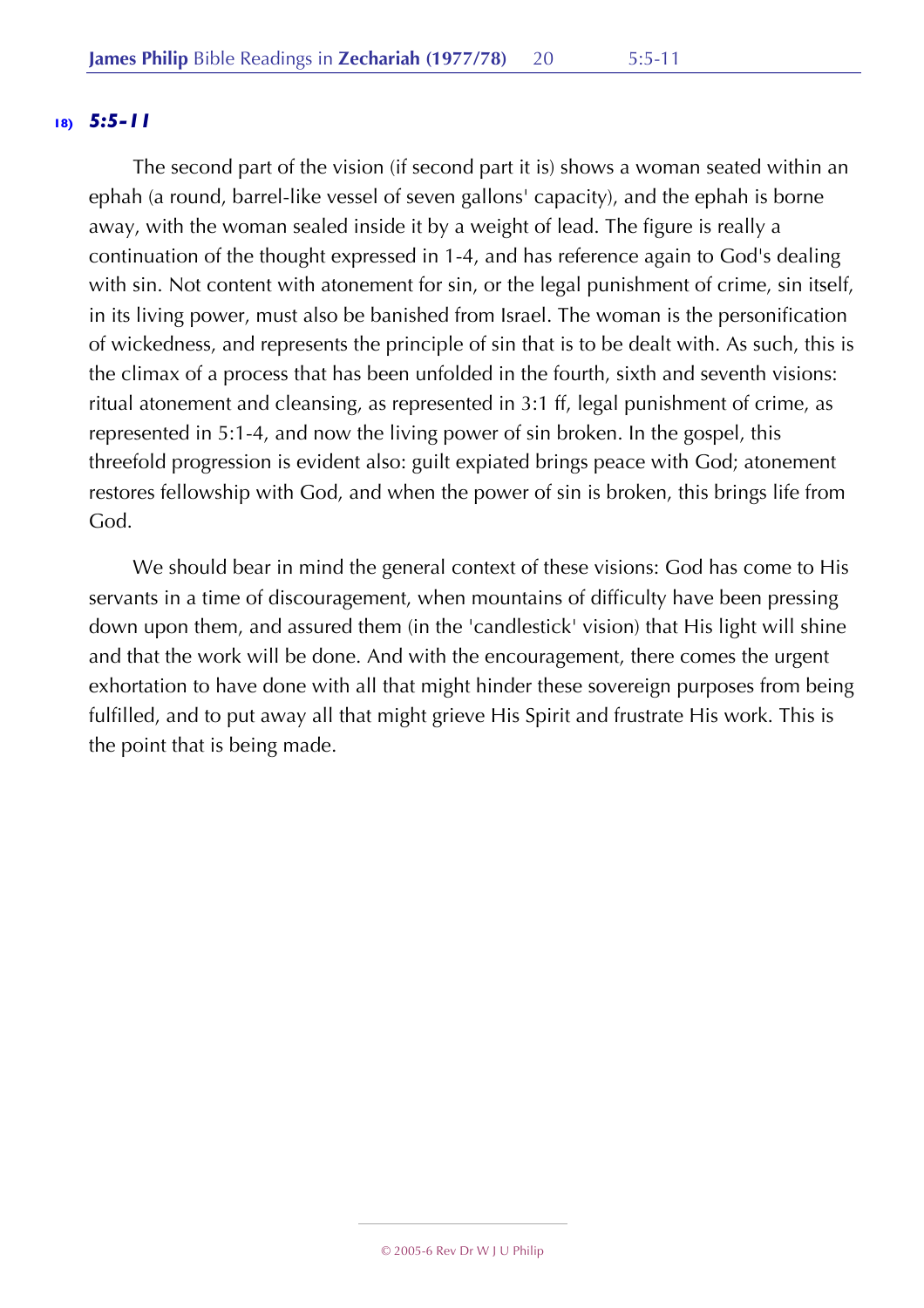#### **19)** *6:1-8*

The eighth and final vision speaks of the judgments with which God will visit the nations which have oppressed and wronged Israel. Zechariah sees four chariots with horses of different colour. They are the four spirits (or winds) of heaven commissioned by God and despatched by Him to fulfil His will against the powers that threaten His people. We should compare this with the first vision, where the overthrow of the nations was spoken of as not yet begun. Here, we see that work of overthrow beginning to take place. The directions they are each given are significant: the black horses go north, where the Babylonian/Persian menace threatened; in the south there was Egypt, always a possible candidate for world power: G.A. Smith suggests that the phrase in 6, 'the white go forth after them' should read 'westwards', and this is taken as the true rendering in the RSV, which has 'towards the west country', a reference to Europe and the Greek power very soon to arise, under Alexander the Great. None are sent eastward, which may indicate that no threat was evident from that quarter at the time. The horses of the fourth chariot (7) are to patrol the whole earth, probably referring to any other possible enemy that might arise to threaten God's people. It is a grim but comforting picture of the completeness of the Divine protection surrounding Israel, and one well calculated to assure Zerubbabel and his companions at that particular juncture. God's word is nothing if not to the point!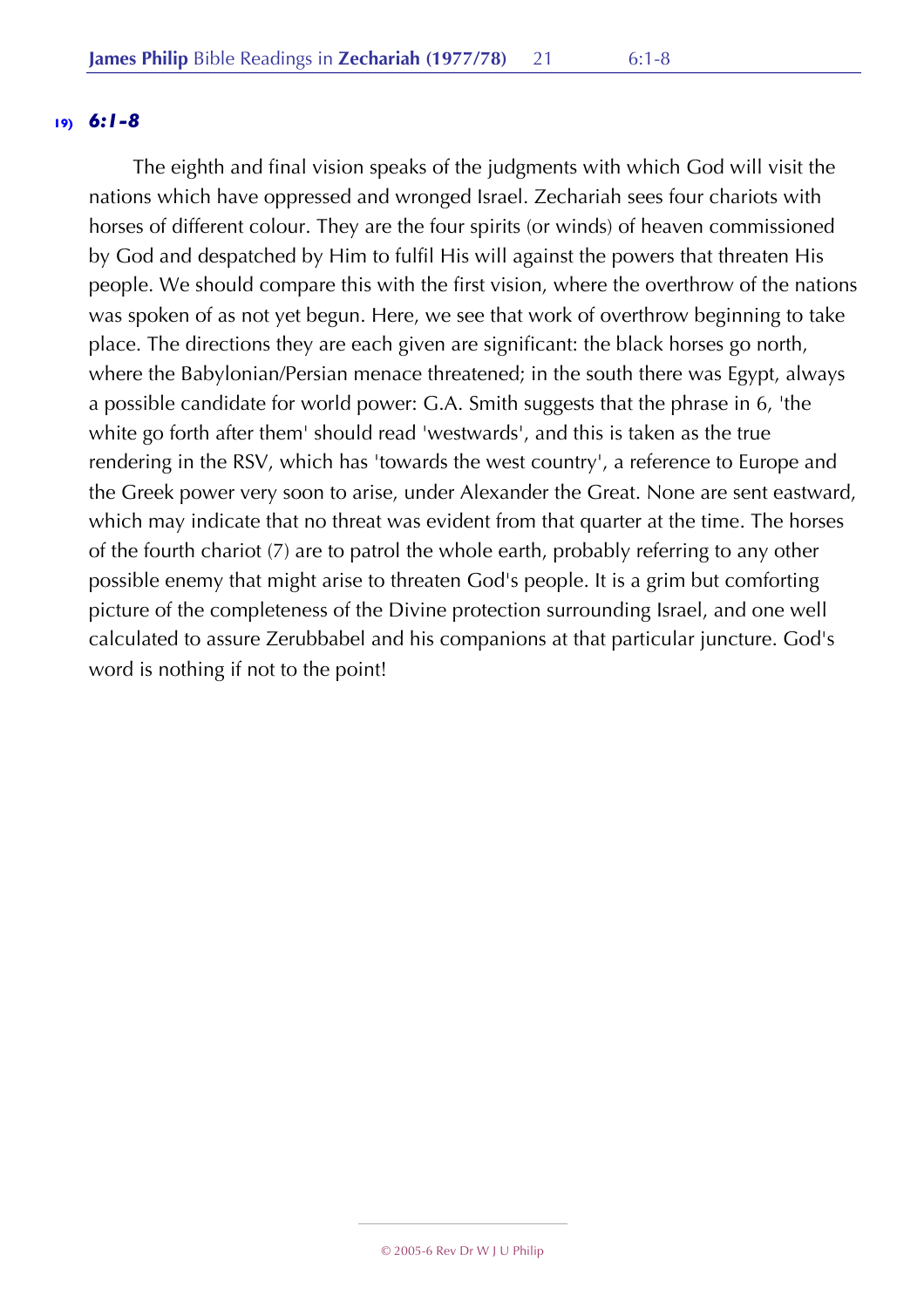#### **20)** *6:9-15*

The series of visions closes with what must be regarded as a symbolic transaction "which is closely connected with the substance of the night-visions, and sets before the eye the figure of the mediator of salvation, who, as crowned high priest, or as priestly king, is to build the kingdom of God, and raise it into a victorious power over all the kingdoms of this world, for the purpose of comforting and strengthening the congregation" (Delitzsch). Again we have the idea of the Branch (cf 3:8). Joshua is to be crowned with a crown made from the presents of silver and gold brought by messengers to Jerusalem who had come from Babylon bringing gifts for the support of the ongoing work (10, 11, 14, 15). Yet, Joshua is not himself the Branch, but only the shadow of one to come, who will build the Temple of God (the spiritual edifice) in the future. Zechariah is therefore giving expression to the fulfilment of the real purposes of God in bringing the exiles back to their own land and rebuilding the material Temple. He is seeing the significance of the work in which he is engaged in the light of the fulfilment of the divine purpose to bring forth a Redeemer to accomplish the world's redemption. This is the measure of the prophet's depth of vision in his situation.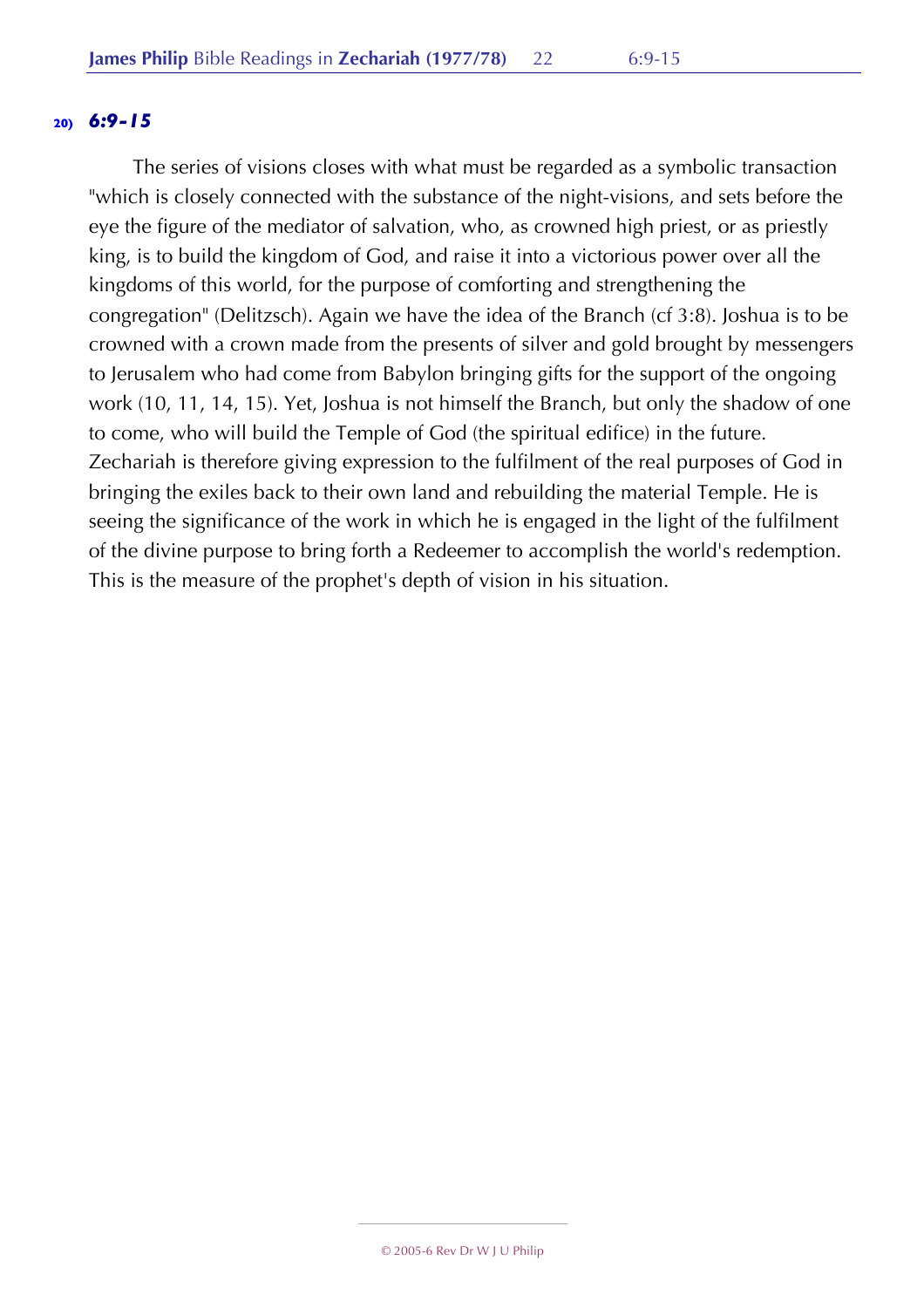#### **21)** *6:9-15*

The phrase at the end of 13 is difficult, and commentators are doubtful as to its meaning. If we take the general meaning of the passage as having both an immediate and an ultimate reference, then the words will have a twofold reference, first to Zerubbabel and Joshua, on the one hand, in relation to the harmony that would exist between them; and then - to what, in the corresponding ultimate reference? Not so much between Christ and God, as might be thought (an awkward, and indeed unnecessary thought, since the unity of the Godhead needs no emphasis), but simply that the Messiah, who unites in Himself both royalty and priesthood, will counsel and promote the peace of His people. In 15b we should note the strong ethical emphasis in the prophecy: "This shall come to pass, if you will diligently obey the voice of the Lord your God". That is to say, the key to everything was to be obedience; without obedience, they would fail in their opportunity and responsibility to play their part in the purposes of God. There is a lesson in symbol for Christians in all this: it is when evil is cleansed away, and a new obedience becomes the pattern of our lives, that God arises on our behalf, and His purposes furthered towards fruition in us and through us. This is the practical import of the vision for us.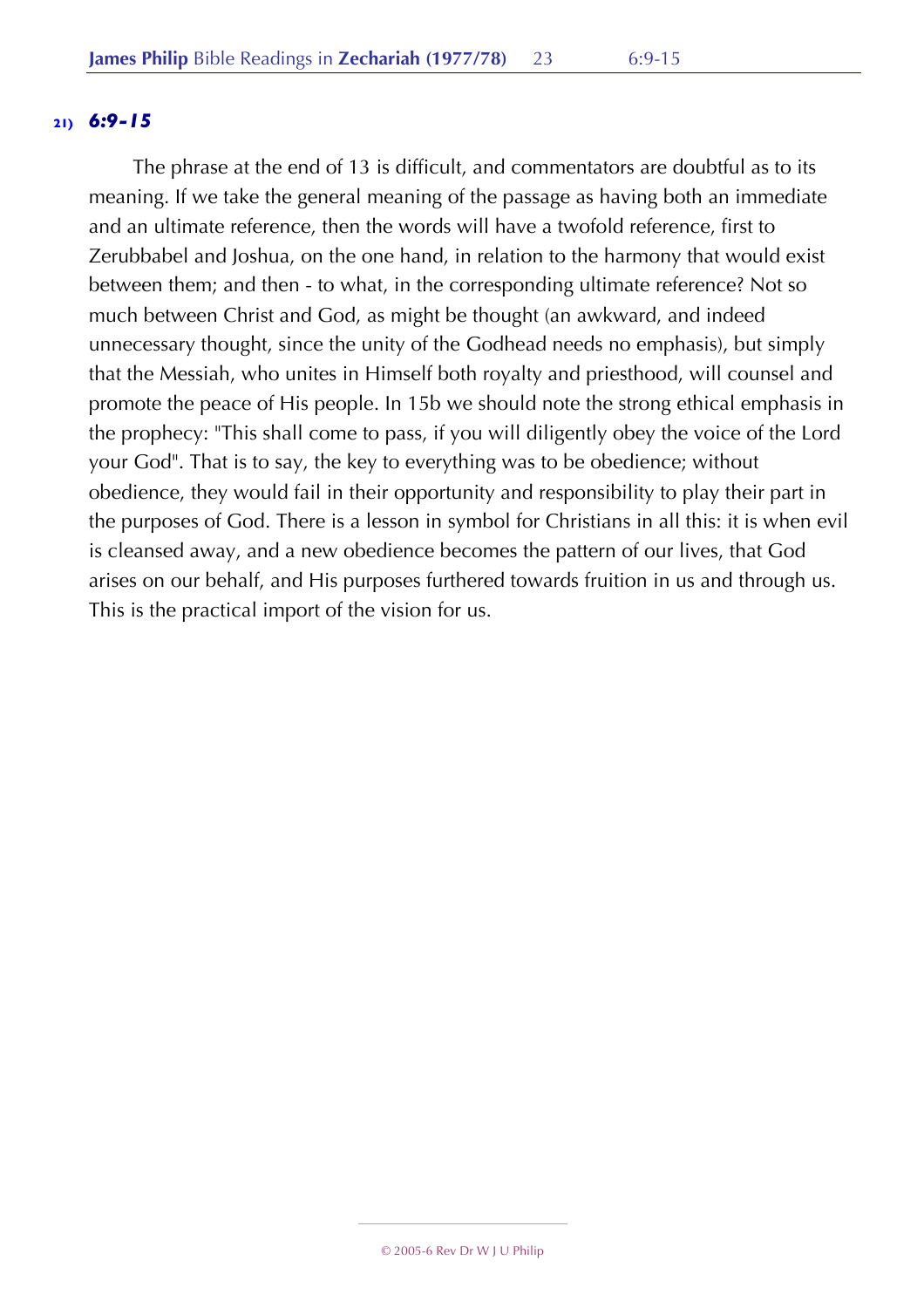## **22)** *7:1-7*

The visions are now over, but the Lord still speaks to the people through the prophet. A word of explanation is necessary about the fasts mentioned in 3 and 4 (cf also 8:19 for the full list). A deputation of Jews raised the question of the continuance of the great fasts of the Exile. Should they still be observed by the people, now that they were back again in the land? The fasts all marked outstanding points in Israel's national disaster: that of the fourth month commemorated the opening of the gates of Jerusalem to Nebuchadnezzar (Jer 39:2, 3); that of the fifth month the burning of the temple and city; that of the seventh month the assassination of Gedaliah (2 Kings 25:22-25); that of the tenth month the beginning of the siege of Jerusalem by Nebuchadnezzar. Throughout the captivity, they had bewailed their disaster, and commemorated it by these fasts; and now that the exile was over, they were asking whether these fasts should be continued. Zechariah's answer is full of significance. Were these fasts during the exile unto God he asks? The implication is shattering: they were simply observances without meaning, outward ceremonial and no more, and now the people were in danger once again of falling into precisely the error that had been the downfall of the people before the captivity, and that had led to it. The very fact that they were now asking whether to continue with them was evidence to the prophet that they were 'losing the place', and allowing themselves to be gripped by a meaningless tradition, and he utters a solemn and serious warning against such an attitude. More of this in the next note.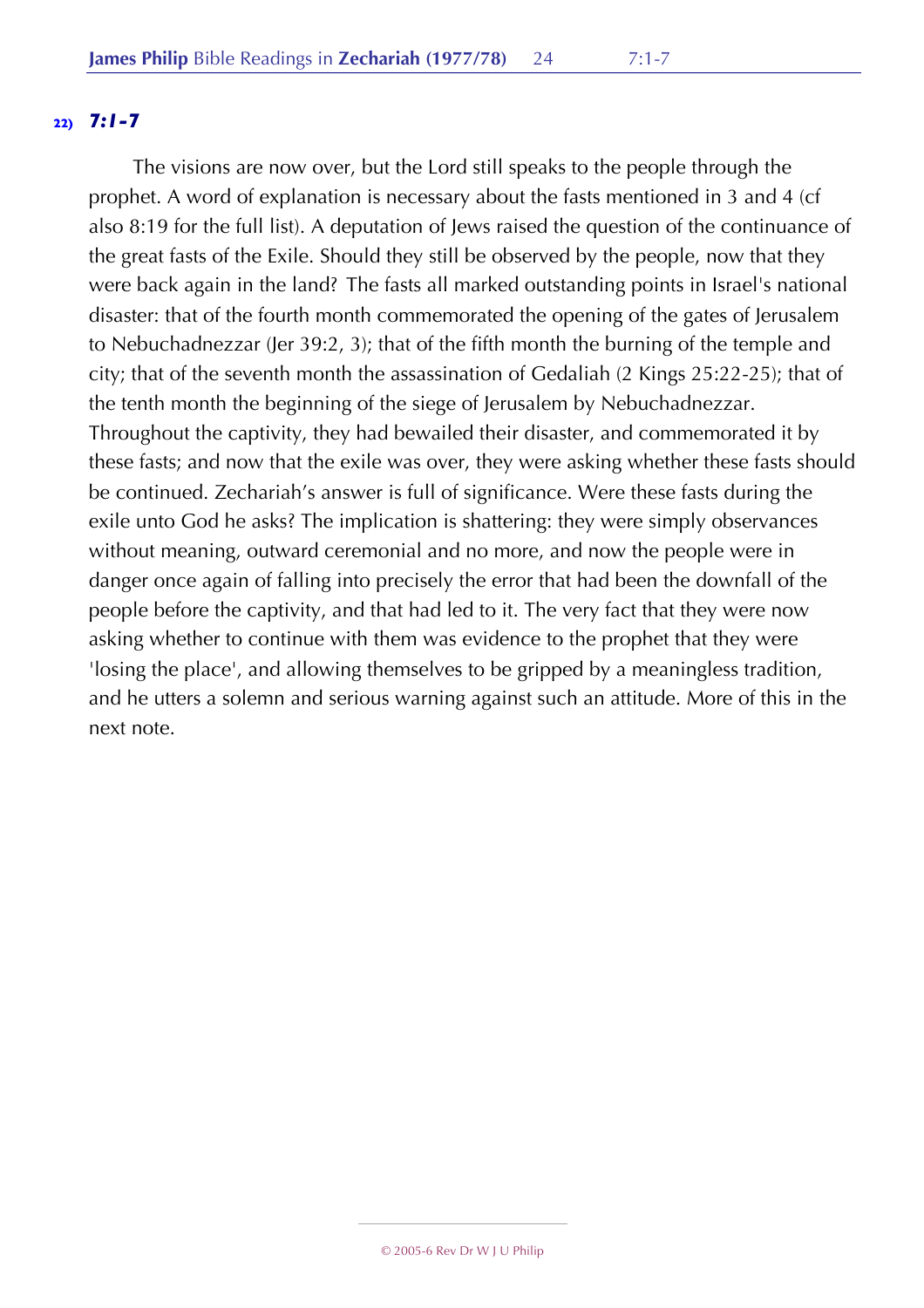## **23)** *7:8-14*

The ethical thrust of Zechariah's challenge to the people is couched in terms reminiscent of the blunt and forthright utterances of the pre-exilic prophets Amos and Micah (9, 10) and Isaiah. The latter's biting and blistering words in 1:11ff are indeed an eloquent parallel. It is solemn to think that they could have passed through such a trial as the captivity without really realising on any deep level what it was all about, and without there being much change in their attitude. God's real word to the people then, before the exile, as now, in the post exilic situation, was ethical, not ceremonial, and this was what they should be listening to. The import of 9ff is that this is what the earlier prophets had taught; and that it was because the people had refused to listen that God had sent 'great wrath' upon them (11). The lesson is surely clear: Do not, cries the prophet, fall into this error again: beware of the danger that such a misunderstanding of God's word brings. Put away the fasts which the exile made necessary, and address yourselves to the business of practising the neglect of which had led to the exile in the first place. Nothing - not ritual observance, not sacrifice, not prayer even - can ever be a substitute for holy living and obedience to the word and will of God. How faithfully did Zechariah stand in the tradition of the earlier prophets.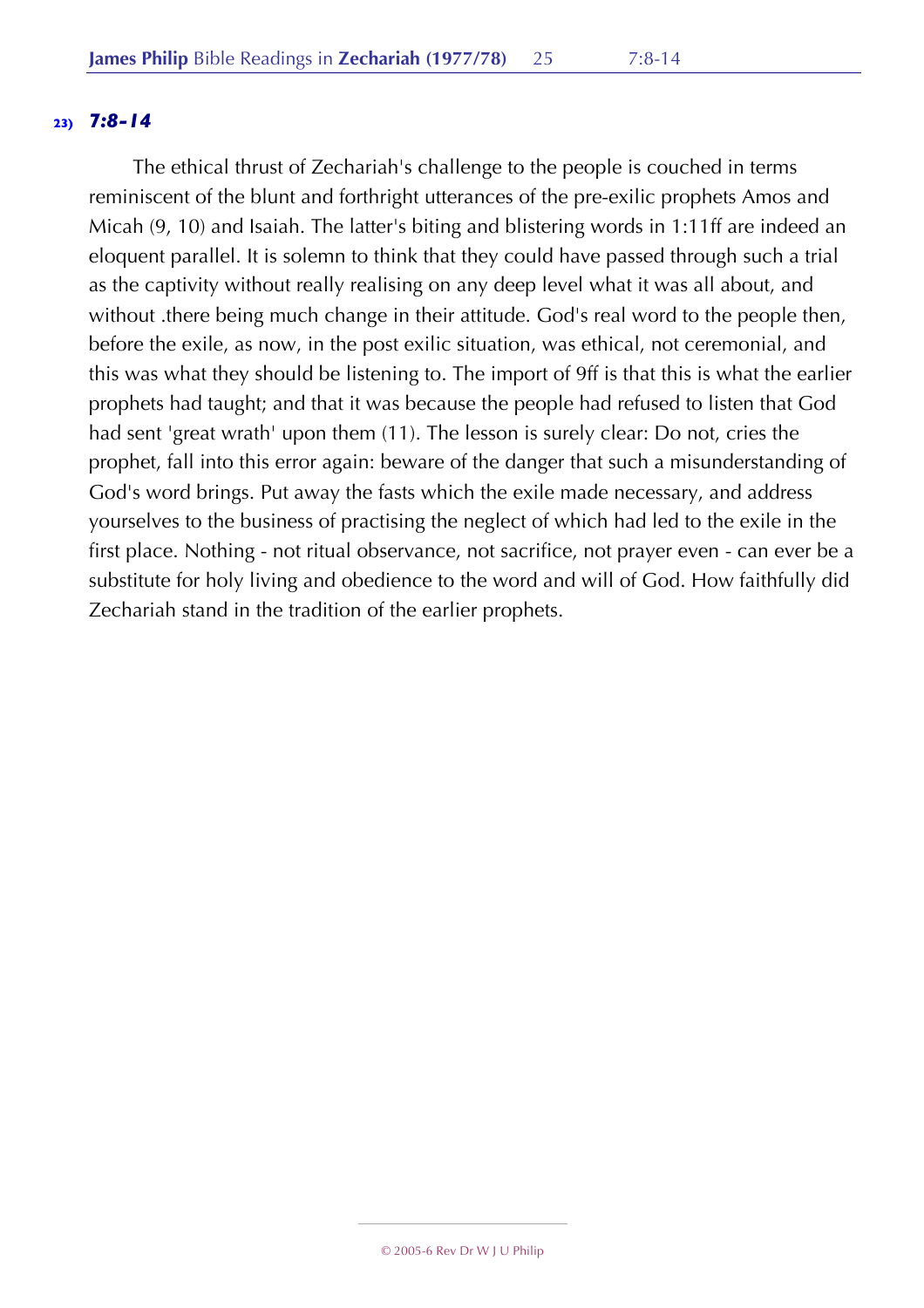### **24)** *8:1-5*

This chapter continues and amplifies the message of the previous one, as we may gather from 19, where the prophet announces that the fasts of the exile shall give way to joy and gladness. It contains many lovely and moving words. The first prophecy starts with an expression of God's love for His people, by which restoration was to be effected and brought to fruition. 'City of truth' (3) picks up once again the ethical emphasis of the previous chapter and it stands, by implication, over against the idea of a 'city of ceremonial'. The promise of old men and women dwelling in the streets of Jerusalem and children running about therein is a very wonderful one, and would certainly have been for the community in the holy city. The first returned exiles would have been chiefly men who were young or in middle life. The exigencies of the situation and the hazards of the time would allow few to reach old age. As G. Adam Smith points out, "it was a rough and hard society, unblessed by the two benedictions of life, childhood and old age". The promise, therefore, was of the rehabilitation of a true humanity, undergirt by truth and justice, which alone can make real life possible, and which can establish a real sense of community and caring and above all a reverence for life. Doubtless this is, in the ultimate sense, a vision for the future, but even now, where the gospel is having its way, some at least of these blessed lineaments can be seen in the oneness of the body of Christ, where old and young have their place and play their part. Would that there were more and more evidence of this, wherever Christ's name is spoken!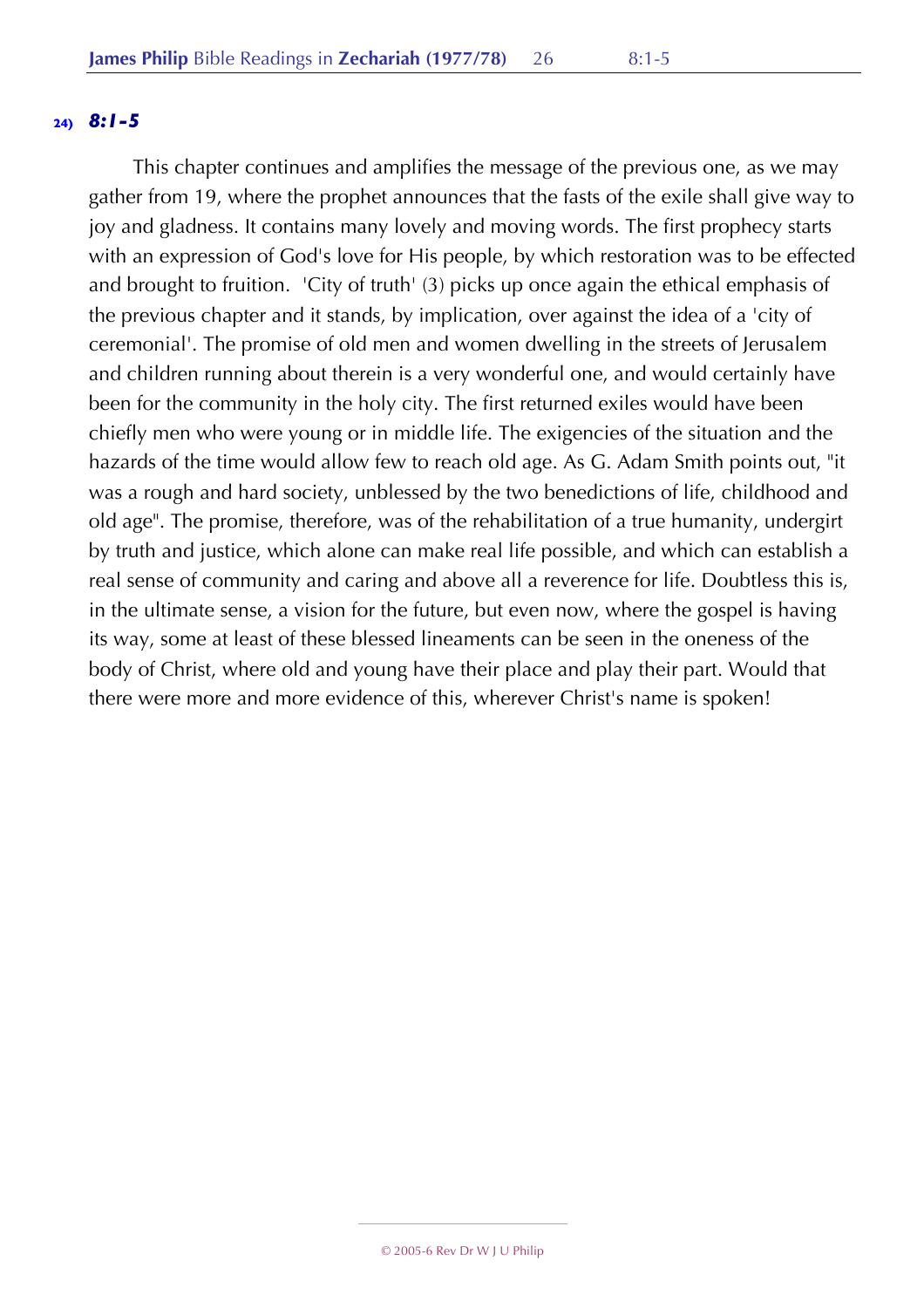#### **25)** *8:6-8*

The very wonder of such a vision (1-5) might well make any people feel that it was almost too good to be true, and the Lord seems to anticipate such a reaction in 6 when He indicates that it is not too much for Him to do. How often He must need to say this to us who so doubt His word of promise and fail to rise in faith to claim it! "Is anything too hard for the Lord?" said the Lord to Abraham (Gen 18:14). This is the spirit expressed in the words of 6, which is followed by an even greater promise, in which the mingling of the near and the far must surely be discerned. The deliverance of the people from the bondage of Babylon had of course already begun, with the return of the first exiles under Zerubbabel and Joshua, but more were to come later, first under Ezra and then under Nehemiah. But if there is an apocalyptic note in these verses, as many reverent commentators hold, the returns of those days do not exhaust such a promise, which must be held as referring ultimately to the glories of the messianic kingdom established by Christ. This does not mean that Zechariah's words could have no immediate application to the exiles of those days: indeed, as we have already seen, Zechariah was able to see the significance of all that was happening in his own day in the context of the larger redemptive purposes of God, and it could not be anything but encouragement for the people also to see that they were involved in something greater than their own immediate restoration.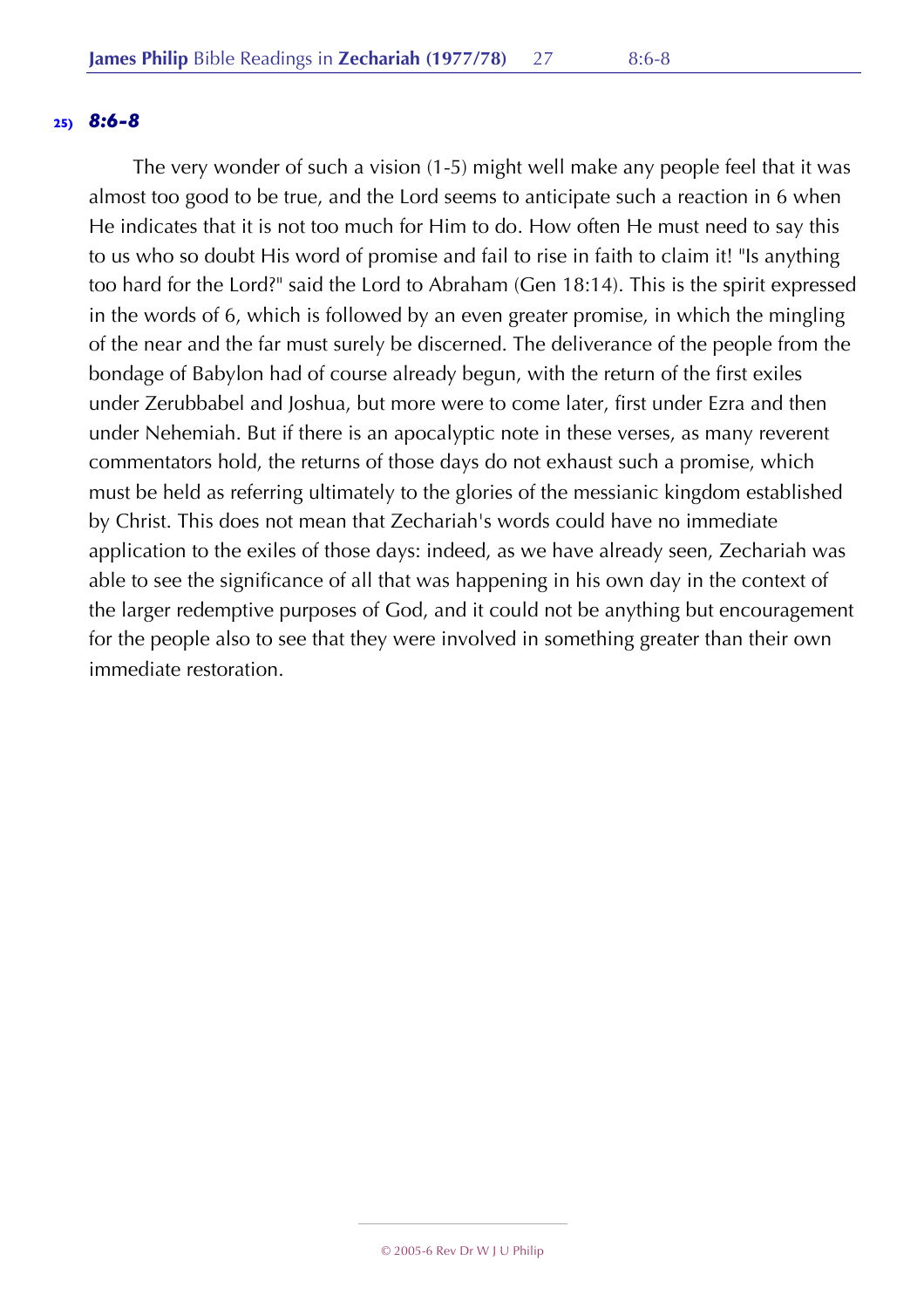## **26)** *8:9-17*

The historical background of 9 and 10 is surely the circumstances outlined in Haggai 1 and 2 - in 10 the fact that the people were not being true to the Lord in the complacency that had gripped them, and in 9 the prophetic exhortation that had come to them on their repentance. That exhortation is now repeated by Zechariah, and elaborated, with many gracious assurances to the people. Two things stand out very clearly: one is the strong ethical note in the exhortation, especially in 16 and 17, a reminder of how absolutely the blessings of the covenant expect and require right living from those who receive its blessings (an emphasis that we have seen markedly in our current studies in Deuteronomy). The other thing is that these verses represent the fruition on the long discipline of God's dealings with them. In Haggai 2:10ff what the prophet stressed was the long uphill struggle back to wholeness and prosperity - it would not come in a few days! - and the patience they would need to wait for that ultimate renewal. Now, in 13-15, we learn that there is to be an end to that uphill fight. God will do well for Jerusalem and the house of Judah. This is a word of timeless encouragement to all who are battling on in God's work, seeing very little to hearten them, and it says to them, 'Fear not, the best is yet to be!' And if we hold fast to the end, we need not doubt that this will be so.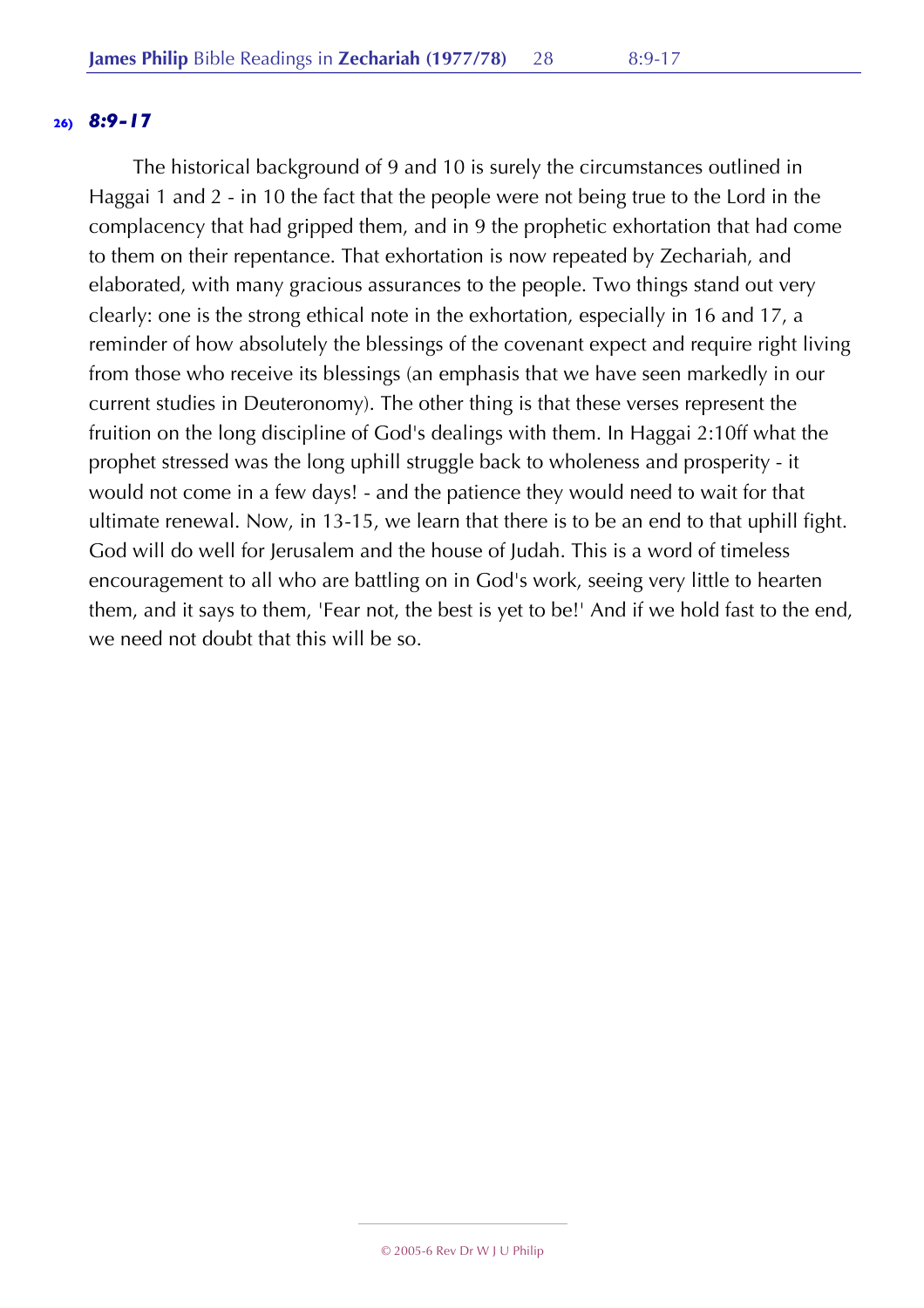## **27)** *8:18-23*

These verses continue further the theme of the previous reading. They give a wonderful picture of the true fulfilment of the purpose of the Jews' who have been chosen as the people of God. It is as if Zechariah were reminding the people of why God had made them His people in the first place, and what He had brought them back from exile to Jerusalem for - to fulfil His will and purpose for them to be a light to lighten the Gentiles. One thinks readily of Paul's teaching in Romans 11:11ff, that God has still His purposes with His covenant people, even today, though they be returned to the land in unbelief. And it still remains true that the Jews will always be the best evangelists think of Paul, and his wonderful ministry in the gospel when he was won to Christ. However, the primary emphasis here is on the Jews in Zechariah's day, and what the prophet is insisting is that when they are returned in true obedience to the Lord they will be taken up and used of Him as instruments of His light and grace. That being said, there are two lessons, by way of application, that can be drawn. One is that this will be true of the Church, the new Israel of God, when she is all that she ought to be in penitence and obedience before God. There is little doubt that in the early history of the Church one of the chief ways in which the gospel spread in ancient society was through the infectious impact of the early Christians' living testimony. Men everywhere heard and saw that God was with them, and they were drawn - irresistibly - to Christ. The other lesson is one of general principle: it is that when a moral lead is given to the world, men will be influenced and will follow that lead. Indeed, one could go so far as to say that the world is waiting, even longing, for that lead - in terms of integrity in public life, in industry, in the professions, on the shop floor. What an opportunity lies before a Church alive to the need of the time!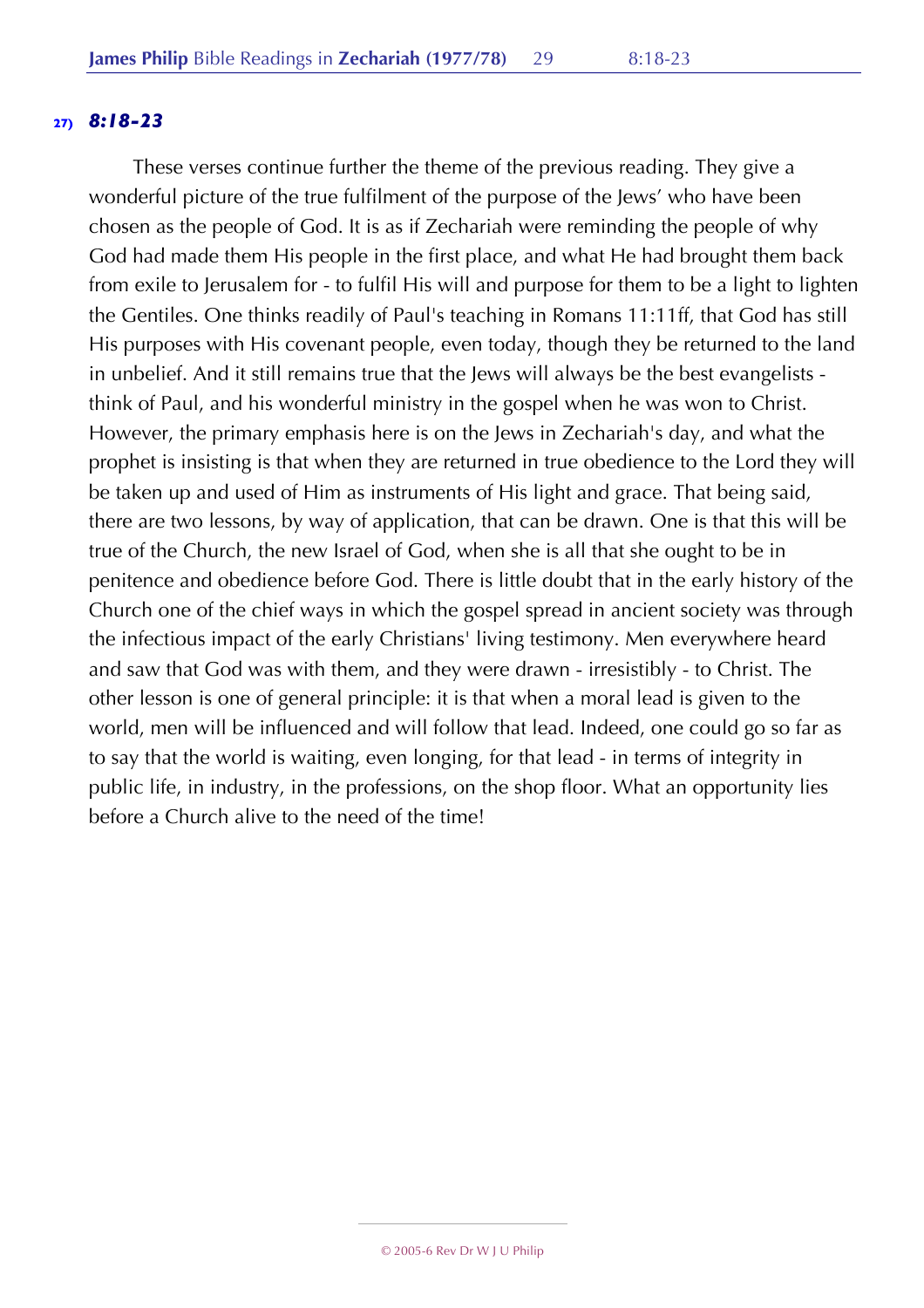From this point in Zechariah and in the chapters that follow, the atmosphere is so changed and different that some commentators have thought that they are written by a different hand. The material is, in the main, apocalyptic, often difficult to interpret, like the second part of Daniel, with the 'near' and the 'far' blending and mingling in the same prophecy. The chapters fall into two sections: in 9-11, it is the burden of the word of the Lord in the land of Hadrach, and in 12-14, the burden of the word of the Lord for Israel. Yet, there is probably a deeper, underlying unity in them, that makes it necessary to look at them as a unit, and see their unified message, before going into them in detail. We should remember that we are dealing with apocalypse, and it is the same kind of apocalypse as that in the later chapters of Daniel, and has the same kind of interpretation and application - indeed, the same kind of twofold interpretation - on the one hand, to the immediate future, i.e. the reigns of Alexander the Great and his successors Ptolemy and Antiochus, and on the other hand, to the further future, i.e. the time of Christ's first – and second - coming. Thus, in chapters 9 and 10, there is an oracle against the nations that oppress Israel; they will be destroyed, but Zion will be preserved, and her exiles regathered, and Divine blessings showered upon them. Nevertheless (chapter 11), in spite of God's former favours and goodness to her, the nation will reject the Messianic Shepherd, and will thus be forsaken of God, the covenant broken, and will fall at the mercy of oppressor nations again, who will, nevertheless (11:17) be punished for their oppression of Israel. More of this in the next note.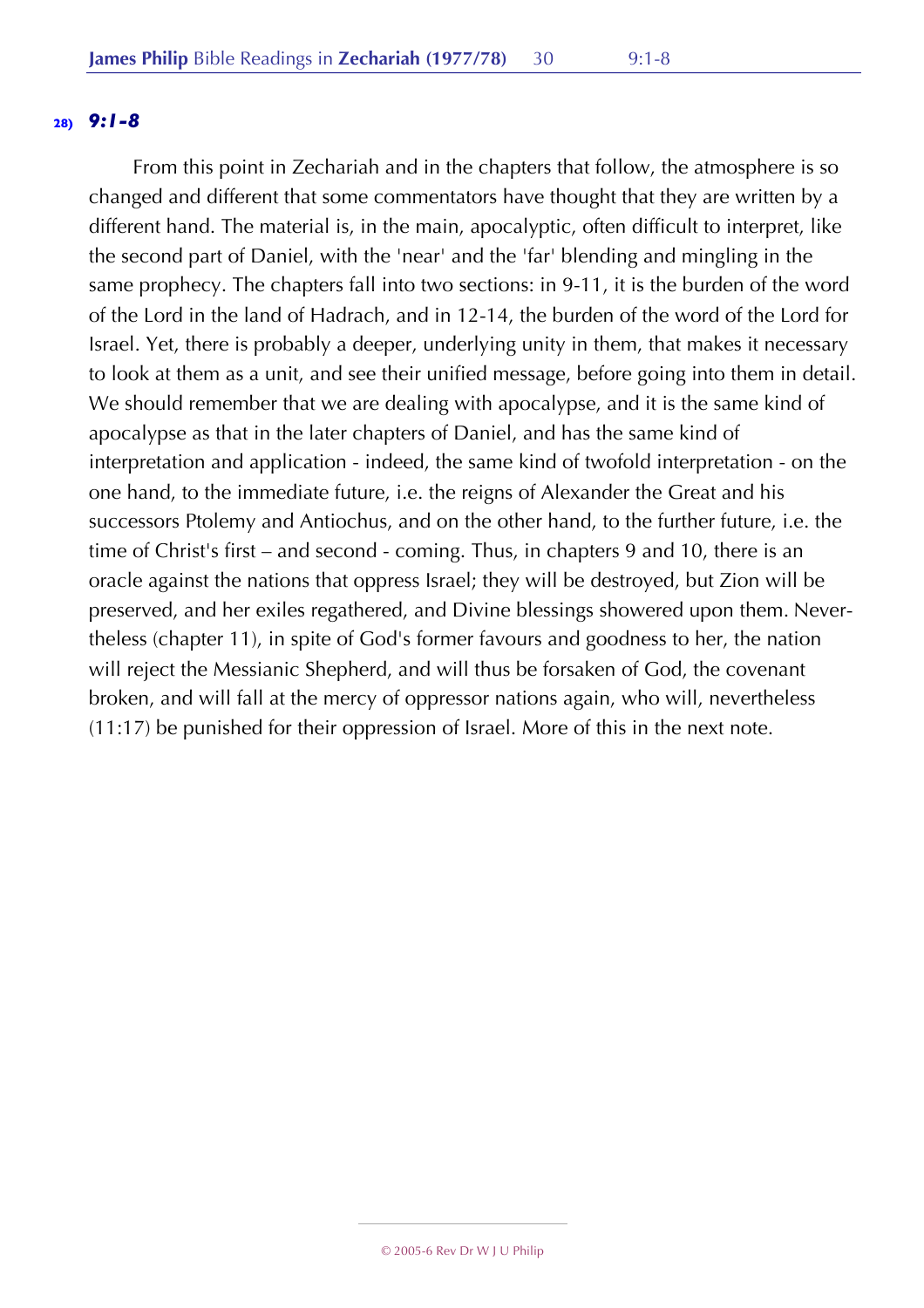To continue the summary of these chapters, we are introduced in chapter 12 to a picture in which Jerusalem is vindicated and delivered. God will turn the captivity of His people, and the results of this deliverance will be four-fold - (i) strengthening; (ii) a spirit of repentance; (iii) a fountain opened for sin and for uncleanness; (iv) the removal of idolatry. Then (chapter 14) we have a horrific picture of the day of the Lord and the battle of Armageddon: at first the enemies of God shall prevail, then the Lord will appear and the Messianic kingdom shall be established, and worship will be centralised at Jerusalem. Such is the review of these chapters. In all this we shall find an admixture of the 'near' and the 'far', the more immediate future and the further future. Until we grasp the validity of this idea, we will be hard put to understand Old Testament prophecy, for we shall find ourselves repeatedly asking whether this or that refers to a particular point in history, or to a point in the future, when the simple answer is that it refers to both, and for this reason: there are recurring principles and themes in the history of the Jews. For example, the 'rejection' of the 'Shepherd' is a recurring theme. It was the complaint of all the pre-exilic prophets that the people rejected God's appointed servants; and the Jews' eventual rejection of Christ simply summed up and actualised and confirmed all their previous history, and was in character with all that had happened in their turbulent and eventful history. This is why apocalyptic can have a multiple interpretation - to the near future, so far as Zechariah was concerned, to the further future, in the time of Christ, and to the real 'end-time' before Christ's second coming.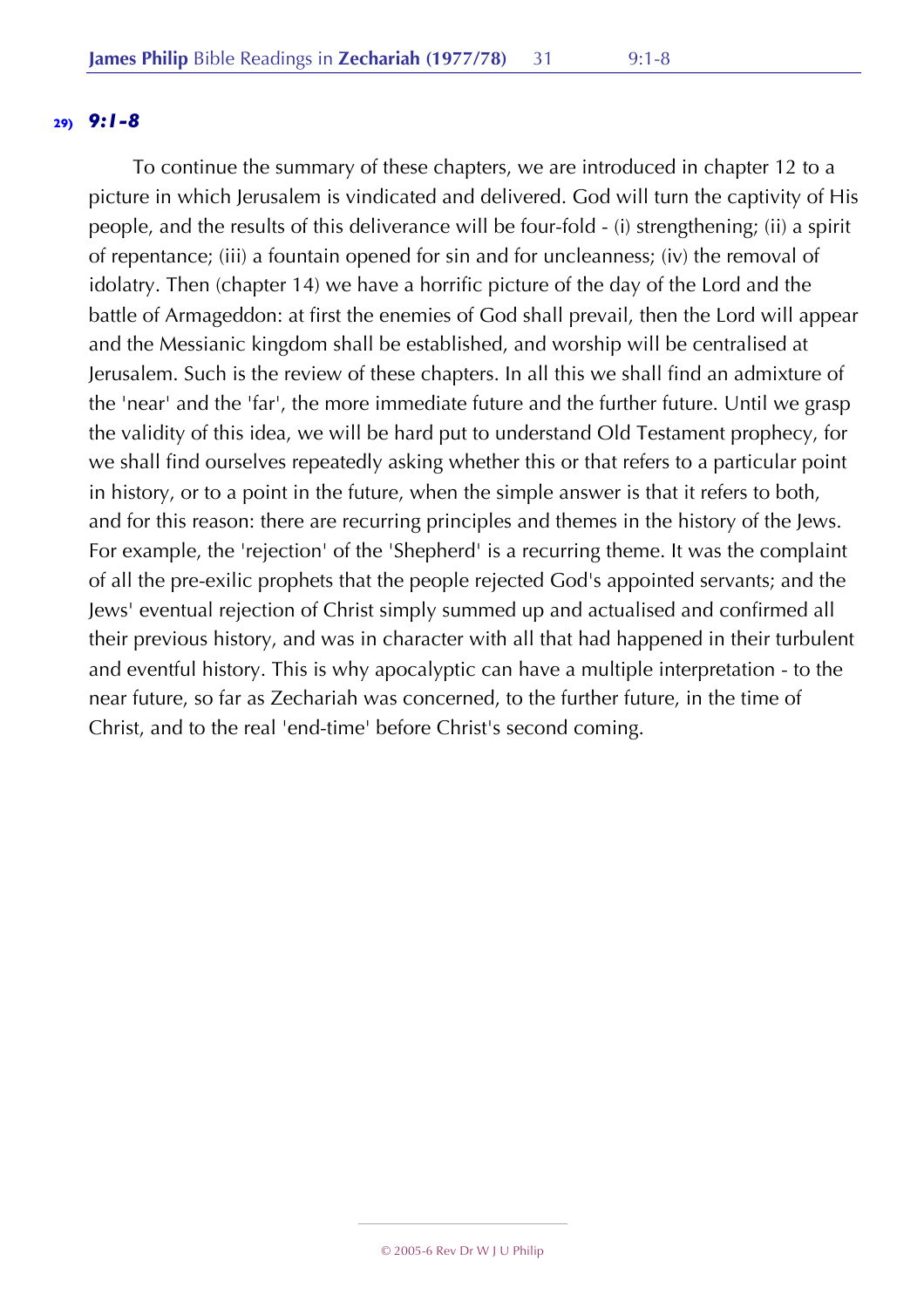It is for this reason (expressed at the end of the previous note) that it is possible for the apostle John to speak of antichrist in his day, and be thinking of Nero, and for Luther and Calvin to think of antichrist as the pope of Rome, and for Christians in the twentieth century to think of Hitler or Stalin. And when one is tempted to say that they cannot all be right, we must put an emphatic question mark against such a statement, and say 'Why not?' They are all right, because antichrist is a recurrent principle in history, and each of these - Nero, the pope, Hitler and Stalin - was in his own way a manifestation of the antichrist principle.

This both complicates prophecy, from one point of view, and also simplifies it, in terms of our understanding of it. We are not permitted to say, of any prophecy, that it means one thing only, for this violates the principles of biblical interpretation. If we grasp this, we will have made a great step forward in understanding the Old Testament Scriptures.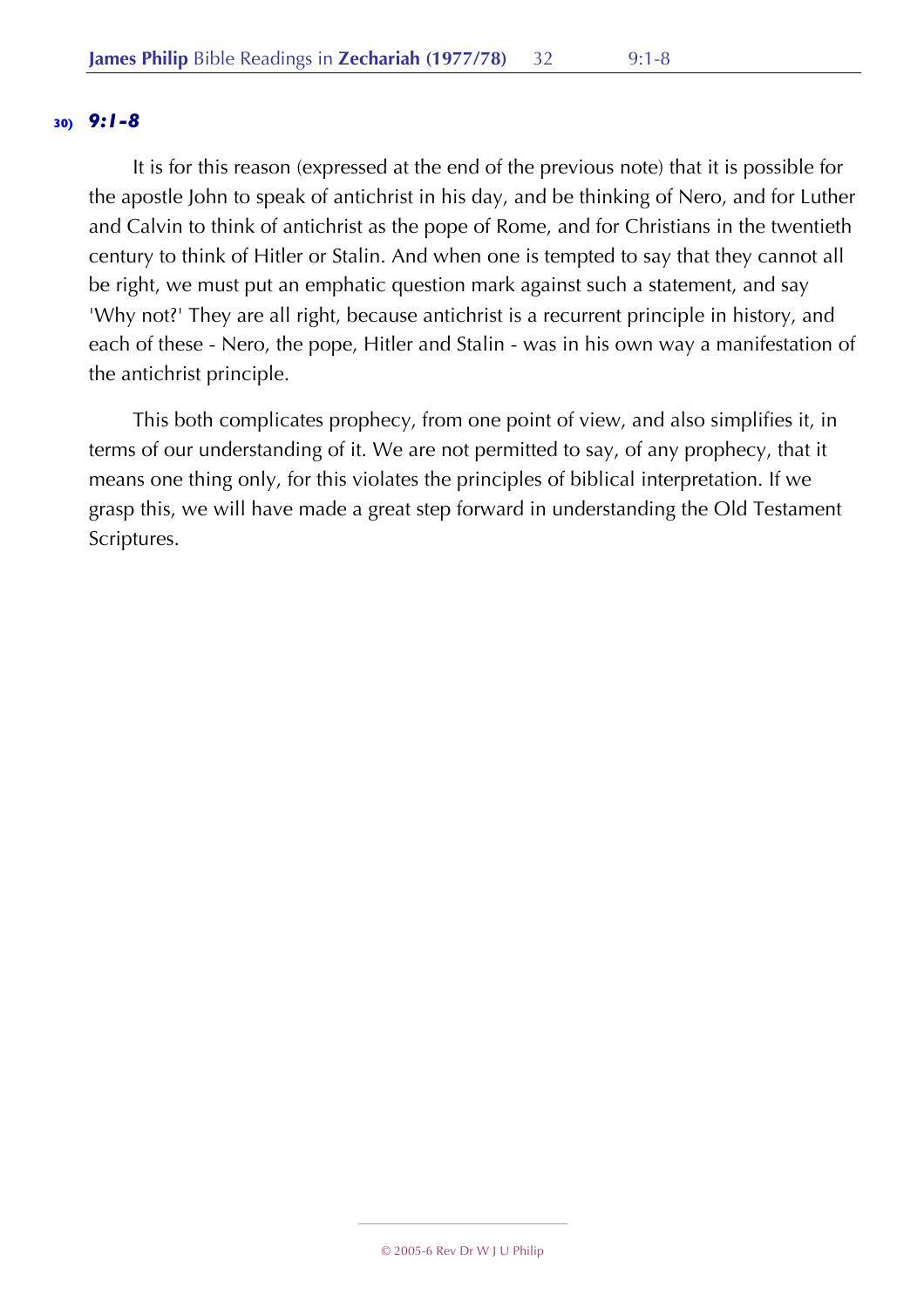These verses depict events associated with the overthrow of the Persian Empire by Alexander the Great in 332 B.C., along with all the satellite states on the northern seaboard of Palestine. History books of the period tell of Alexander's famous exploits, particularly of the manner in which he took the city of Tyre, building a causeway out to what had been hitherto an impregnable island, and reducing it to rubble. In this respect, these verses repeat what may be read in the earlier, pre-exilic prophets of the Assyrians and, later, the Babylonians, both of whom were raised up in turn to be the rod of the Divine anger against God's people for their sins. Only now, it is the other way round, and the godless empires that had done despite to Israel were to be themselves set at nought. It is one of the fascinating features of ancient history to see power passing from one empire to another. As G.A. Smith says, "In face of Alexander's invasion or of other campaigns on the same line, this oracle repeats the confidence of Isaiah. God rules: His providence awakes. Yahweh hath an eye for mankind, and all the tribes of Israel. The heathen shall be destroyed, Jerusalem rest secure; with a remnant of heathen converted, according to the Levitical notion, by having unclean foods taken out of their mouth."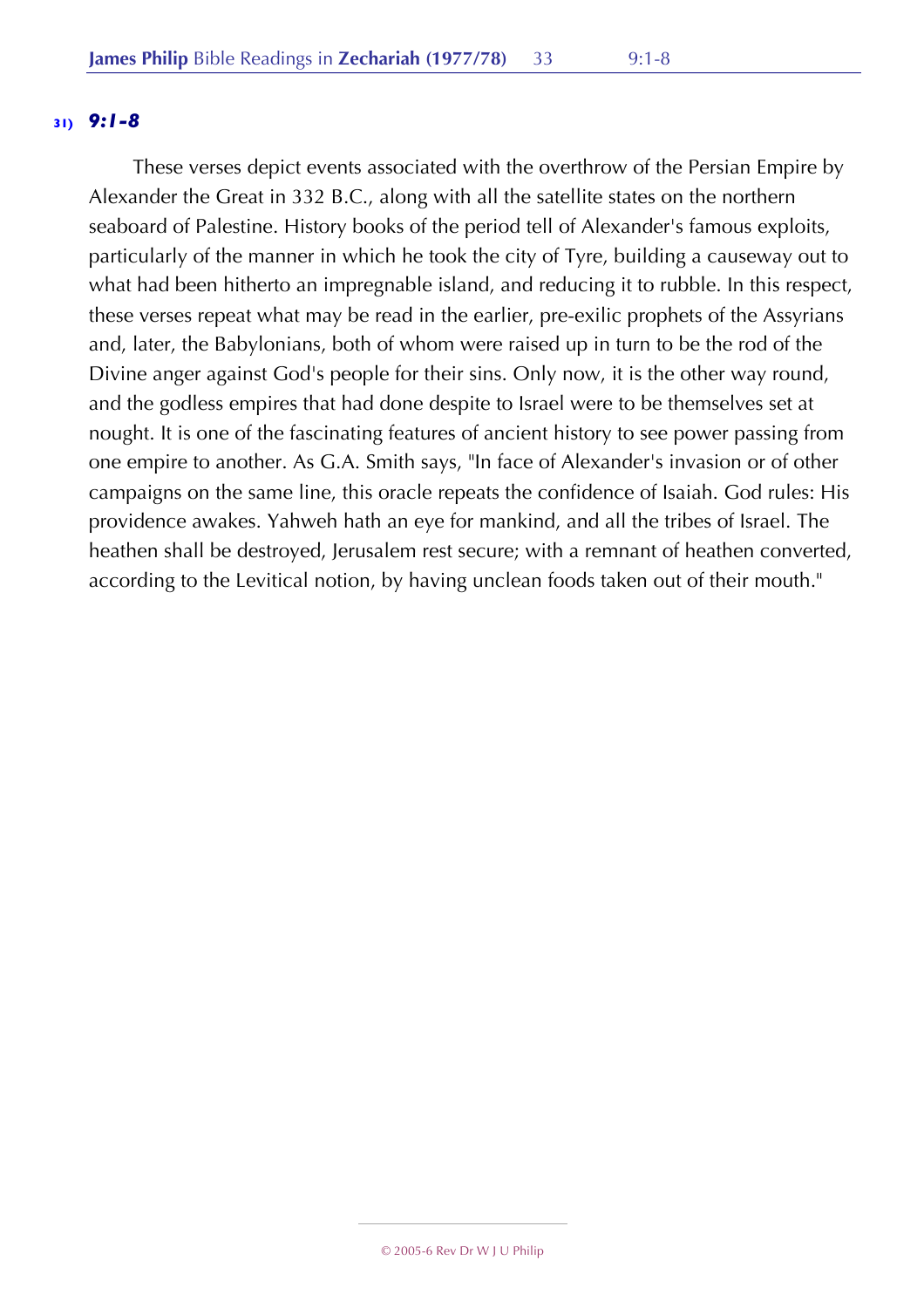#### **32)** *9:9-12*

These verses are a good example of how near and far mingle in one prophecy. In the earlier verses (1-8) the conqueror envisaged as destroying Israel's enemies is Alexander, but here, the vision enlarges into a true Messianic appearance. The passage is, of course, a well-known one, and is referred to the Lord Jesus in the New Testament, in His entry into Jerusalem. The question that arises here, however, is what these words mean in this particular context. What is the connection with Alexander the Great? Well, it could be just that the prophet is looking out into the distance of future events, to see in one moment judgment on these wicked, godless nations, and in the next to see the King of peace. After all, if Cyrus could be called 'Mine Anointed', could not Alexander be regarded likewise? And is not the word 'Anointed' what 'Messiah' means? And do not judgment and grace belong together, in the economy of God? What Zechariah saw was the unfolding of the Divine purposes in the world as they moved towards their fulfilment in Christ, and he recognized that the coming of the King was the culmination of all that the exiles were involved in. And it is when God raises up the emperor to smite the enemies of His people that the way for the Messiah to come is opened. This prophecy, in other words, is the culminating point in Zechariah's previous teaching - always there was the forward look to the 'latter house' which was to be the 'cradle' of the Redeemer.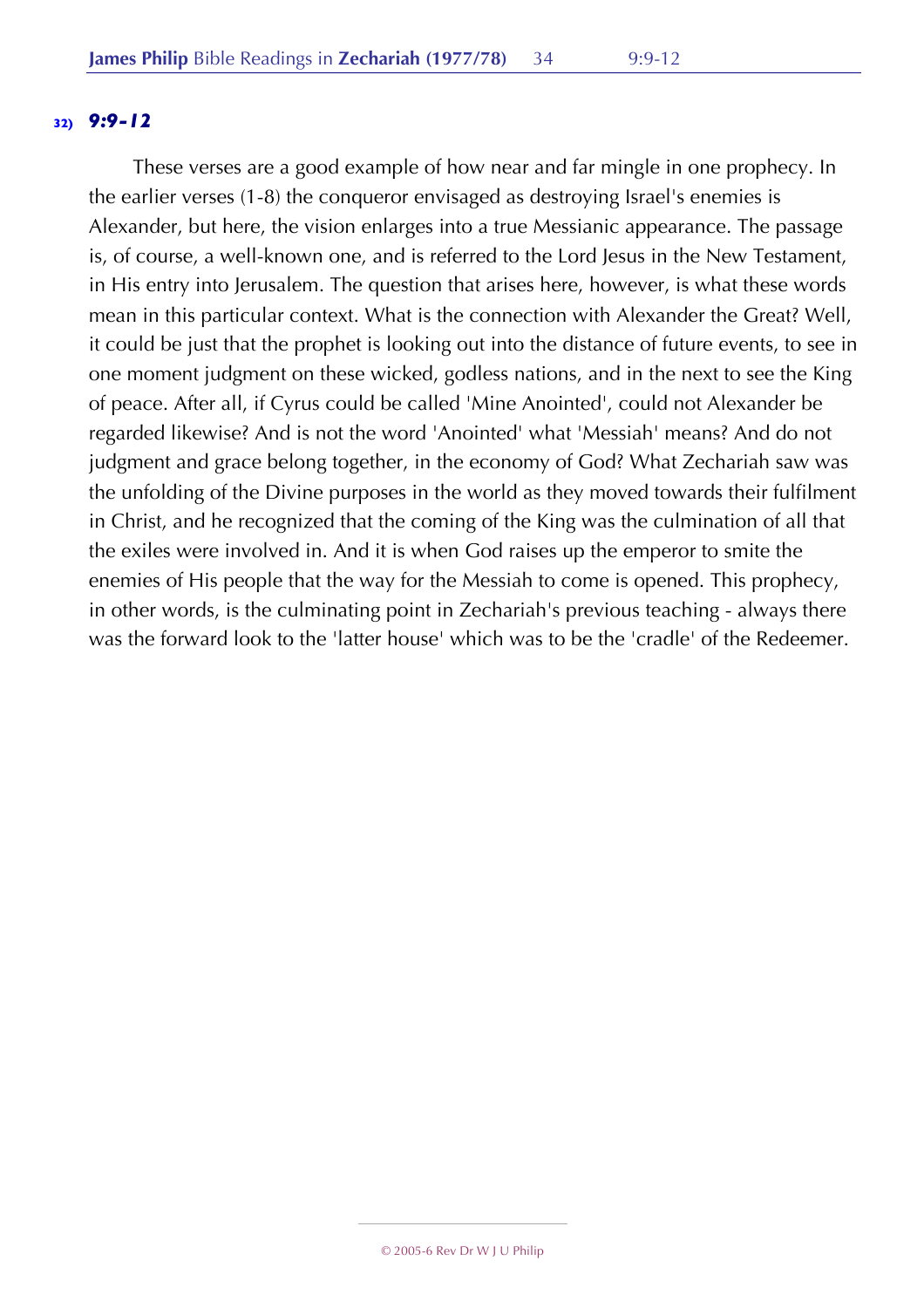#### **33)** *9:9-12*

The terms in 10 are general, referring to the extent and indeed the universality of the messianic kingdom. Disarmament will be the order of the day, because He will speak peace to the nations - the whole mission of Christ in the gospel is designed to this grand end (cf Isaiah 2). The 'near' and the 'far' again mingle in these verses - on the one hand, it is when the Persian empire is destroyed that Israel will know peace and Divine protection; on the other hand, it is when the powers of evil, symbolised here by the Persian power, are broken and set at nought by the victory of Christ, that God's people will know peace and victory. The same twofold message applies also in 11 - it is the faithfulness of God to the covenant He made with His people that is the basis of Israel's deliverance, and it is that same faithfulness that undergirds the New Testament gospel of redemption. The metaphor is a graphic one - the 'pit wherein is no water' speaks of the prospect of a terrible and lingering death through thirst, and such is the captive state of God's people - in every age: it was true of the Jews then, it is true of the Jews today, and true of the Church of God. But - they are prisoners of hope, with a sure hope of deliverance, because of the blood of the covenant. God is mindful of that covenant, and because of this, His people will never finally fail. The blood-sealed covenant has preserved the ancient, chosen people, and will likewise preserve all in the Church who call upon His Name.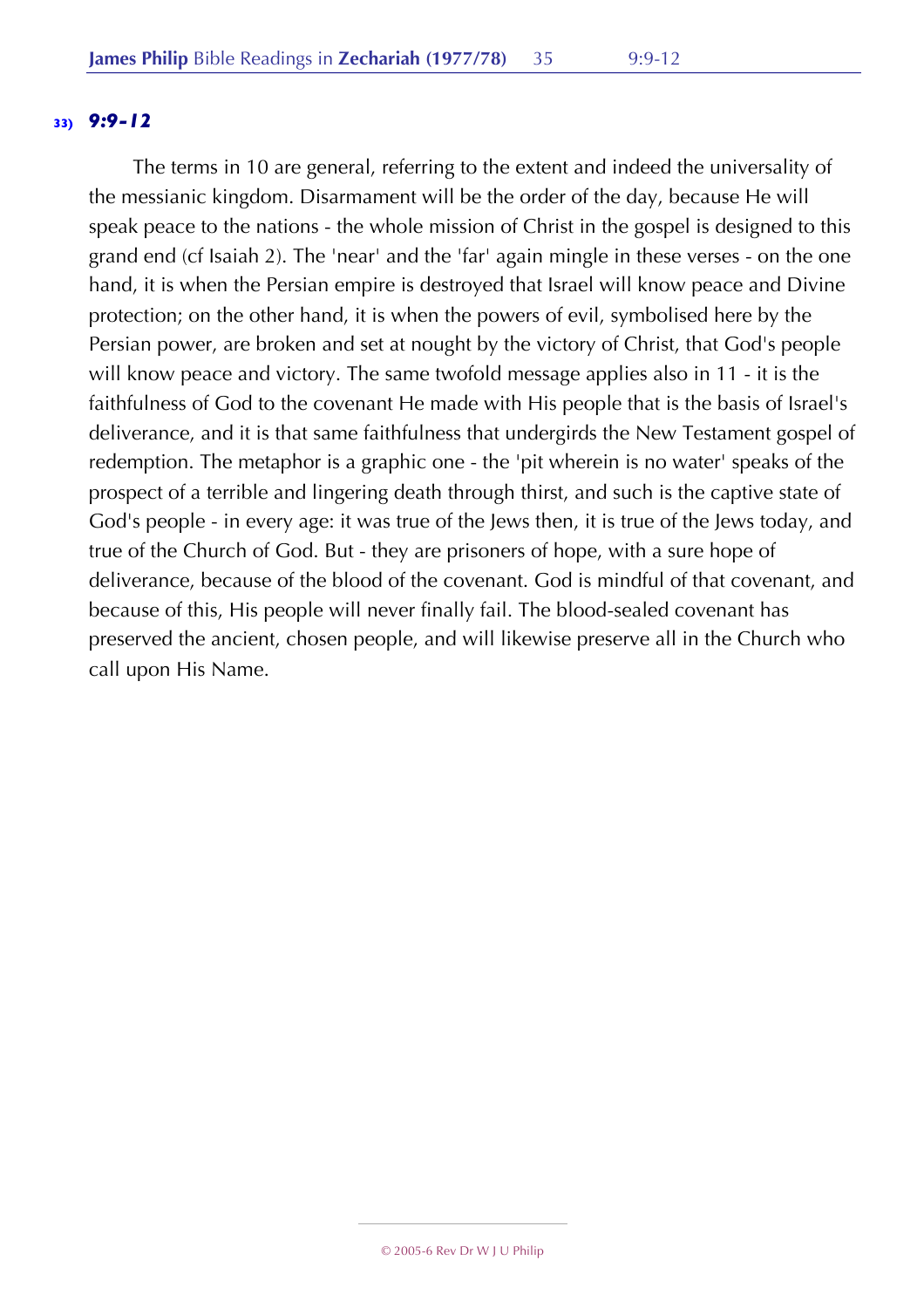The vision changes, and now we have a different picture. In the beginning of the chapter the Greek empire was in the ascendant, but now the Jews are being brandished by God as His weapons against Greece. The scholars think that this refers to the Maccabaean period, and certainly this prediction was fulfilled then, in that grim and turbulent time, when Antiochus Epiphanes brought such miseries upon God's people. Above and beyond the horrors of warfare, however, there is the note of Divine succour and protection in 14, 'The Lord shall be seen over them', 15, 'The Lord of hosts shall defend them', and 16, 'The Lord their God shall save them'. What a wonderful progression! And is it not unchangeably true, in all manner of situations? The two metaphors in 16 are very beautiful - the Lord's flock, and the jewels in His crown - and both alike indicate value that God sets on His people. The flock is precious to the shepherd, and the crown jewels are precious to the king. This, then, is the estimate that God places upon His own. What comfort and encouragement ought this to be to hardpressed and discouraged saints! "Why art thou cast down, O my soul?" Why, indeed!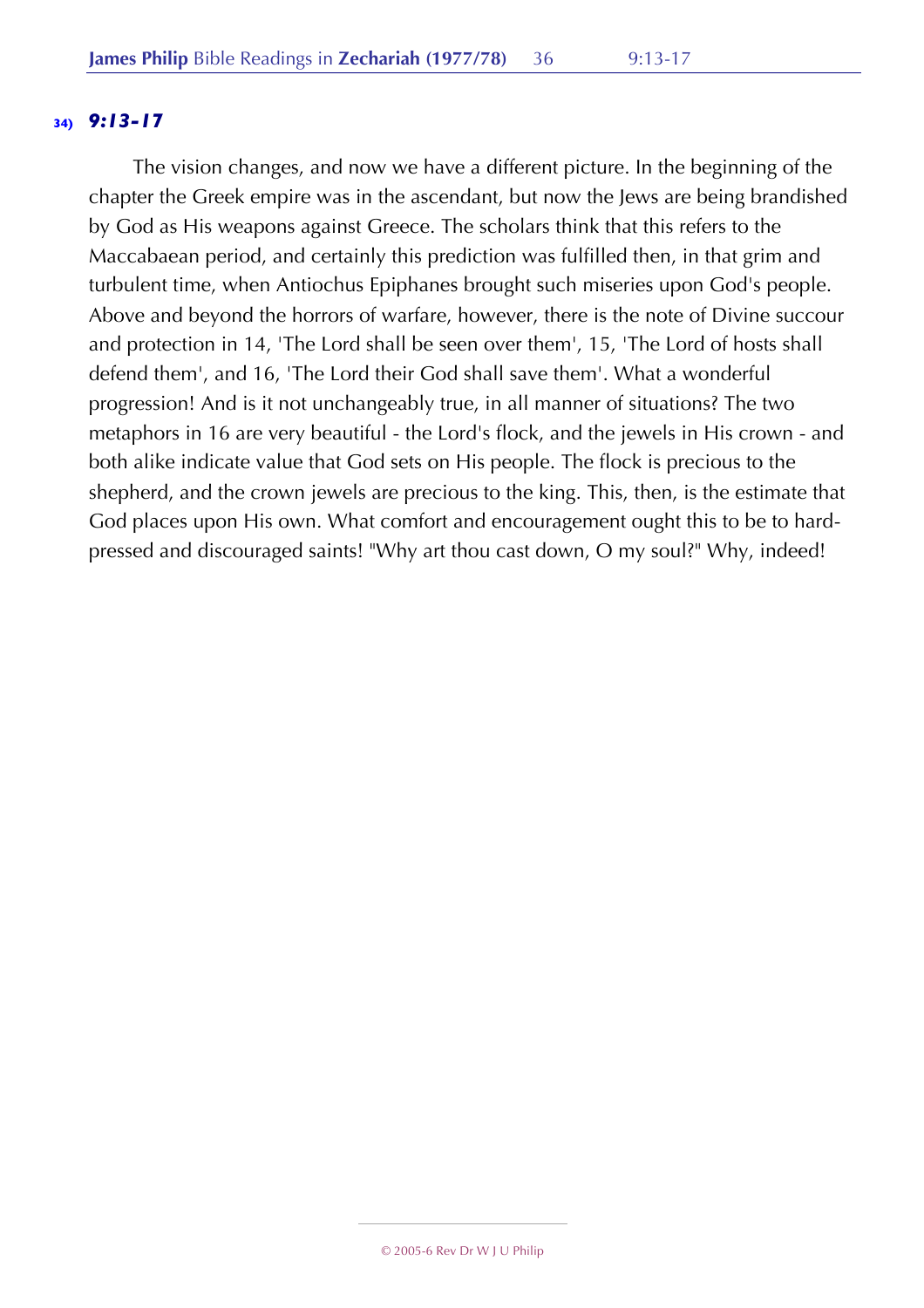#### **35)** *10:1-4*

The theme in 1 is still that of restoration, and of the kind of material and temporal blessing that so often accompanied repentance and renewal. As such the verse belongs to the thought of 9:16, 17. In 2ff reference is made to the recurrent sin of the people of God - idolatry. We sometimes say that Israel wept all the idolatry out of her system by the rivers of Babylon, but this is true only in a general sense. It is clear from the postexilic literature (Ezra and Nehemiah) that the danger was ever present, and sometimes was fallen into. There may be a reference in these verses to a further exile of the people, when Ptolemy, one of Alexander's successors, deported large numbers of Jews to Egypt. This, then, would be the 'exile' from which God is to summon them (8). It may well be, therefore, that this further captivity was due to the idolatry to which Israel succumbed yet again, as if God had said to them, "Have you not learned the lesson of Babylon yet? Very well, back you go into captivity again, until you do learn."

The general picture presented here is a remarkable one: Israel was constantly surrounded by great world powers, Babylon, Persia, Greece, and later, Rome, and in comparison with them was insignificant, a mere pawn in the great game that was going on in the world. But God manipulated all these great powers in the spiritual and moral interests of His people. When they misbehaved, and transgressed the covenant, they could be sure that some great power would appear on their doorstep to threaten them with extinction; and when they were obedient and loyal, they were, in strange and unaccountable ways, bypassed by these great powers and left in peace. Such is the story of Israel in ancient times, and this prompts the reflection that things are not so very different in the present day. Great, super-powers flank Israel in the twentieth century, and still she survives and maintains her identity, because God wills her to remain in existence!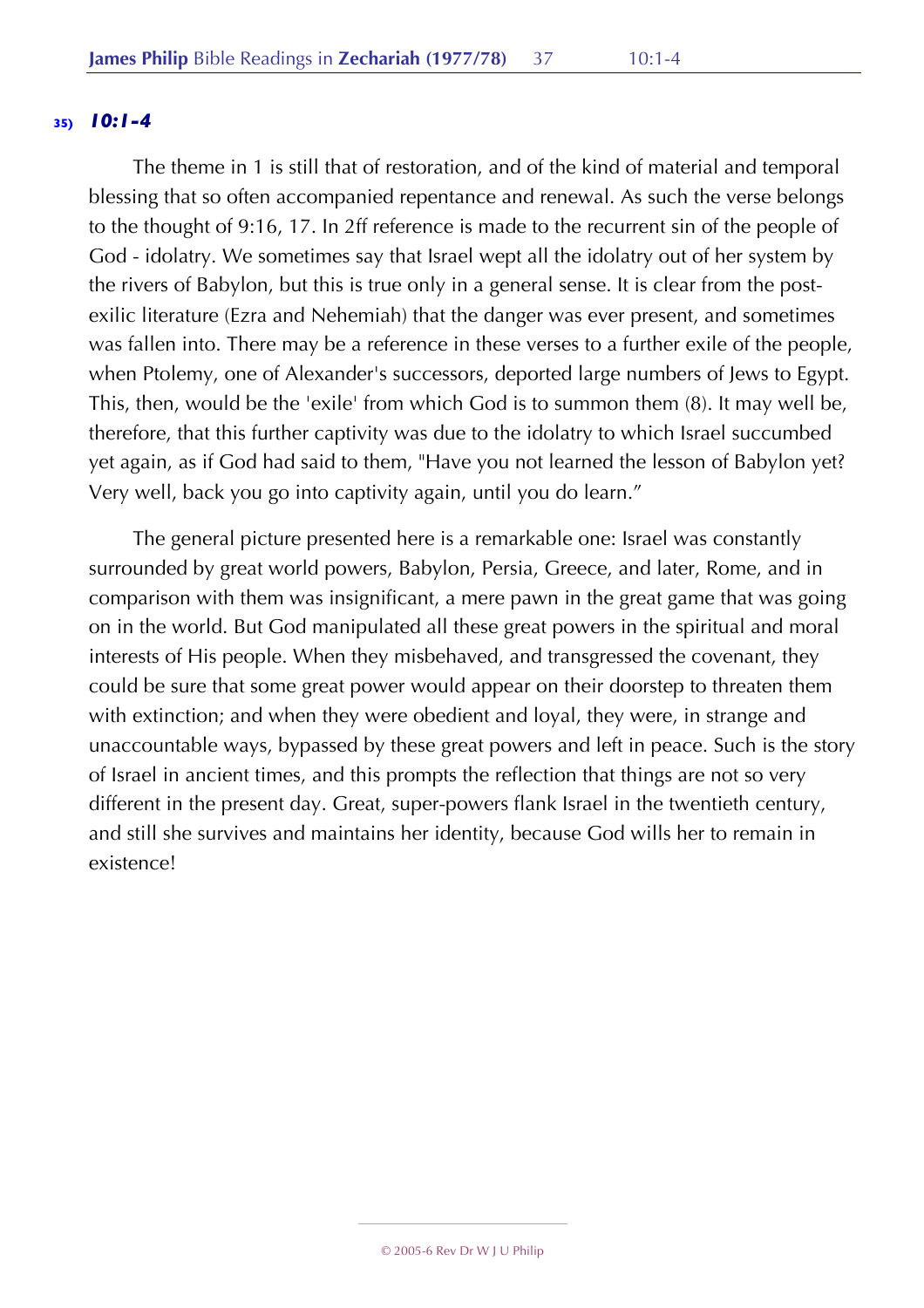#### **36)** *10:5-12*

The sentiments expressed in these verses bear many similarities to the great prophecies of restoration in Isaiah 40 onwards, and serve to remind us that God's grace is unchanging down the generations, and that the various movements of His working at different times are simply illustrations, reflections even, of His great and decisive work of restoration in the gospel. This is why all the various acts of deliverance recorded in Scripture may be taken as tokens of the final, far-off fulfilment of the purposes of God at the end-time. Thus, although 9-12 have as their primary reference the restoration from captivity of those who in Zechariah's day were as yet not restored and returned to the land, they may very legitimately be projected into the future. What is important for us is to grasp the principle which underlies what is said in these chapters. When we do, we have a key to a true understanding of prophecy as a whole. One thinks in this connection of what Paul teaches in Romans 11 about the final restoration of the Jews. Surely it is on the basis of this unchanging principle that the Apostle can say, as he does in Romans 11:1, "Hath God cast away His people? God forbid...God hath not cast away His people which he foreknew....And so all Israel shall be saved: as it is written...."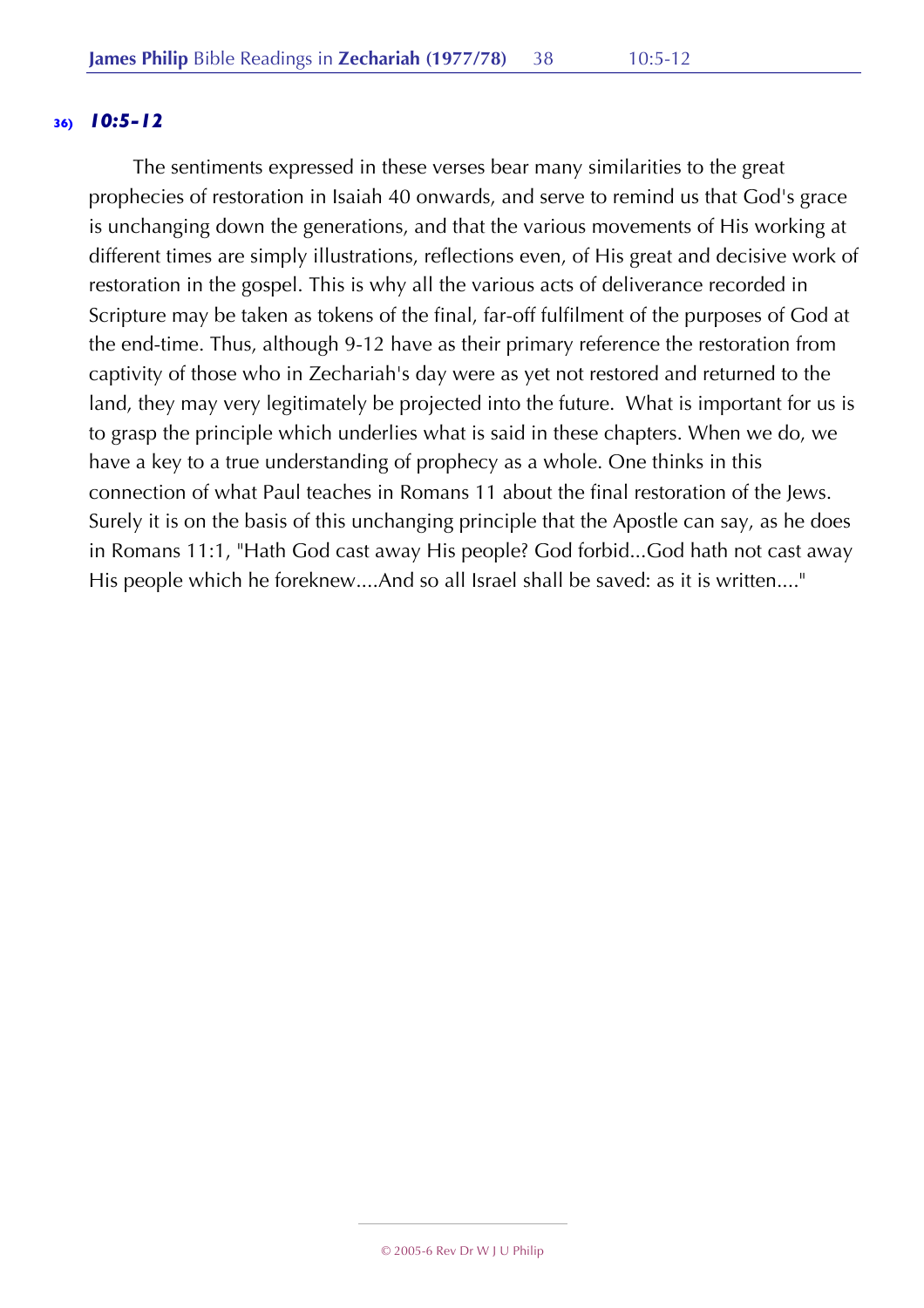# **37)** *11:1-17*

The atmosphere of this chapter is entirely different. The picture is of a nation under the displeasure and wrath of God. The question that arises here is what people and what circumstances are being referred to. The answers have been various: there are those, particularly the critical scholars, who confine the reference to the immediate situation, and see nothing more than this in the chapter. Well, we can hardly suppose that what Zechariah writes here had no relevance for his own day or the immediate future, for this is the first meaning of prophecy, that it should be a message to an immediate situation. But this does not and cannot exclude a message also to a further day, and for this reason: what the Jews did to the Chief Shepherd in the fulness of the time was all of a piece with their attitude down their chequered history. When they crucified Christ, they simply confirmed their whole previous history, the history of declension, obstinacy, waywardness and backsliding. This is why a prophecy of this nature can apply - and be applied legitimately - to all sorts of different situations, because the principle is a constant one. We could with equal truth take its message back into their history, and set it alongside the situation in Isaiah's day, or Elijah's and say, "This is exactly what they did then." At so many points in their history could it have been said that God had given them unspeakable favours - in face of which they had murmured against the Shepherd that He had given them. That, by way of introduction to the study of the chapter.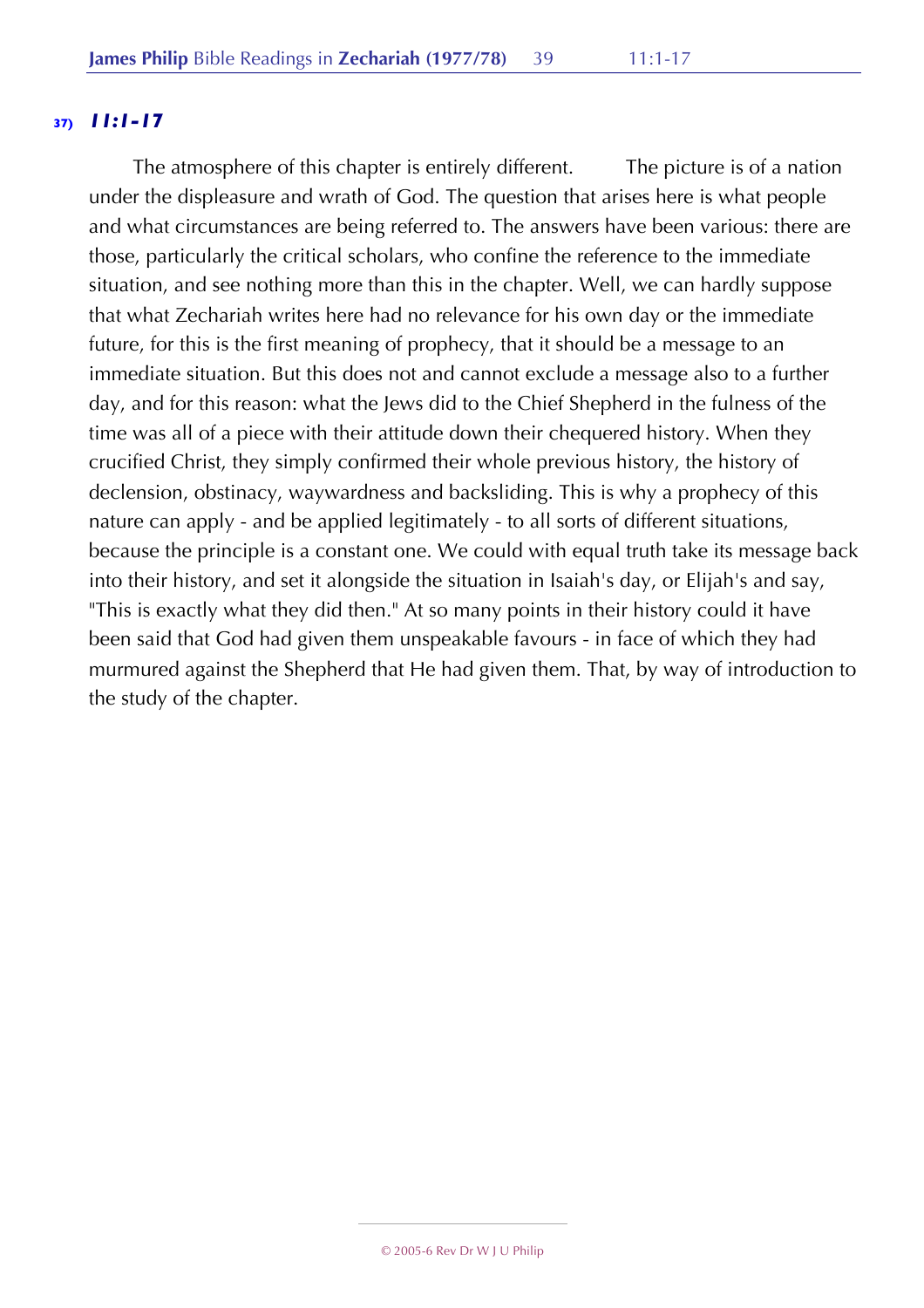#### **38)** *11:1-6*

The buyers and sellers of the people (5) may refer either to their faithless and corrupt leaders, or to the world powers of the Ptolemies and the Seleucids between whom Israel were exchanged for many years (the supporters of a Maccabaean reference recall the quick succession of high priests before the Maccabaean rising (8). Either interpretation would suit the more immediate application of the prophecy. But this does not exclude a more distant fulfilment, and indeed the significant reference to the thirty pieces of silver in 12 is decisive for such an interpretation. What the prophet is seeing, therefore, in apocalyptic vision, is the terrible destruction of the land from north to south by the Roman armies under Vespasian, and his son Titus, in A.D. 70 - that judgment of which Jesus Himself spoke so solemnly and with tears in His eyes in His own prophetic discourses (cf Mark 13, Matthew 24/25). Truly, their house was left desolate: and the history of the time (recorded in Josephus' Wars) unfolds the extremities of affliction that came upon them in the judgment of God. Truly, they were a flock destined to slaughter because they rejected the Messiah!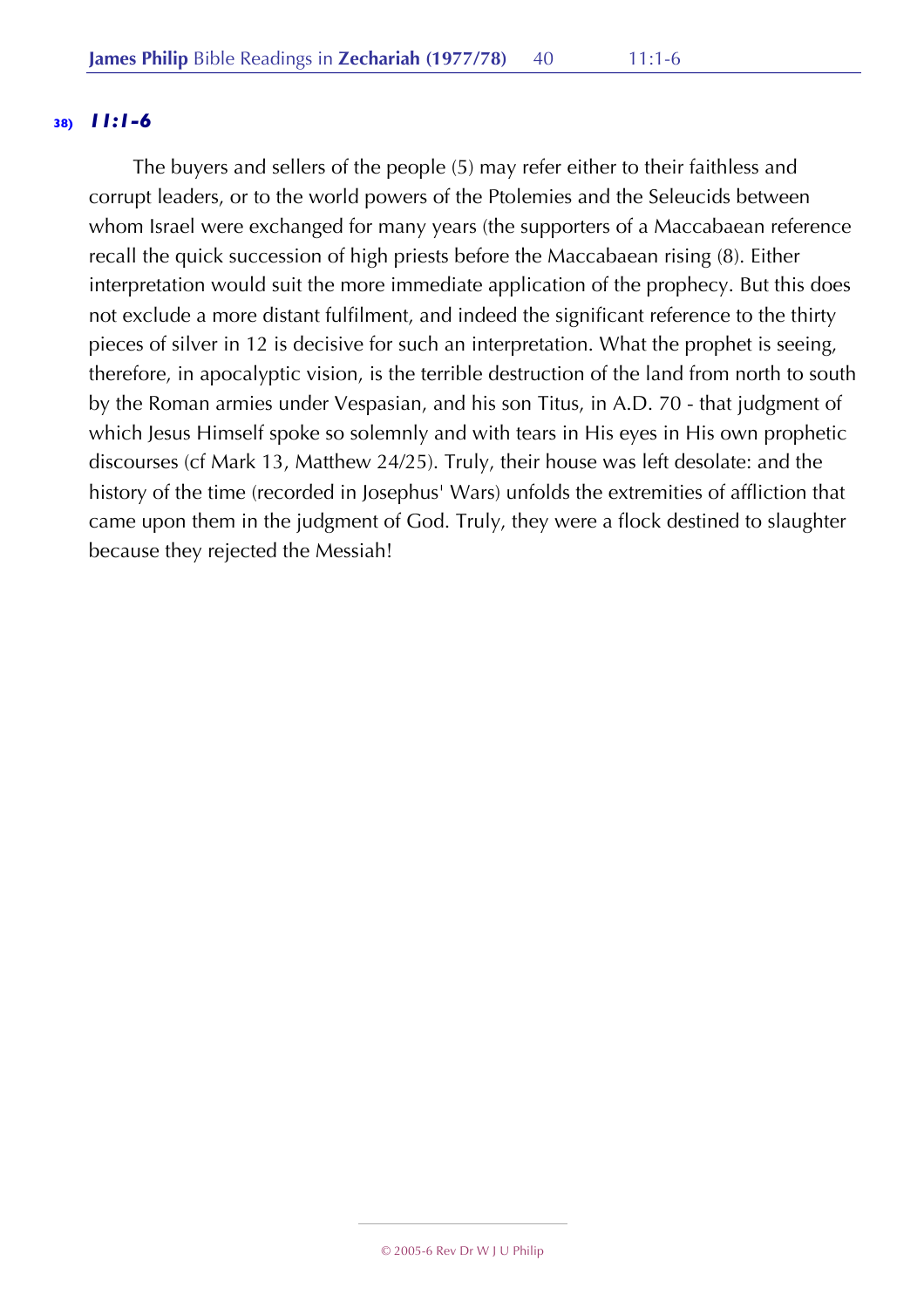## **39)** *11:7-14*

The RSV rendering of 7 reads as follows: "So I became the shepherd of the flock doomed to be slain for those who trafficked in the sheep..." This makes it even clearer than in the AV that the prophet is now acting a parable or allegory, reminiscent of the acted parables in Jeremiah 23: 1-8 and Ezekiel 34, and 37:24ff. It is a parable of judgment, for although the two staves with which the shepherd herds and guides his flock are Grace and Union, symbolising the depth of the Divine covenant favour towards the people, and His desire for them to be one, the two staves are broken because of the people's persistent sinning, and the covenant is annulled and the unity of the nation set at nought. G. Adam Smith comments: "The principles which underlie this allegory are obvious. God's sheep, persecuted and helpless though they be, are yet obstinate, and their obstinacy not only renders God's good will to them futile, but causes the death of the man who would have done them good. The guilty sacrifice the innocent, but in this execute their doom. That is a summary of Israel's history."

We should not miss the force of what is said in 12 and 13 about the 'price' set by the people on the worth of the Shepherd's work. This was all they considered it worth. Well might Isaiah say, "He was despised, and we esteemed Him not"!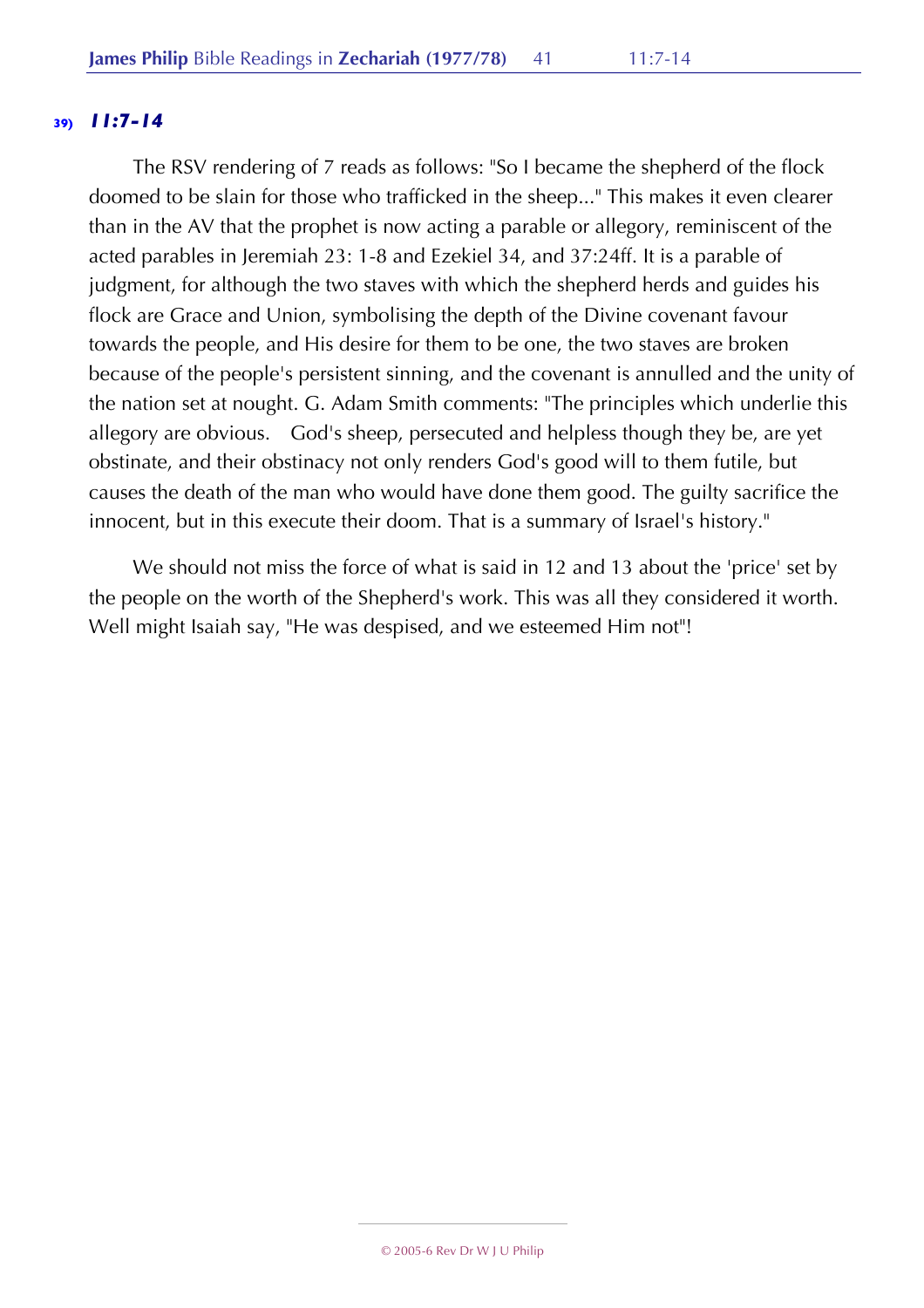#### **40)** *11:15-17*

The prophet is now commanded to act another parable, and act out the part (with the implements) of a worthless shepherd. The people have refused the good shepherd, and now they must make do with the false and worthless. Doubtless these words proved true in the years immediately following Zechariah's time, but they are even truer of our Lord's, and of the succeeding centuries. The terrible holocaust of AD 70 was but one of many examples of the judgment that have come upon God's people because of their rejection of Christ. All Israel's centuries of woe and oppression stem from this awful rejection. Yet, such is God's care for His people, even in their rejection of Him, that is has gone ill with any and all who have done them despite. Down the centuries God has punished those who have been cruel to His people. If there is anything that is writ large on the pages of history, it is this solemn truth. One would have thought that evil men would have grasped this truth, so frequently has it been demonstrated on the national and international level, but no, men appear to be blind to what stares them in the face; and so they suffer and are set at nought. When the story of the Second World War is finally told, it may yet be seen that Hitler's Germany was brought down and destroyed, not so much because we were on the side of righteousness, but because at the heart of the Nazi oppression there lay their determined onslaught of the Jews. It was that, more than anything else, that sealed their doom.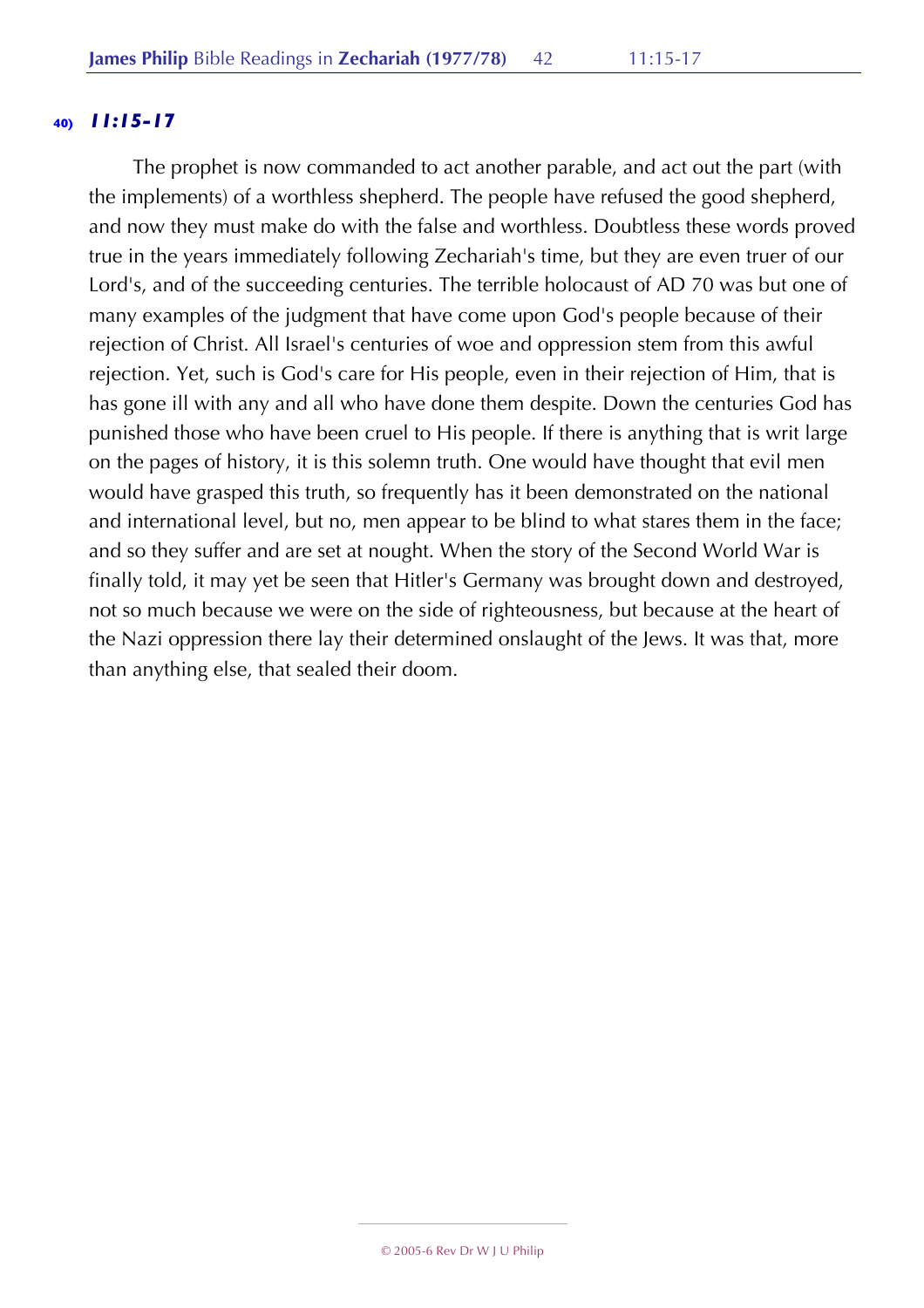# **41)** *12:1-7*

While the main picture in chapters 9-11 is that of the rejection of the Shepherd-King, and the consequent disaster and judgment falling upon the Jews, from this point onwards in the prophecy, it is that of the vindication and deliverance of God's people, and the destruction of their enemies. Once again, we must recognize that this prophetic writing is in the nature of apocalypse, using weird and frightening imagery to describe events. And, as we have already seen, it is often difficult to distinguish between the 'near' and the 'far', with references to circumstances immediately following Zechariah's day and those to the first and second advents of Christ mingling inextricably. Again, we must insist that it is possible for one prophecy to have more than one fulfilment, for this reason, that sometimes it states a principle in God's dealings with men, which can be legitimately applied to other and later situations. Paradoxically, however, not only does this not ultimately confuse interpretation, it enriches it, to give an authentic and timely word from the Lord to our own day.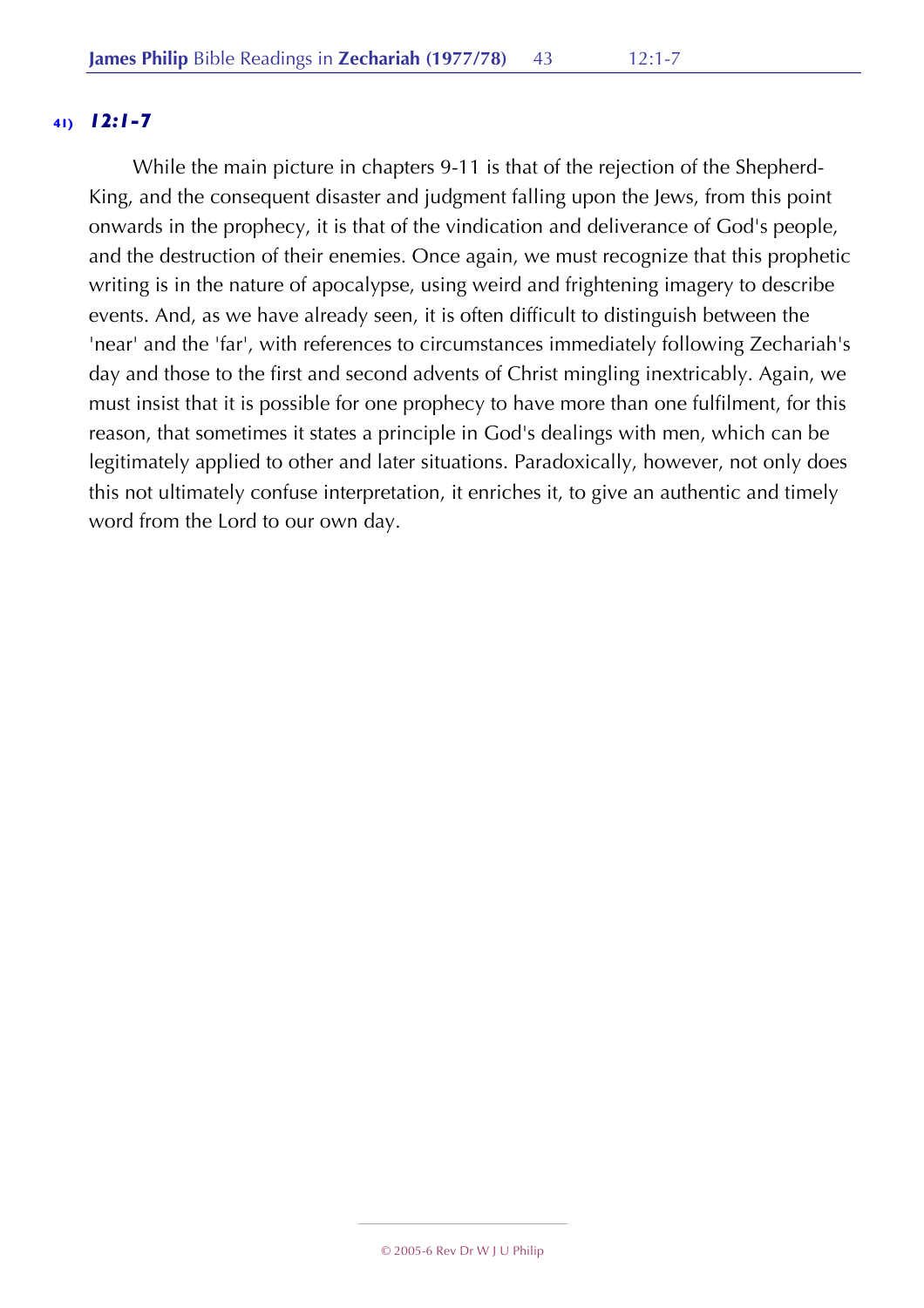# **42)** *12:1-7*

There is a certain majesty about the opening of this prophecy: it is the Maker of heaven and earth Who will do these things. It is something for men to have such a God! Jerusalem is to be made a cup of trembling and a burdensome stone to her enemies. The 'cup' metaphor suggests that those who try to swallow Jerusalem down will simply become intoxicated, and reel about helplessly, in confusion. The 'burdensome stone', suggests G. Adam Smith, gives the picture of a ploughman coming on a half-submerged stone in his field, in the way of his furrow, and trying to remove it, but in vain - all he gets is cut and bruised hands. So it is with all who have tried to remove God's people out of their way! And how true this has been down the ages - how true indeed of our own modern times, when - against all odds and all human expectation - the tiny nation of Israel has persisted in existing, and has successfully repelled all invaders, who have suffered, some of them terribly, for their actions against them.

The question of immediate interpretation arises, however. Is Zechariah envisaging an attack from enemies round about, and forewarning the returned exiles and assuring them that God will be with them? Certainly Jerusalem was beleaguered in the time of the Maccabees. Some have suggested there may be a reference to the siege of Jerusalem in AD 70, but then Jerusalem was razed to the ground, whereas here in the prophecy it is preserved. We could certainly spiritualise these words and apply them to God's care for, and vindication of, His Church - 'the gates of hell shall not prevail against it' - and that would also be true. That is not to say, however, that they are not capable of a more literal fulfilment in relation to the Jews themselves. The underlying principle applies to each situation alike.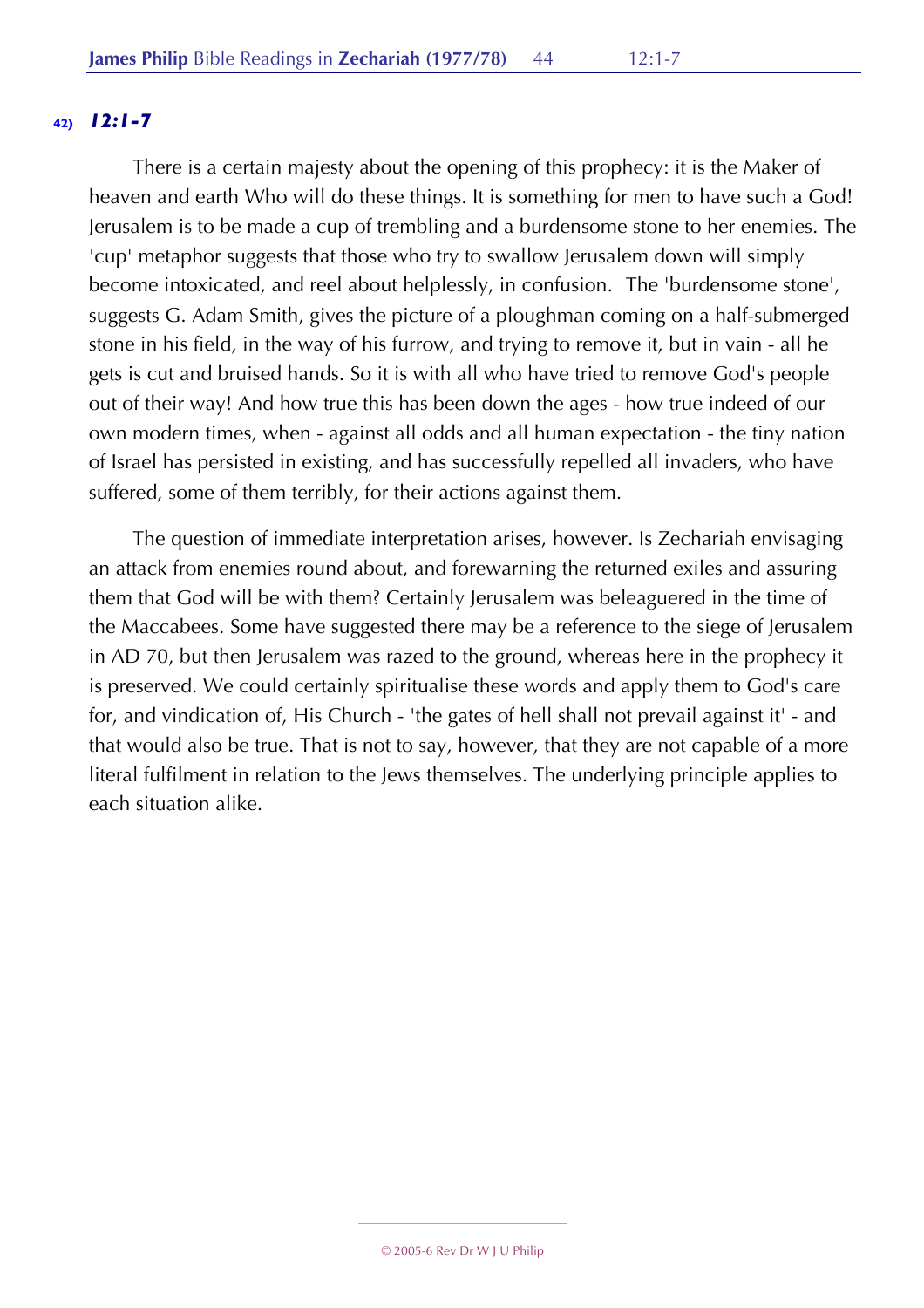## **43)** *12:8-14*

The prophet next enumerates the results of this divine deliverance. First of all (8), God's own people will be miraculously strengthened: the weakest among them will become as David, and the strong lifted, as it were, to divine rank. The metaphor need not be pressed, its import is surely clear and plain. And what encouragement and heartening to hard-pressed saints in Zechariah's day, as they faced the hazards of the ongoing work, with all its pressures and discouragements: Nor is it difficult to see what such an assurance would mean to God's people in the time of the Maccabees' troubles, or indeed to the saints in any age! One has only to think of how we ourselves sometimes react when reading the story of David, in 1 and 2 Samuel, and of the longing that arises in our hearts that we might know more of his experience of God. Well, here is a firm promise that we will! To be as David - in his magnificent, towering faith, as expressed in the Psalms, as the man after God's own heart, to know God as a shield and high tower, to dwell in the secret place of the most high, under the shadow of the Almighty - if all this is promised to us, why should we ever fear?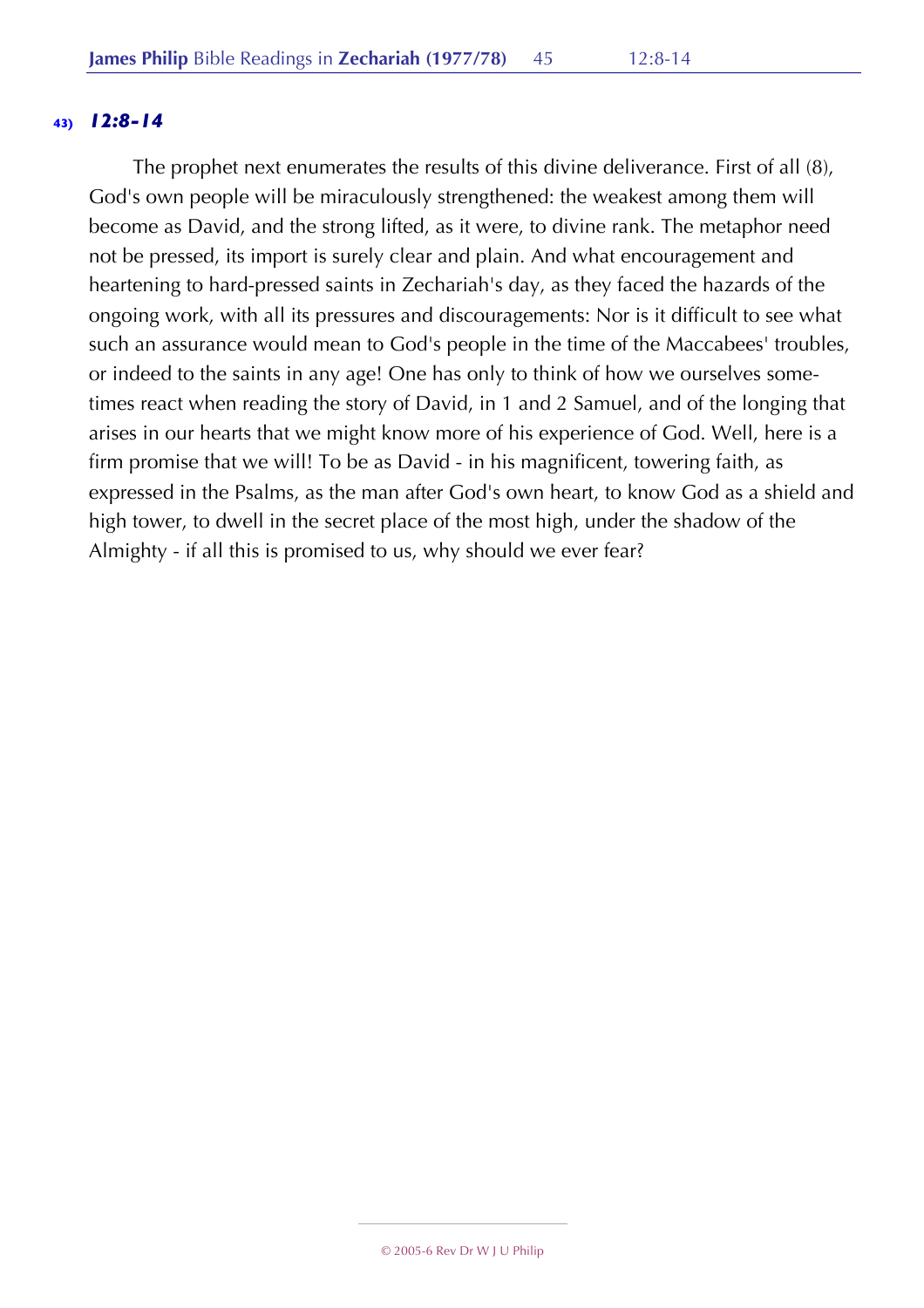### **44)** *12:8-14*

The second result of the divine deliverance is unfolded in 10ff. The destruction of their enemies is to bring, not rejoicing, but a spirit of penitence and mourning for sin. This is a remarkable illustration of the Apostle's great word in Romans 2:4, "the goodness of God leadeth thee to repentance". The reference to the pierced one in 10 takes us back to the shepherd of the previous chapters who had been rejected by the people, but it is just as certain that the forward reference, to Christ Himself, must be definitive in any interpretation of these words. But this is where the questions arise. We see clearly the application of the 'piercing' to the first coming of Christ. But to what does the mourning refer? It is true that down the ages of their history, they pierced Him by their sins, and often, doubtless, were brought to penitence by His grace. But the supreme act of their rebellion against Him - their piercing Him on the Cross - was not repented of then, and has not been repented of even yet, by the Jews as a people. True, the spirit of grace and supplication was poured upon men at Pentecost, when the New Testament Church was born, and multitudes of Jews were pricked to the heart and brought to repentance and faith in Him. But it will not do to spiritualise this word and exhaust its meaning in the context of the Christian Church. The ultimate fulfilment of this prophecy still lies in the future. This is the Church's warrant for Jewish Missions, and gives the assurance that at the last, as Paul maintains in Romans 11, Israel shall be saved.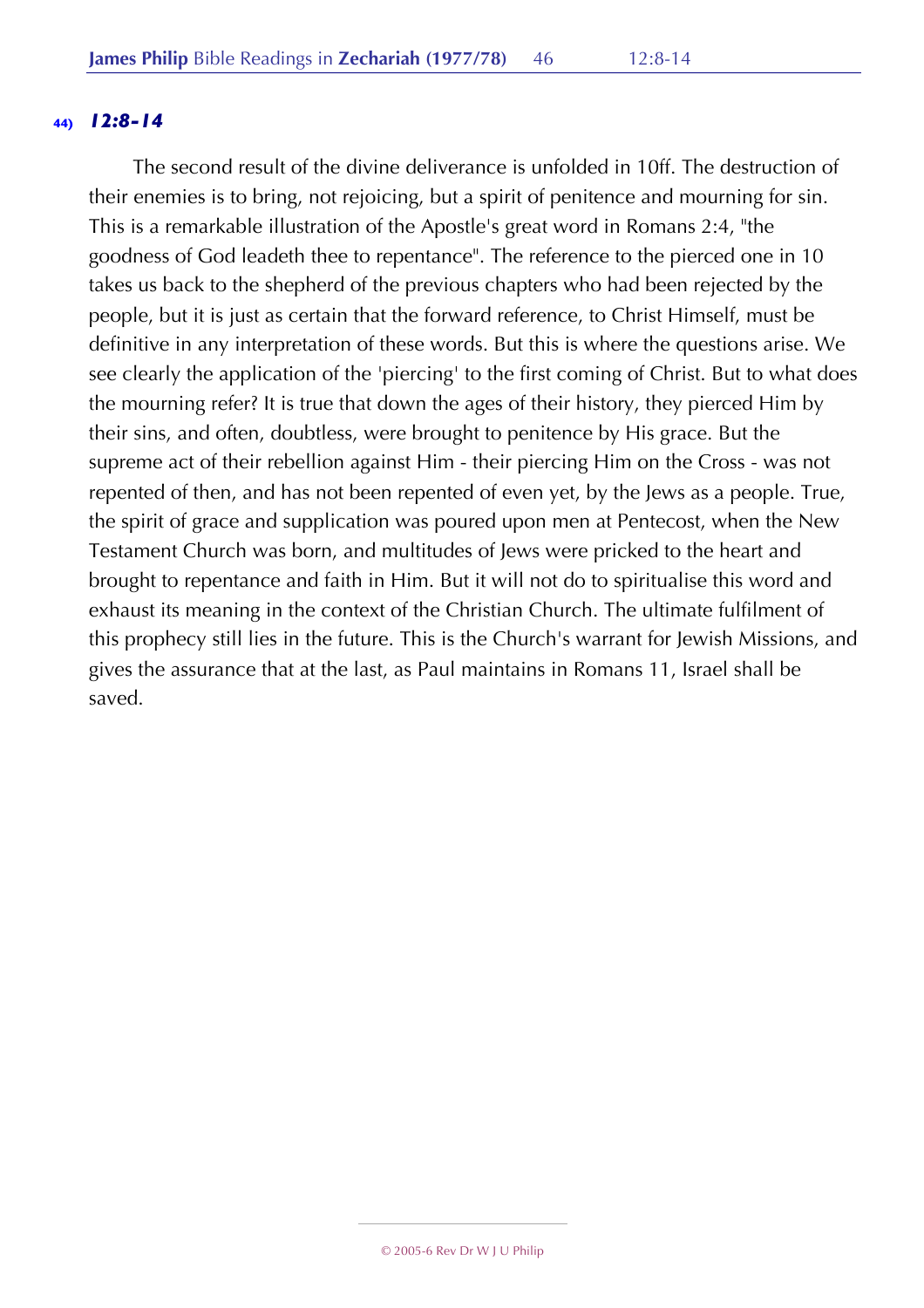The third result of the Divine deliverance and vindication mentioned in 12:1ff is the opening of a fountain of cleansing for the people of God (1). There are several points to note here. First of all, we should see the necessary and inevitable connection between the spirit of penitence in 12:9-14 and the idea of cleansing. The one follows the other, in spiritual experience. One thinks of Joseph Hart's words in the hymn

> Convince us of our sin; Then lead to Jesus' blood

- first the conviction of sin, then the cleansing. The repentant spirit is the great eyeopener. May we never forget this: If we want to learn and get knowledge in spiritual life, this is always the way, by maintaining the truly repentant spirit. Blessed are the poor in spirit, said Jesus, for theirs is the kingdom of God.

Then, in the second place, the forward look of this wonderful verse (1) is surely to the cross of Jesus: when the soldier pierced His side, "forthwith came there out blood and water" - this, in symbol, was the opening of the fountain. But - to the house of David? Is there a literal reference here also? The Jews spurned that fountain, it is true, at the first coming of Christ - "He came unto His own, and His own received Him not" (John 1:11) - and it may be that the prophetic vision is looking forward (as so often) to the end-time, when all Israel shall be saved.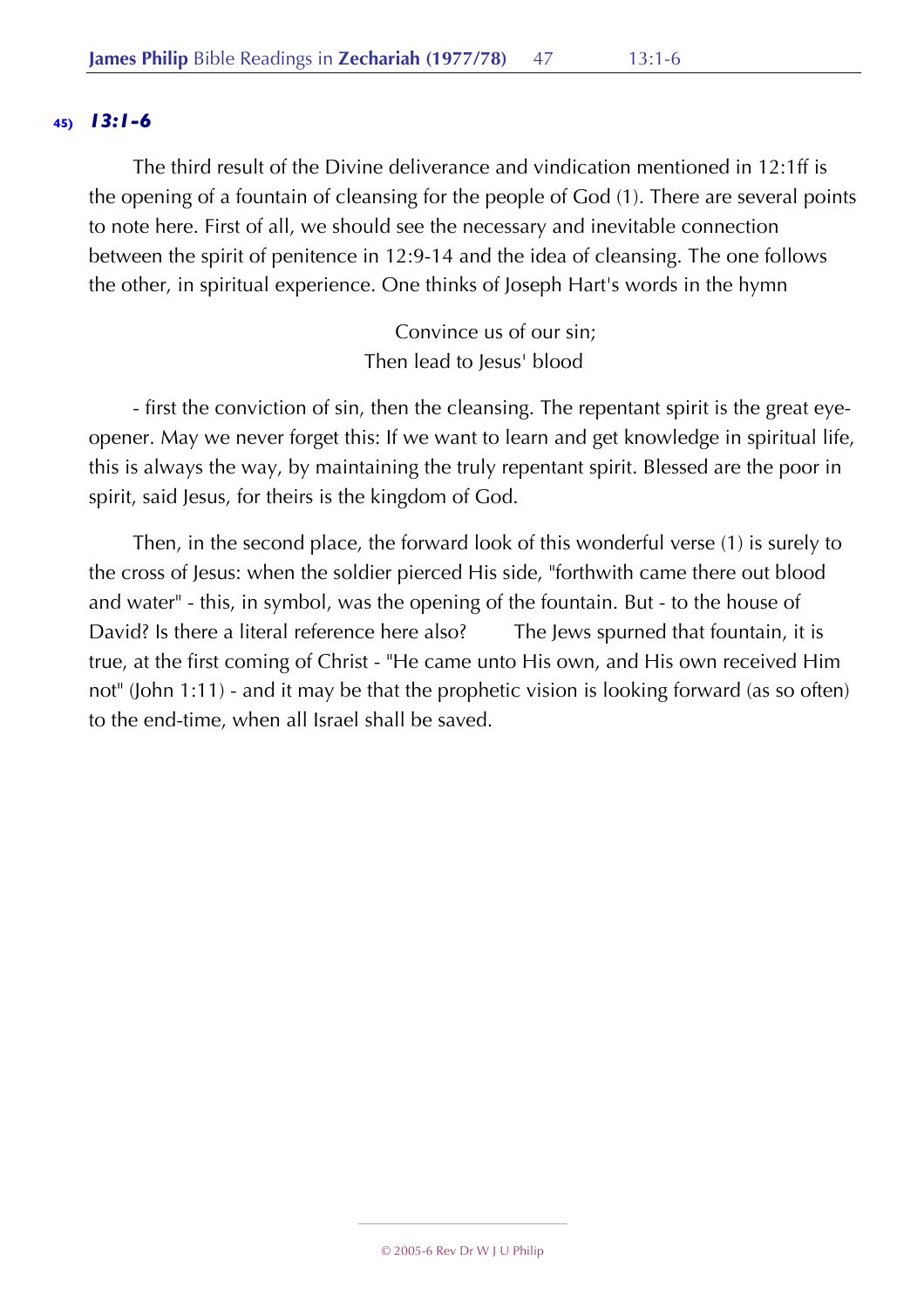The fourth result of the divine deliverance is expressed in 2-6, in the removal of idolatry from the land, and the driving out of the prophets and the unclean spirit. This follows upon the 'cleansing' of 1. Moral transformation flows from the justifying mercy. Obviously, Zechariah is speaking of conditions in his own age. Later, Israel was not generally troubled with idol worship. He is describing the transformation in terms of things that were problems in his own time. Applied to later times, it is the principle that is important, and the meaning is simply that all that offends will be removed. Among the things that offended in Zechariah's vision were the false prophets. What seems to be envisaged here is not merely the abolition of false prophets, however, but prophecy itself. Delitzsch thinks the meaning is that a man is regarded as a false prophet and punished in consequence, simply because he prophesies, and that this rests upon the assumption that at that time there will be no more prophets, and that God will not raise them up or send them anymore. He continues: "This assumption agrees both with the promise, that when God concludes a new covenant with His people and forgives their sins, no one will teach another anymore to know the Lord, but all, both great and small, will know Him, and all will be taught of God (Jer 31:33,34; Isa 54:13); and also with the teaching of the Scriptures that the Old Testament prophecy reached to John the Baptist, and attained its completion and its end in Christ (Matt 11:13, Luke 16:16)." There is more to be said, however, on this, and we shall turn to it again in the next note.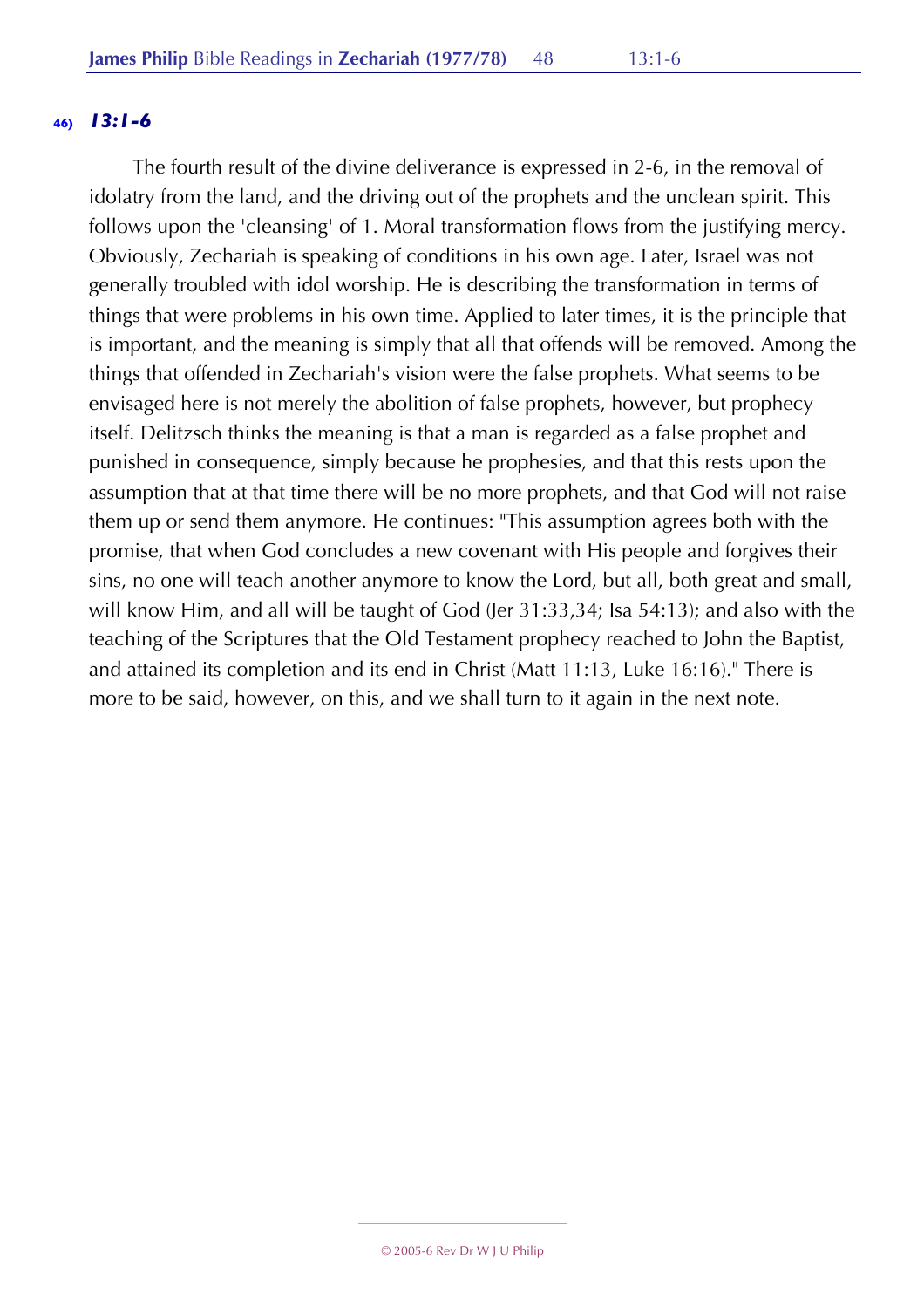There does seem to be some emphasis, at least, on the idea of false prophets. G. Adam Smith recalls that one of the earliest prophets, Amos, refused to call himself a prophet, for much the same reasons as are expressed here, in 3: "As in his day, the prophets had become mere mercenary oracle-mongers, abjured to the point of death by their ashamed relatives." When we bear in mind that this work of reformation was to follow the cleansing, and an expression of it, it becomes clear that a message of very real importance comes home to us also for our day. Here is another 'quote' from G. Adam Smith that is very pertinent in this connection: "There are men who pass into the ministry by social pressure or the opinion of the circles they belong to, and there are men who adopt the profession simply because it is on the line of least resistance. From which false beginnings rise the spent force, the premature stoppages, the stagnancy, the aimlessness and heartlessness, which are the scandals of the professional ministry and the weakness of the Christian Church in our day. Men who drift into the ministry, as it is certain so many do, become mere ecclesiastical flotsam and jetsam, incapable of giving carriage to any soul across the waters of this life, uncertain of their own arrival anywhere, and of all the waste of their generation, the most patent and disgraceful. God will have no driftwood for His sacrifices, no driftmen for His ministers..."

Does not this have something to say, in relation to these verses, about the present crisis in the manpower situation in the Church?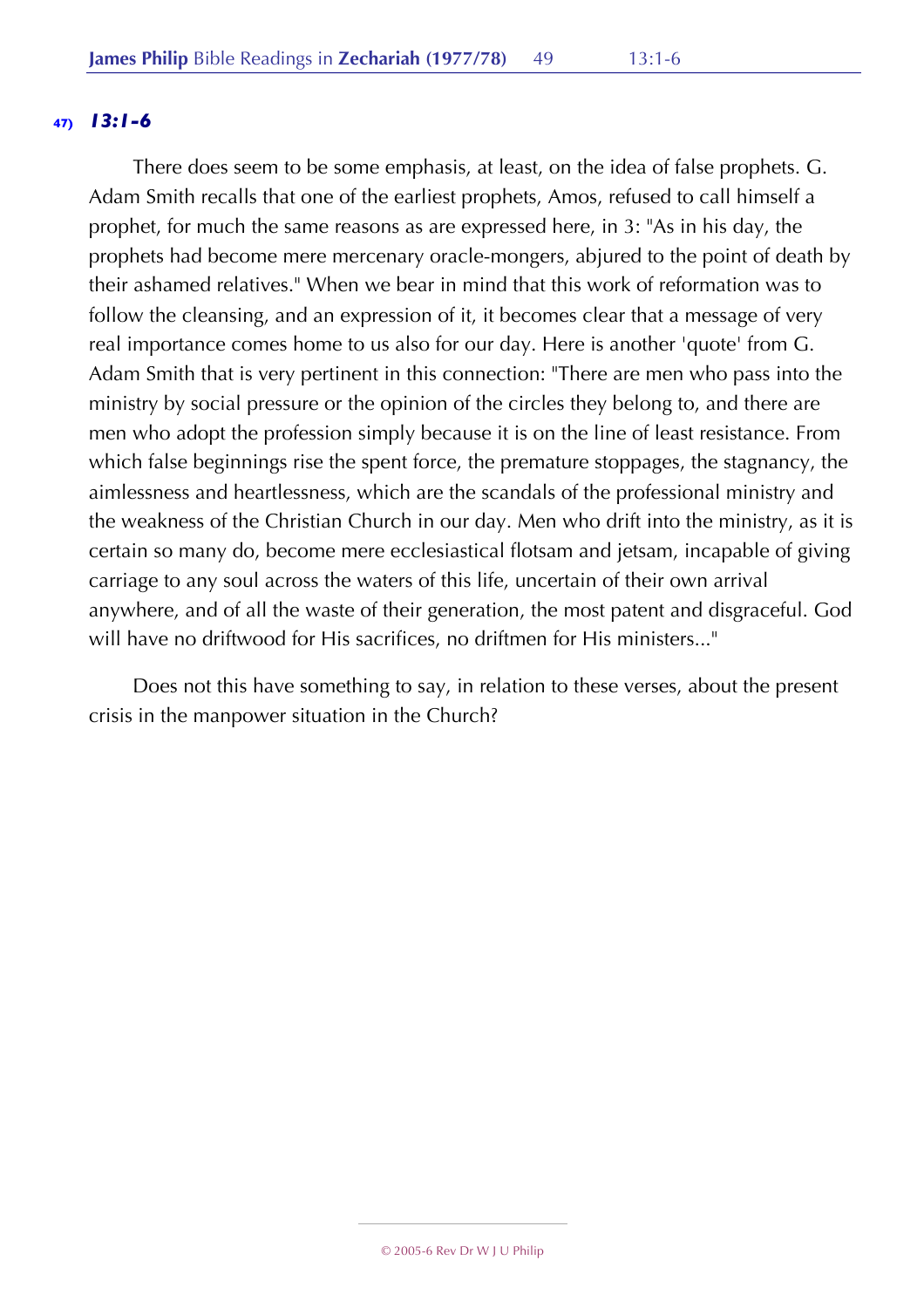### **48)** *13:7-9*

These words are important for us in that they are quoted by our Lord Himself in Matt 26:31, and this of course determines their Messianic reference.But we should bear in mind the theme of 11:4ff, and the acted parable contained in these verses. The prophet 'acted' the parable, but we saw that it was a parable of all Israel's history, and particularly the summing-up of that history in their reaction against Christ. And here, in these verses before us, is the expression of that reaction. Here is the event which brings both judgment and grace upon them (cf 12: 10) - that which explains both the visitations upon them and also the spirit of penitence that is said to come upon them. Everything points to, and focuses on, the Cross. In 8, the widespread judgment that follows the smiting of the Shepherd is described - certainly the sack of Jerusalem in AD 70 must be included in this, but also the following ages of persecution and trial. The idea of a remnant, however, is prominent, indeed central - not, indeed, in the sense that it will escape the chastisement, but rather that out of the fiery trial there will yet come a people purified and submissive to the Divine will. To them the covenant will be renewed, and once again the covenant God will speak to them in mercy and in grace, saying, "This is my people." In the end, mercy triumphs over wrath. To God be the glory!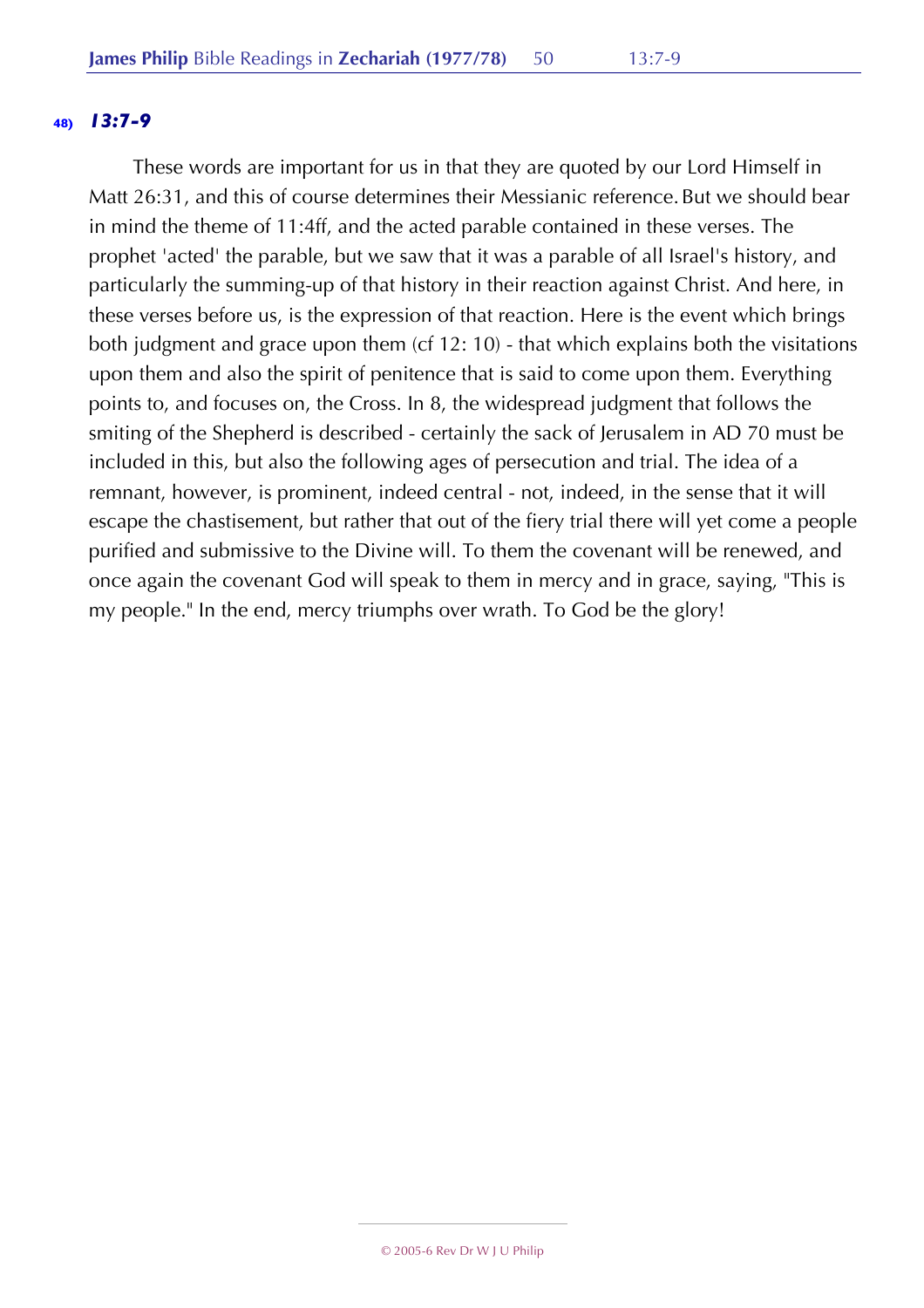## **49)** *14:1-5*

Delitzsch takes this whole chapter as a further expansion of the summary announcement of the judgment on Israel and its refinement, given in 13:7-9. He adds, "Verses 1,2 show how the flock is dispersed, and for the most part perishes; verses 2b-5, how the Lord brings back His hand over the small ones; verses 6-21, how the rescued remnant of the nation is endowed with salvation, and the kingdom of God completed by the reception of believers out of the heathen nations." To put it like this is by no means to dispute that it describes the final, climactic battle between good and evil. It is, in fact, just that, although it would also be true to say that it represents all aspects of the conflict, in every age, and (to quote one commentator) pictures "the condition of the Church from the time of the fall of Jerusalem until the present day. It has been a long and cloudy day, with some periods brighter than others, but without any period of absolute darkness or perfect light (6, 7). When this day approaches its close, instead of darkness becoming deeper, the light will grow brighter, and the glory of the Lord will illumine the land." Certainly, however, the words are truest of the final day of the Lord (1).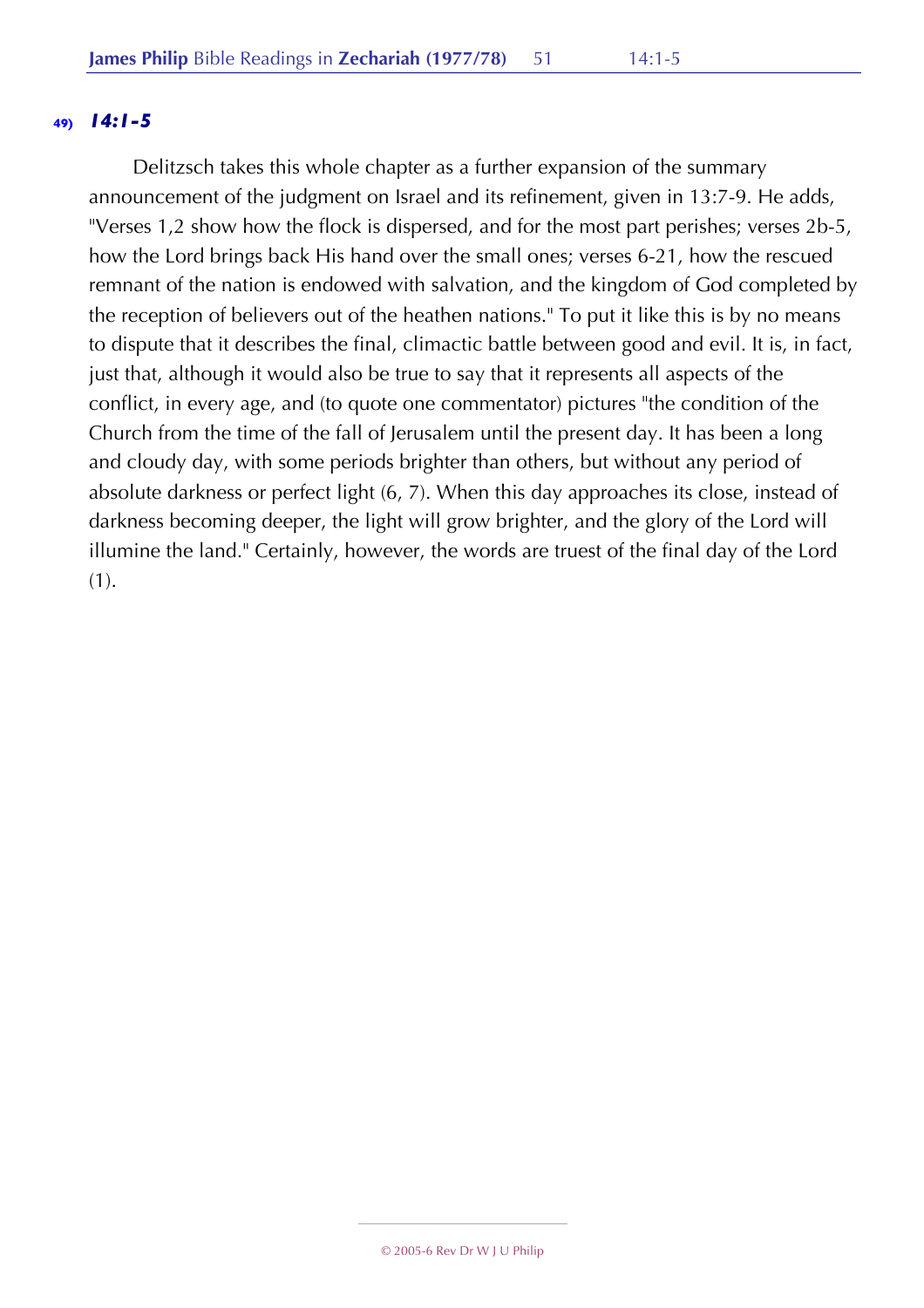#### **50)** *14:1-5*

What are we to say about the concentration on Jerusalem here, in view of other Scriptural teaching about the universality of the Lord's coming - i.e. the fact that 'every eye shall see Him'? How could every eye see Him, if His coming is localised geographically at Jerusalem? Is Zechariah simply limited by his Jewish preconceptions? Hardly. Zechariah is not being Jewishly naive and parochial, and it is to misinterpret his message to suppose anything of the sort. Rather we must say this: we are here dealing with apocalyptic writing, and Jerusalem is a symbol (but remember, when we say something is symbolic it is not to say that it is nothing). The final climax of history has to be centred on Jerusalem for this reason: not any crassly geographical consideration, but a spiritual one, namely, that Jerusalem represents God and the things of God. The revolt of mankind is against God, and therefore the heading up of the whole conflict between good and evil must necessarily represent man's final revolt against God; and therefore it will involve those who in a special way represent God in the world, i.e. the Jews. What Zechariah sees is an attack on Jerusalem, not because Jerusalem is dead to him as a Jew, but because Jerusalem represents God in the world. Incidentally, this is why this vision is in some respects applicable also to the Church, for the Church also represents God in the world. It is certainly no accident that at our own late point in time we see both the focus of world attention upon Israel, on the one hand, and the determined oppression of the Church by anti-God power on the other. The two necessarily go together. Every significant description of the final conflict between good and evil must inevitably involve both the Jews and the Church.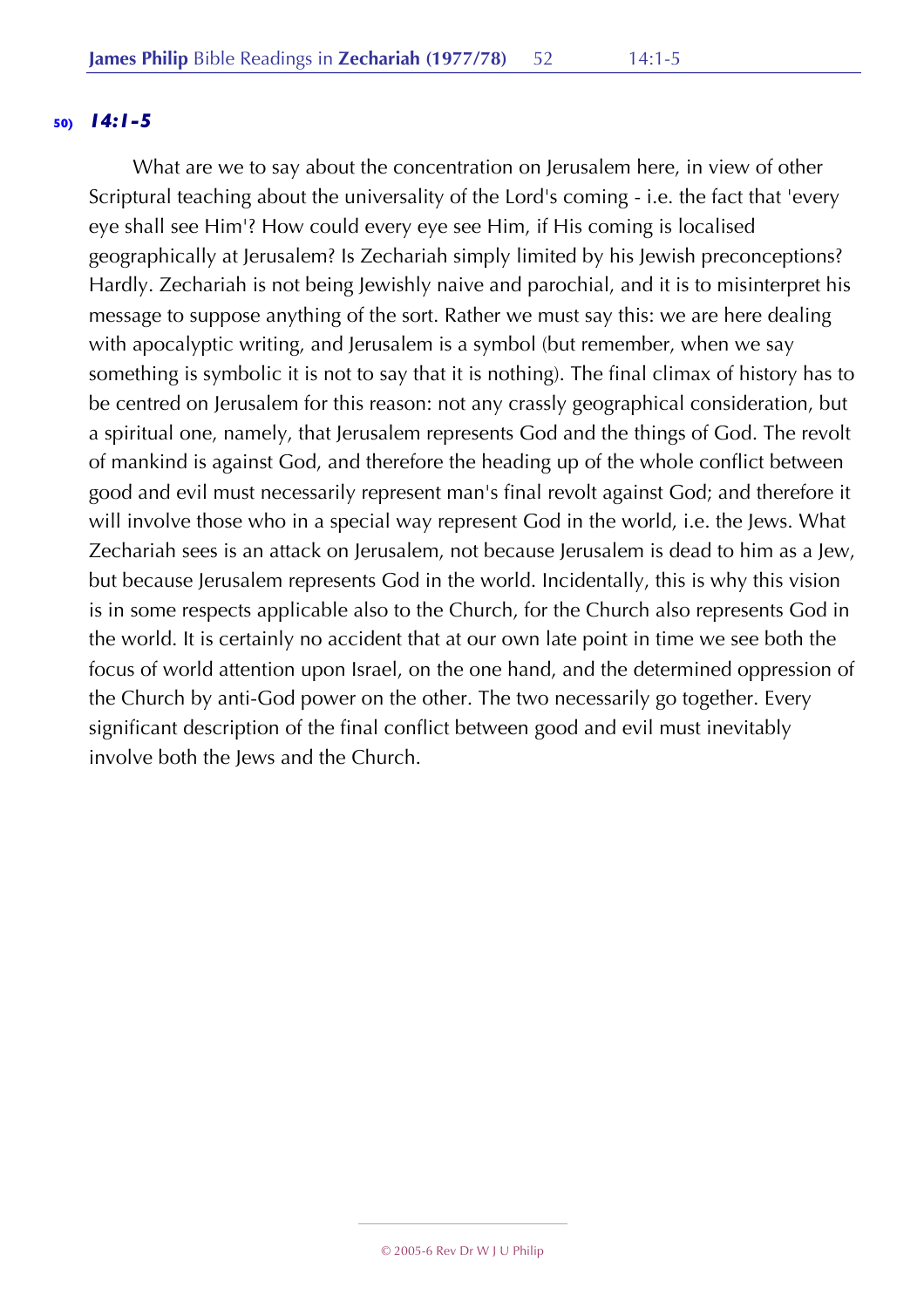## **51)** *14:6-11*

Something has already been said about 6, 7 (see Note for Saturday, 4th Feb.), but we should bear in mind that the fact that this whole passage is couched in apocalyptic terms is an indication that we do despite to the real meaning if we take it in a literal sense. What is being referred to (cf also 4, 5, in the reference to the cleaving of the Mt of Olives) is the interruption - and disruption - of the natural order. This is the essence of Divine judgment in the world. Creation itself is affected by the sin of man (cf Gen 3:17); and when the sin of man reached its zenith in the crucifying of the Son of God, the very rocks were rent and the earth convulsed (Matt 27:51); and Christ Himself, in His Olivet prophecy, speaks of convulsions in nature at the time of His Coming (Matt 24:29). There is an intrinsic connection between these references and the statements made by Zechariah. What is being spoken of, in each case, must be regarded as being the birth-pangs of the new creation, the new heavens and new earth, in which a totally different kind of situation will obtain, and in which the glorious ascendancy of God (represented in 8 and 10 by the lifting up of Jerusalem) will be the supreme reality.

In that day, He will be all in all. That is the point that is being made.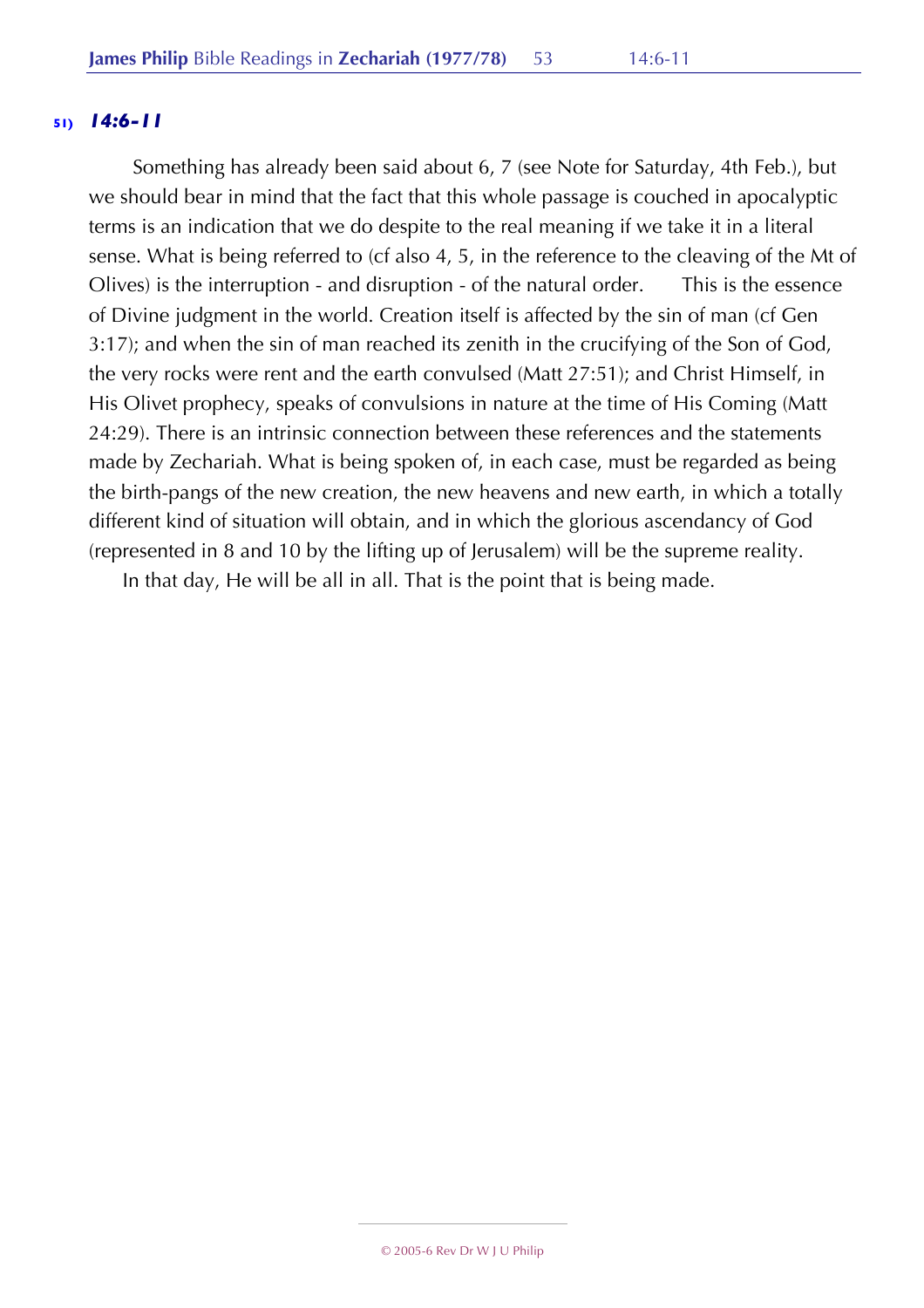## **52)** *14:12-15*

These are grim and terrible words, but inevitable; because when evil is brought right out into the open and seen to be what it really is, there is nothing left for it but total destruction. This is a necessary corollary of the victory of God: all that offends must be put away. It is not possible to have a new creation in which there is no more death and no more curse, if that which produces the curse is left undestroyed. We cannot have it both ways: there must be this final reckoning with evil. The Rev. W. Still has this to say about these verses: "This is not a passage for the squeamish. But then, neither is any passage which describes the horrors the heathen have perpetrated on God's chosen people in their days of trouble. A God Who has the courage to permit and ordain such evil must surely be allowed to punish it when it has completed its work for Him. And if men who refuse to be separated from their sins are not to be destroyed, what is to be done with their sins? There is no logic in this squeamishness. In fact, on examination it is seen not to arise from pity at all, unless it be a pity that pities wicked man more than holy God. Are you out of sympathy with God? If not, you must let Him have His grim way with His own creation, including His avowed enemies."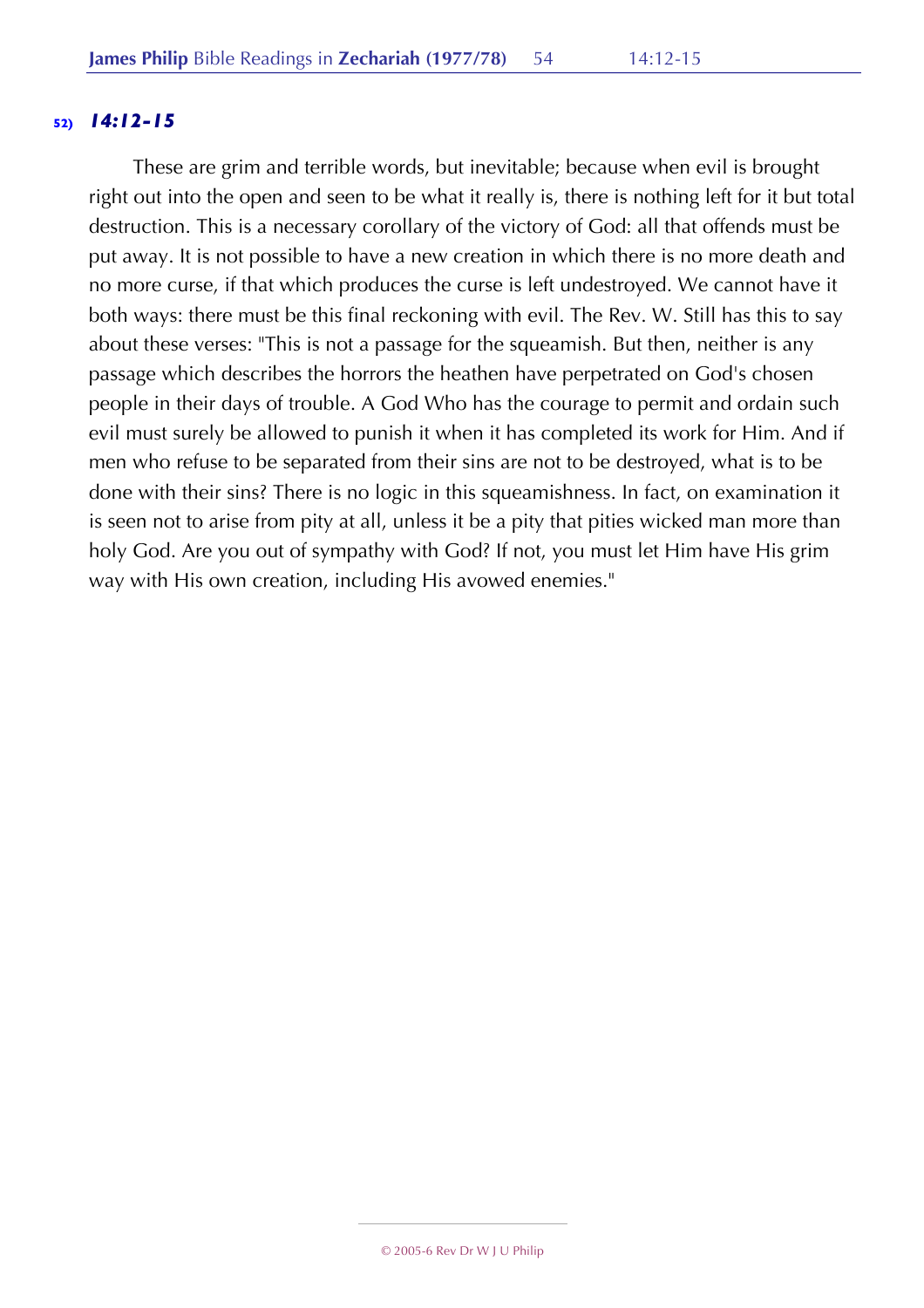# **53)** *14:16-21*

Grim as the judgment in the previous verses is, room is nevertheless left for the possibility of repentance and salvation, and the final verses of the prophecy speaks of the ingathering of the heathen into the kingdom of God. The reference to the feast of tabernacles being kept can hardly be taken literally (the Epistle to the Hebrews tells us that the old ordinances were typical, and superceded by Christ the great Anti-type), and this is not the point that is being made. The real significance of the symbol is that, in the kingdom of God, worship will take over and will be the heart and essence of all. The New Testament parallel is found in Revelation 7:9, where the imagery is also taken from the feast of tabernacles. The reason this feast is mentioned, rather than another, is that "the feast of tabernacles in its historical allusion was a feast of thanksgiving for the gracious protection of Israel in its wanderings through the desert, and its introduction into the promised land with its abundance of glorious blessings, whereby it foreshadowed the blessedness to be enjoyed in the kingdom of God" (Delitzsch).

Similarly the reference to the Canaanite (21) is symbolic of the final removal of all that offended. In the kingdom of God there will be no alien or malevolent influences, all will be excluded, and forever. As the book of Revelation puts it, in heaven there shall be no more death, neither sorrow, nor crying, neither shall there be any more pain.... no more of any of the things that offend, that ought not to be.